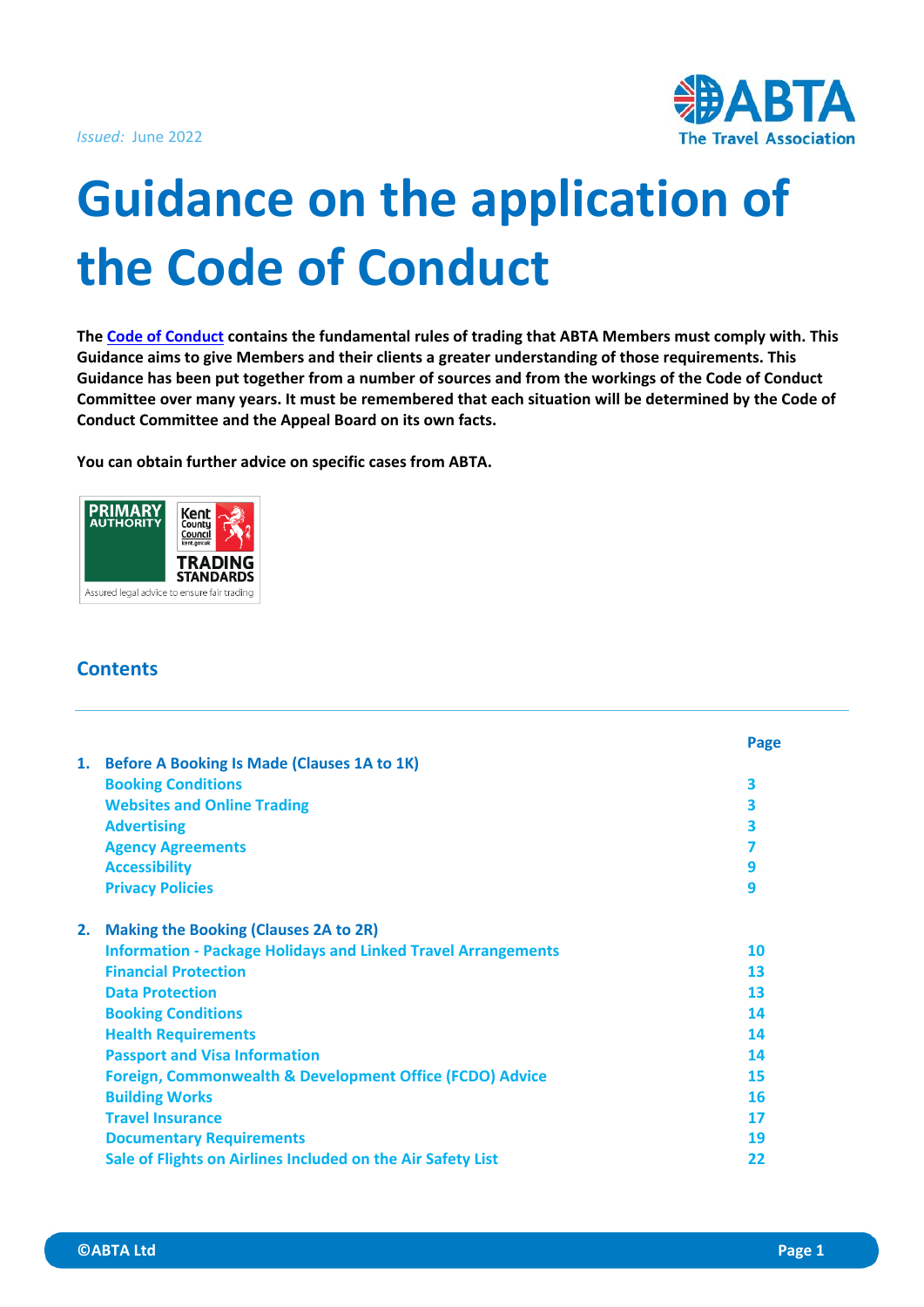| 3. | <b>Between Booking and Travel (Clauses 3A to 3J)</b>                      |    |
|----|---------------------------------------------------------------------------|----|
|    | <b>Changes to the Booking</b>                                             | 24 |
|    | <b>Overbooking</b>                                                        | 28 |
|    | <b>Surcharges</b>                                                         | 28 |
|    | 4. After Departure (Clauses 4A to 4D)                                     |    |
|    | <b>Changes after Departure</b>                                            | 29 |
|    | 5. Communications Between Members and Clients and ABTA (Clauses 5A to 5G) |    |
|    | <b>Communications with Clients</b>                                        | 31 |
|    | <b>Rules of ABTA's Alternative Dispute Resolution (ADR) Schemes</b>       | 33 |
| 6. | <b>General Conduct (Clauses 6A to 6J)</b>                                 |    |
|    | <b>Fair Trading and Disrepute</b>                                         | 35 |
|    | <b>Client Refunds</b>                                                     | 35 |
|    | <b>Liability Insurance</b>                                                | 35 |
|    | <b>Appendix 1: Standards on Booking Conditions</b>                        | 36 |
|    | <b>Appendix 2: Standards on Websites and Online Trading</b>               | 39 |

GUIDANCE ON THE APPLICATION OF THE CODE OF CONDUCT **Supplier and COVID-100 and COVID-100** June 2022

#### **Revision History**

| October 2018  | Addition of guidance to page 32 on responding to injury and illness claims                                                                                                  |
|---------------|-----------------------------------------------------------------------------------------------------------------------------------------------------------------------------|
| January 2019  | Page 33 on ABTA's ADR schemes improved, to correspond with a change to the Code<br>of Conduct obliging Members to comply with the rules of all the ADR schemes              |
| January 2020  | 1. Addition on page 9 of guidance for clause 1K on privacy policies, following the                                                                                          |
|               | addition of 1K to the Code of Conduct 2. Change to clause 2D on page 13 to                                                                                                  |
|               | correspond to the change in the Code 3. Addition on page 29 of examples of                                                                                                  |
|               | significant changes after departure 4. Enhanced guidance in Standards on Booking                                                                                            |
|               | Conditions on page 37 regarding content of booking conditions and the addition of a<br>requirement for a clause dealing with fulfilment in the event of insolvency 5. Small |
|               | changes to the product information section of Standards on Websites at page 46.                                                                                             |
| October 2020  | 1. Changing Foreign & Commonwealth Office (FCO) to Foreign, Commonwealth &                                                                                                  |
|               | Development Office (FCDO). 2. Adding FCDO advice against travel to the guidance on                                                                                          |
|               | significant changes on page 26.                                                                                                                                             |
| December 2020 | Addition of more guidance regarding FCDO advice and significant changes on page 27.                                                                                         |
| June 2022     | Addition to Standards on Booking Conditions, at page 37, to make clear that surcharge                                                                                       |
|               | clauses must comply with the law and the Code and state the Code's rule on absorbing<br>2%.                                                                                 |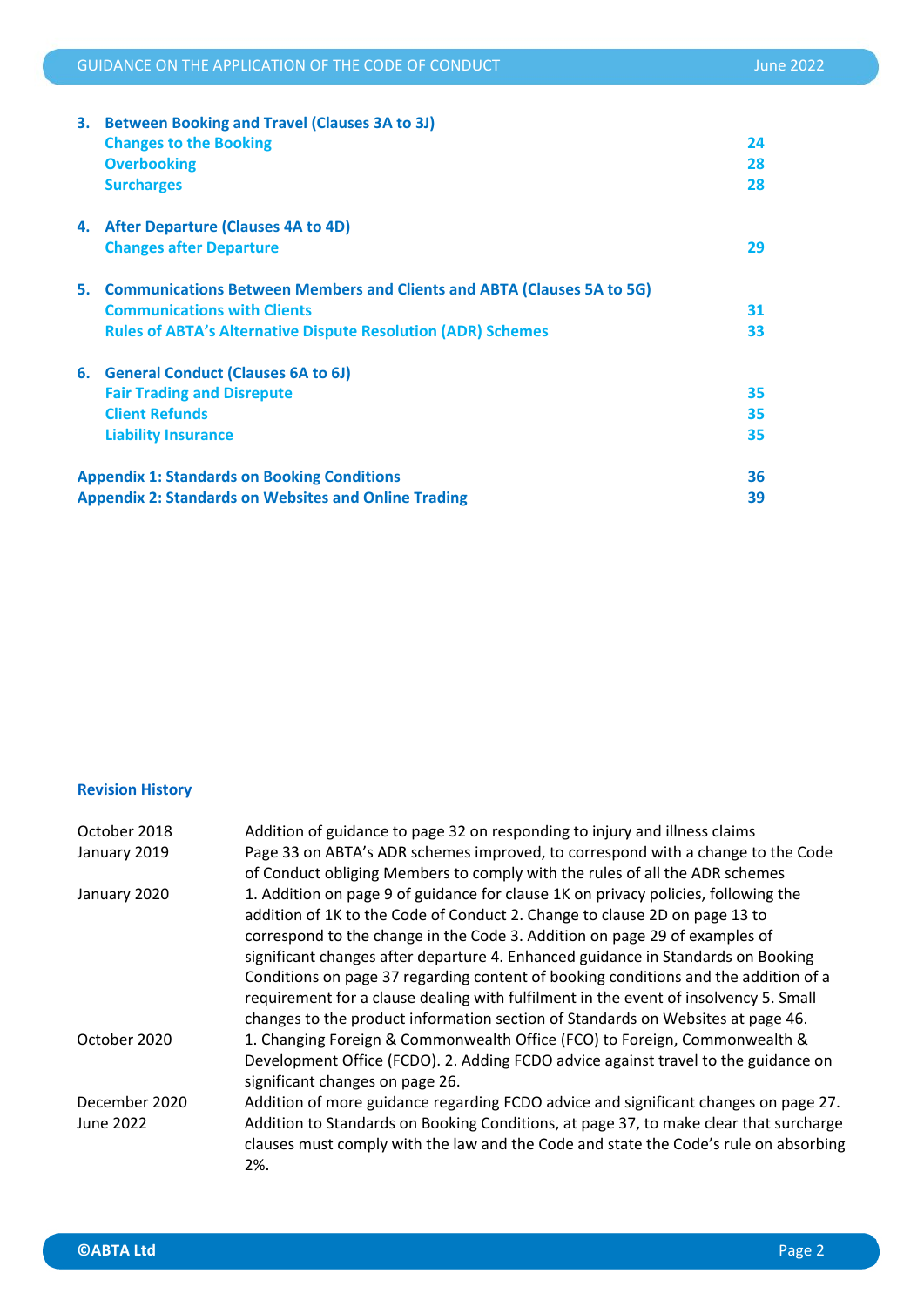#### **1. Before a Booking is made**

#### **Booking Conditions**

**Code 1B** Members shall ensure that their booking conditions comply with ABTA's Standards on Booking Conditions.

See Appendix 1.

#### **Websites and Online Trading**

**Code 1C** Members shall ensure that their websites and online booking procedures comply with ABTA's Standards on Websites and Online Trading.

#### See Appendix 2.

#### **Advertising**

**Code 1D** Members shall ensure that no Advertising or Promotion or any other publication, whether in writing or otherwise, shall contain anything that is likely to mislead the public.

The first point of contact between an ABTA Member and a client is likely to be their advertising. Difficulties later on can often be traced back to problems with advertising, be it inaccurate brochure descriptions, unclear information on a website, or press adverts that don't contain adequate information.

In the Code, advertising is widely defined as "a means of promoting Travel Arrangements by any printed, viewable, audible or other form" so it includes brochures, all types of marketing and can include viewdata as well, depending on the circumstances of the case.

In general, advertising mustn't mislead. Clients must be provided with sufficient information so that they can make informed choices. Remember clients might be misled by omission. Adverts must be based on accurate information. Members are less likely to be found to be in breach of this Code of Conduct if they can show that they had good procedures in place to verify the accuracy of the descriptions in their advertising.

Specific issues of price indications, window cards and financial protection are covered below.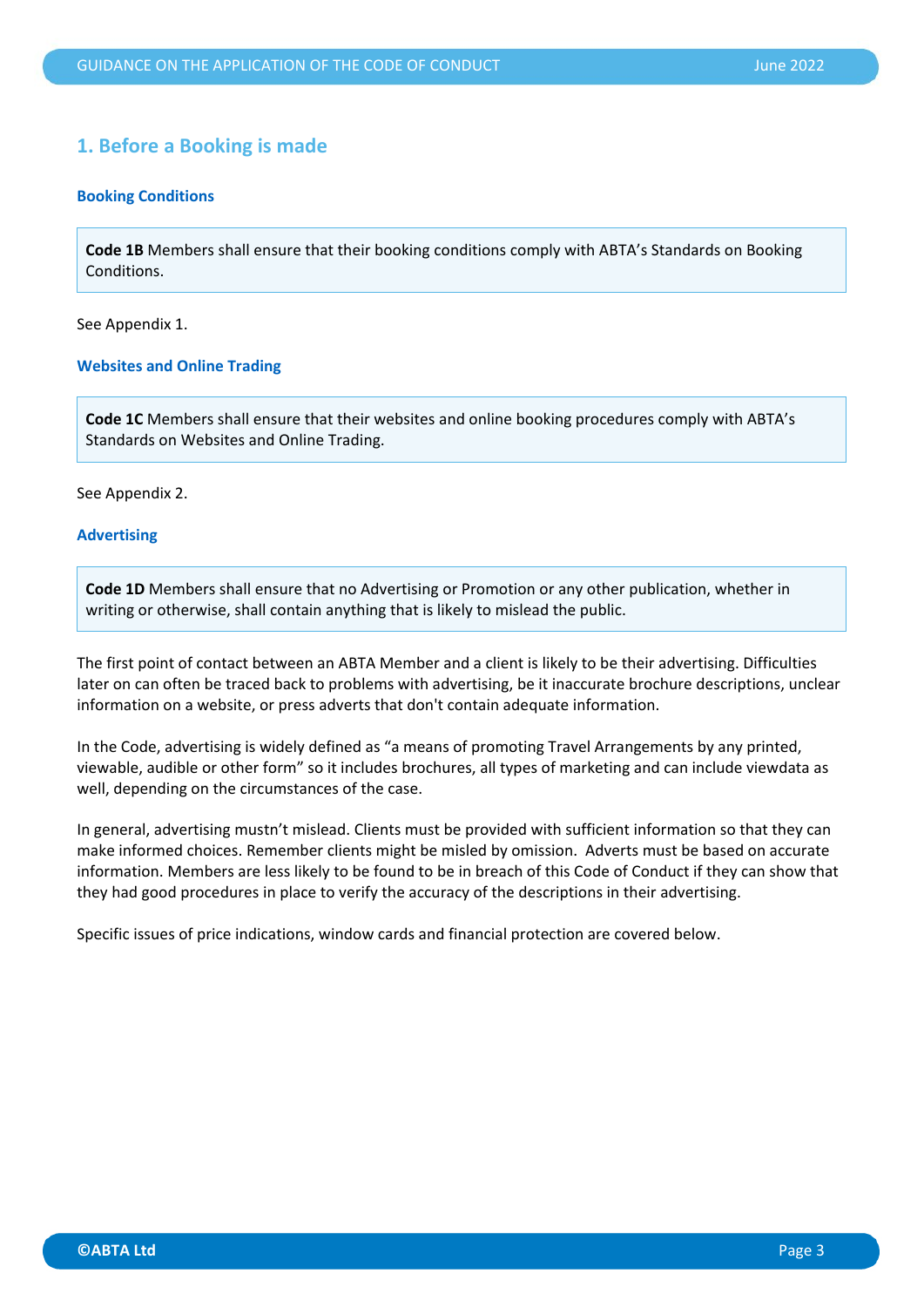#### Advertising

- Full accurate information
- Be able to back it up
- Honest, decent and truthful
- Availability: consumers must have reasonable prospect of obtaining the advertised fare. If availability is limited, make that very clear

#### Price Indications

The advertising of price indications is one of the most difficult areas to get right and one of the areas that has the potential to get relationships between a Member and their client off to a bad start. No consumer likes to be surprised by additional charges when they come to buy something. Consumers want to have as much information as possible about how much they're going to have to pay for something so that they can make reasonable comparisons between different products. Consumers in the travel industry are no different.

The important thing to remember, therefore, is that price indications, in whatever form they are advertised, should be as complete and transparent as possible. Everything that the client must pay must be in the basic price (except amounts not paid in advance, see below). If there are optional extras, Members must provide information on these.

For all advertising, including brochures and websites, these rules apply:

- (i) All non-optional costs which are for a fixed amount and which can be paid in advance must be included in the basic advertised price.
- (ii) If there are non-optional costs that aren't paid in advance, for example, departure charges at destination airports which can only be paid by the client at the airport, or local taxes or resort fees that are payable to the hotel, the client must be given information on these.

It must be clear to clients that these additional amounts are payable by them, before they confirm the booking. Include a statement at an early stage in the booking process that extra charges in destination may apply. Members should make sure that they provide the amount before the client confirms the booking. If the charges are subject to change, which they often are, Members should provide the most up-to-date amount and state that it's subject to change.

- (iii) For brochures, where Members know that specific non-optional costs might be subject to change while the brochure is still current, details of those specific charges should be prominently stated near to the basic price in a clear and transparent format. Members must be able to provide evidence to justify the level of such costs and why such costs might be subject to change and are not of a fixed amount.
- (iv) Optional extras don't have to be included in the basic price, but clients must be given information on them. Particular rules apply if the basic price doesn't include key holiday components that clients might assume are included, for example checked-in luggage. Members need to state that these are optional extras and how much they are in a clear and unambiguous way. The details must come at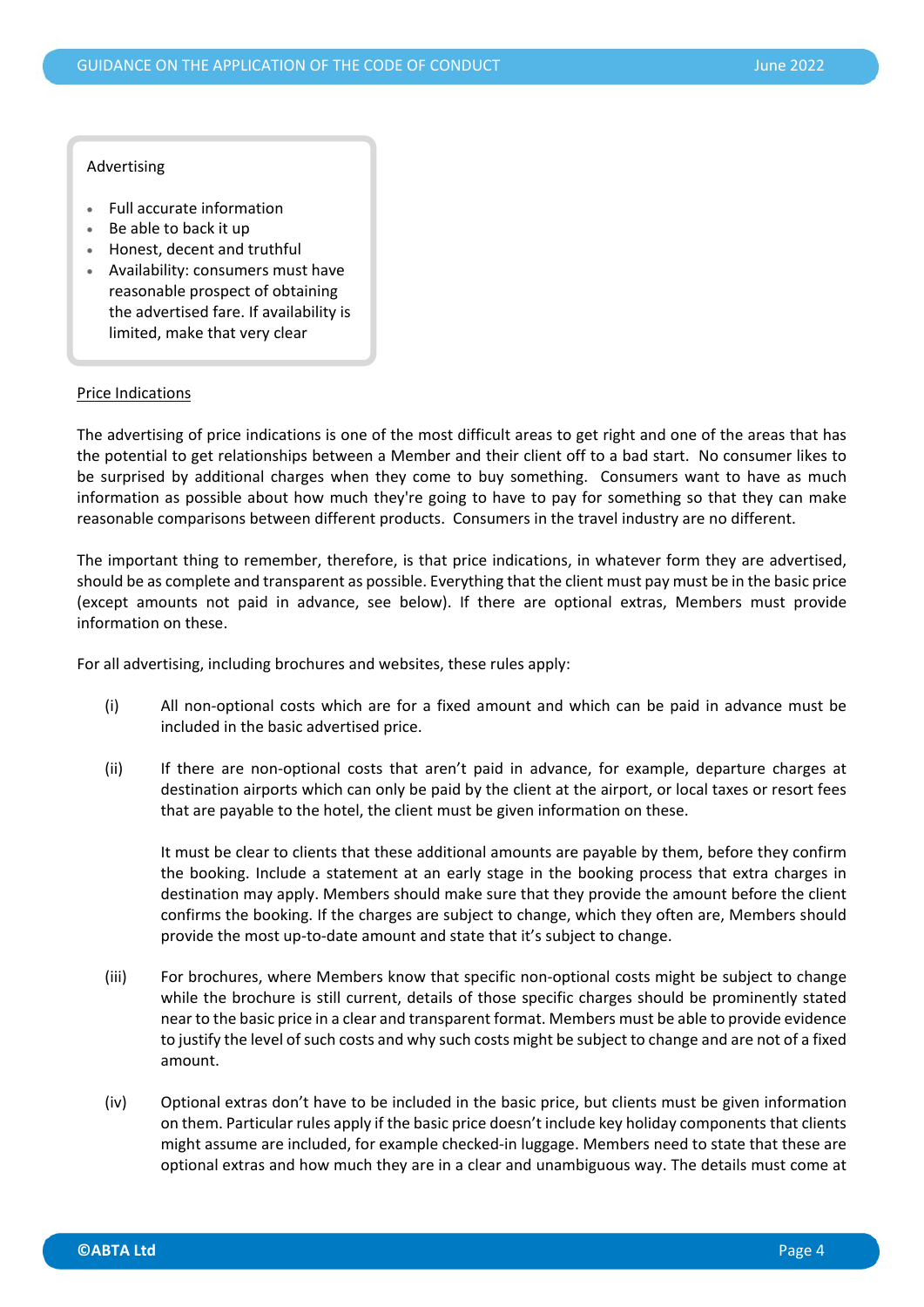the start of the booking process. This is information that clients must have in order to make informed choices and comparisons. Optional extras must be presented clearly to the client as optional and must not be displayed in a way that misleads them into thinking they must add them to their booking.

- (v) Members can't change the prices shown in brochures or on websites unless they specifically and expressly provide within the brochure or website for changes to be made to the prices.
- (vi) Members must ensure that any changes to the prices shown in brochures or on websites are made known to clients before a booking is made. Members might be asked to provide evidence that this has been done and are advised to ensure that this evidence remains in a durable form, e.g. in writing or as saved messages on booking systems.
- (vii) Changes to prices after a booking has been made are subject to the booking conditions of the package organiser concerned and to the Package Travel Regulations. Members should be aware that, in respect of package holidays, there are restrictions on the circumstances in which surcharges can be applied and the amounts that can be surcharged. For full guidance, see section 3.
- Availability of prices

If advertisers display a price and not all the holidays or flights are available at that price, they need to take great care to ensure that the advert is not misleading. They should provide full, clear information about the availability and use "from" pricing. There are some guidelines for advertisers, mainly from the investigations done by the Advertising Standards Authority (ASA):

- state that prices are *from*… if not all of the flights or holidays are available at the advertised price;
- ensure that there are enough flights or holidays at the lead-in price so that clients have a reasonable prospect of obtaining it.
	- The previous rule of thumb that a minimum of 10% of the product available must be offered at the "from" price - no longer applies. Current guidance from the Chartered Trading Standards Institute is that a "significant proportion" must be available at that price. See <https://www.businesscompanion.info/> for the Guide for Traders on Pricing Practices. The Code of Conduct Committee, like Trading Standards and the ASA, will consider each complaint on its own merits and so, if an advertiser has 10% of its stock (by volume) available at the "from" price, it won't necessarily be the case that this will comply with the requirement for it to be a significant proportion.
- state that the price is "subject to availability". If availability is limited, be clear about this. If the advertised price isn't current, consider stating that the price is accurate as of the last update and an up-to-date price will be provided when the client contacts you.
- ensure that seats available at the *from* price are spread reasonably evenly across the travel period. Also, if there are significant periods when seats can't be offered at the *from* price, this needs to be stated. This could be no availability on bank holidays or weekends, for example.
- make clear the destinations to which quoted prices relate and that a promotional price applies to selected flights on certain routes, for example, if this is the case.

The ASA has also issued guidance on "Working with Third Parties". This covers advertising online using shared systems, where advertisers are unlikely to be able to monitor real time availability of flights or accommodation. Prices may not be available by the time consumers attempt to make a purchase. Members should take reasonable steps to reduce the likelihood of consumers being misled. www.asa.org.uk

#### Window Cards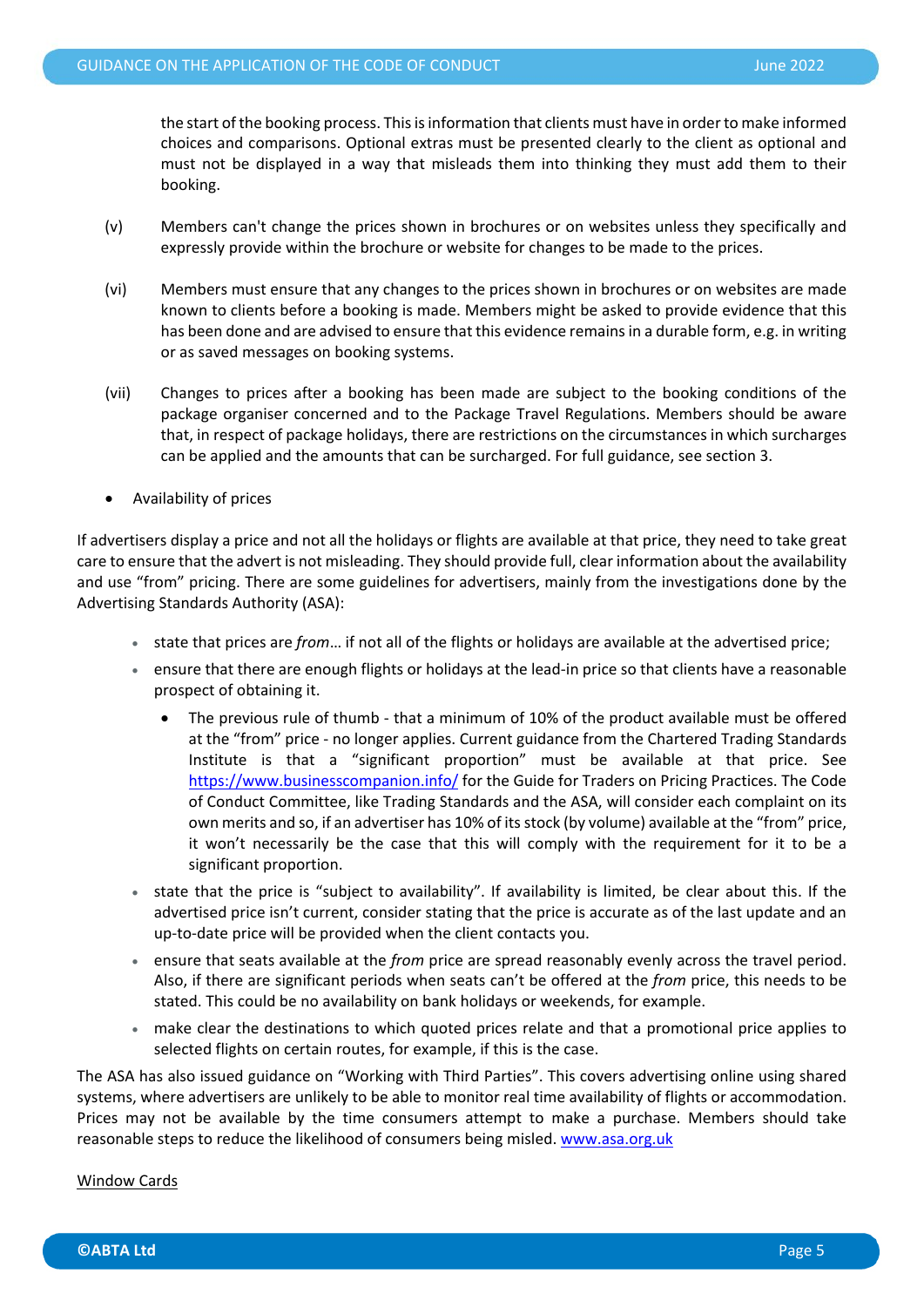We've put together some suggestions regarding window cards that Members may like to adopt and that should assist them to avoid complaints:

- (i) The aim of window cards must be to give the clearest possible indication to consumers of the price they'll have to pay for their holiday and to avoid giving any indication that could be deemed to be misleading.
- (ii) Window cards should be easily readable (minimum font size 12) and include the full price of the holiday. All additional extras that the client will have to pay, e.g. TOD fees and fuel supplements, must be included in the stated price. The use of tick boxes is a good way of clarifying what's included in the price.
- (iii) In order to avoid giving a misleading price indication Members should ensure that window cards are checked as a minimum on a daily basis. Members should consider writing on the reverse of the card the date, time and initials of the member of staff carrying out the check.
- (iv) It's best practice to have a procedure in place for checking and documenting window card displays. It's suggested that the procedure could identify who has responsibility for checking the window cards, for double-checking and for carrying out spot checks. Ideally a senior member of staff or an Area Manager should carry out the spot checks. It would be worthwhile to train staff in this procedure. The procedure could also usefully include a system for dealing with customer complaints as a result of incorrect window card displays.
- (v) Keeping a file record of all the checks carried out is recommended. This might include the following:
	- a) Date, time and initials of staff or manager carrying out the check. It's also recommended that Members keep examples of the spot checks to evidence that this procedure is being followed.
	- b) Number of cards checked and number of correct, incorrect and removed cards.
	- c) Tour operator and brochure details.
	- d) Whether the card correctly features non-optional costs such as TOD fees, security supplements, under-occupancy supplements, meals and transfers; whether a TOD charge has been added into the basic price, if it has become applicable since the card was produced.

#### Window Cards

- Check daily
- Keep record of checks
- Remove if wrong
- Price must include all non-optional extras of a fixed amount, e.g. TOD charges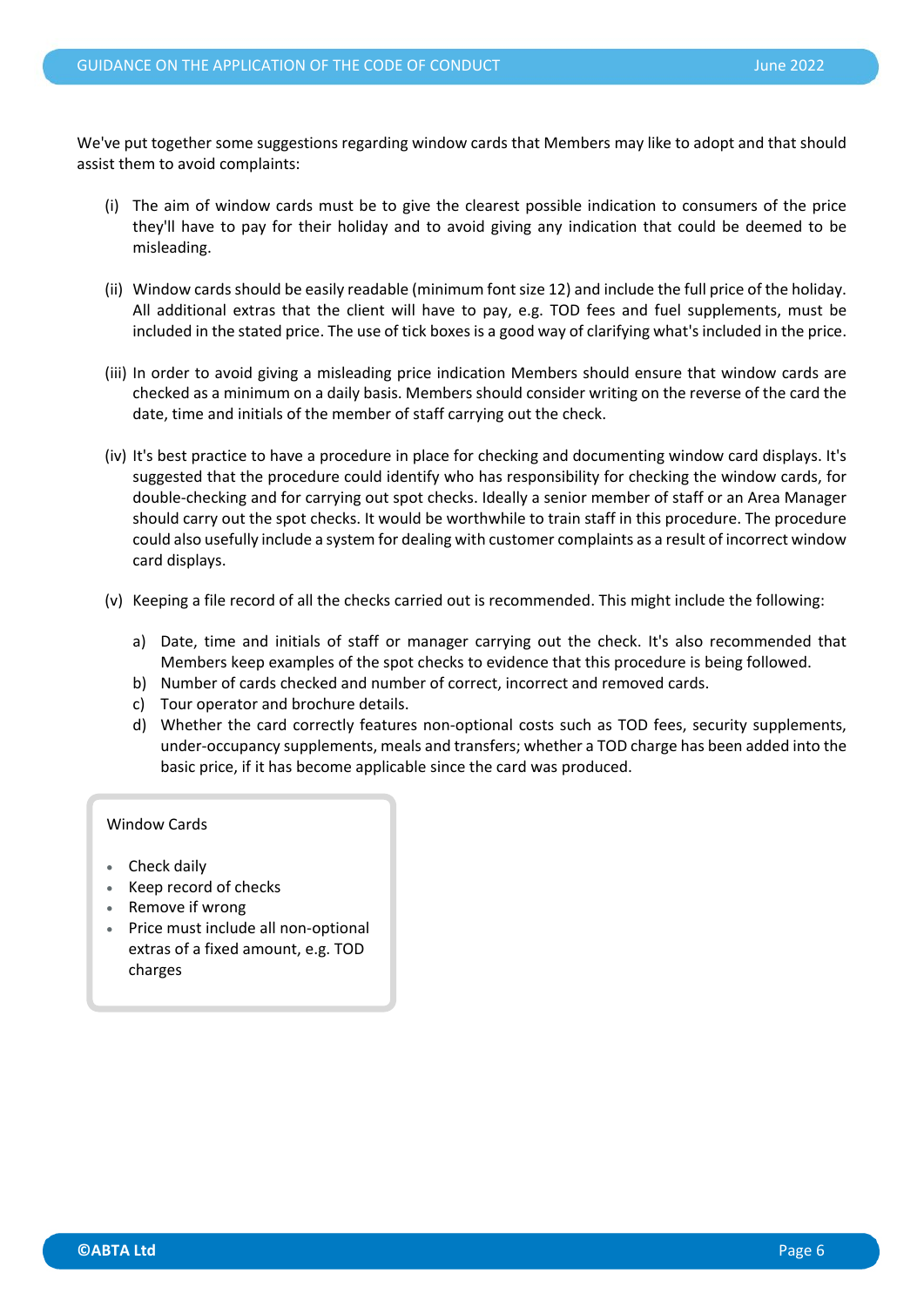#### Credit Cards

• The law changed on 13 January 2018 and card charges are banned, except for corporate cards. If Members make a charge for corporate cards, they must state what it is, in their brochure, website, in advertising and in their shop, as applicable. This statement must be clear, prominent and easily legible.

#### Prices

- Basic price must include all non-optional extras of a fixed amount
- Clients must know the amount of any resort fees before they book
- Brochures only if the amount of extras may change, Members don't need to include them, but they must give clear details near the basic price

#### Financial protection information

No advertising, including brochures and websites, should contain anything misleading about bonding and financial protection. This is a very important area and consumers must be given correct information as to whether they're protected against financial failure. It's a confusing subject and we know that consumers often don't understand when they're protected and when they're not. ABTA Members must give clear and prominent accurate information in order to comply with clause 1D; it mustn't be left unclear, or unsaid, or down to the consumer's assumption.

If everything a Member sells is financially protected, for example they are a package organiser that only sells package holidays, then they can use wording such as "fully bonded" or similar.

If a Member sells some unprotected products then they must not make that claim and must accurately describe the financial protection that applies. Members selling unprotected products include principals that have elected not to protect their non-package sales and retailers that sell flight tickets from airlines or accommodation from unbonded bed banks, for example. For those retailers, there is no scheme of protection that covers the clients in the event of supplier failure, therefore they can't claim "fully bonded", "fully ABTA bonded" or anything that claims that all of their services are bonded, or similar.

An example of a statement to be used in advertising is "We provide financial protection for your money when you buy a package holiday. If you buy other travel arrangements such as accommodation only this protection doesn't apply."

If Members sell only unprotected products they must be clear about this, for example: "We are a member of ABTA which means you have the benefit of ABTA's assistance and Code of Conduct. The travel arrangements you buy from us aren't covered by ABTA's scheme of financial protection."

Members can contact ABTA for more help with their specific situation.

#### **Agency Agreements**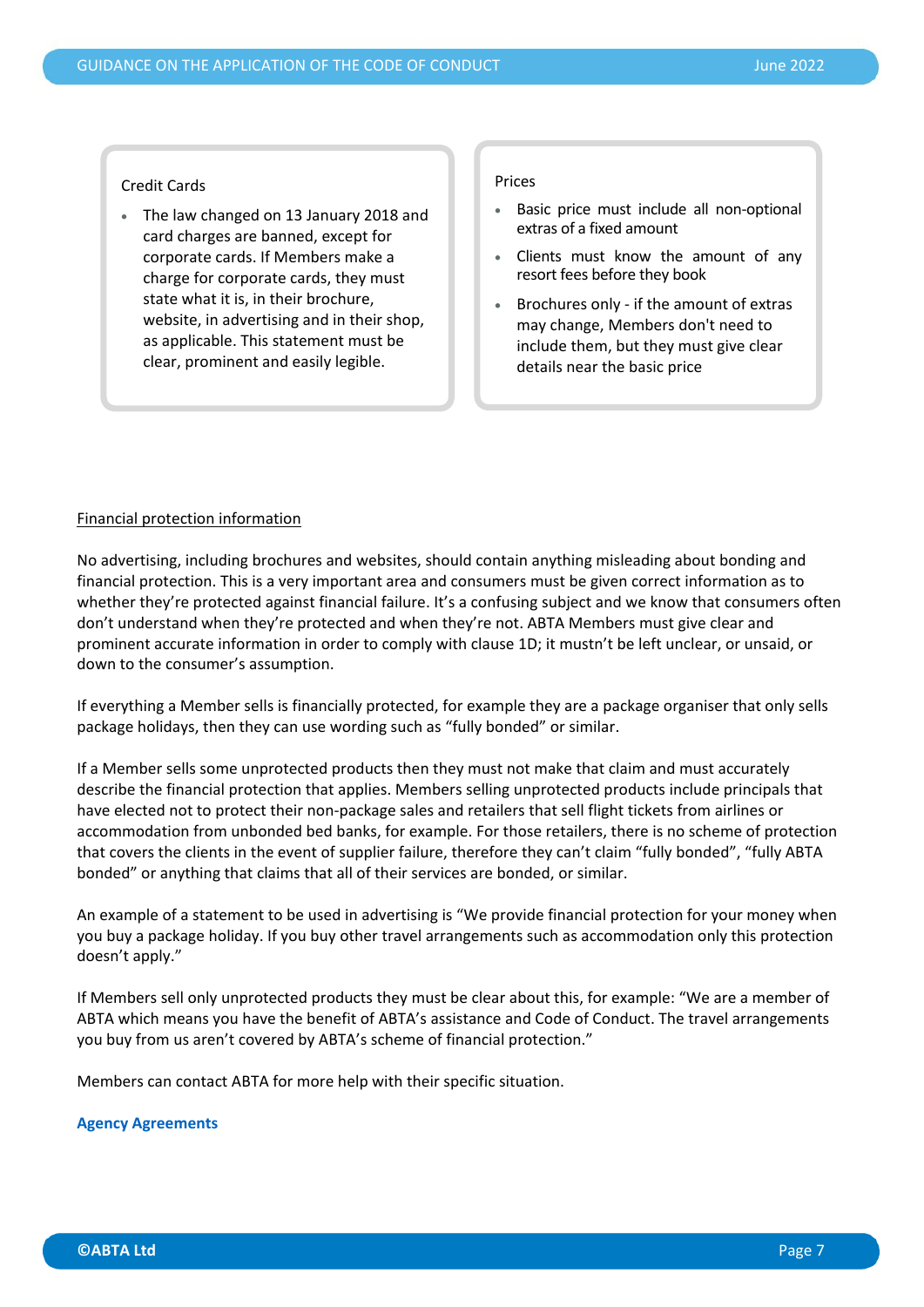**Code 1F** Members shall, when making available Travel Arrangements to a Client via an Agent, have a written agency agreement with that Agent which:

- authorises the transaction
- contains details of whether the ABTA Member making the Travel Arrangements available is doing so in the capacity of a Principal or an Agent or a sub-Agent; and
- contains details of the arrangements for security for money paid over and, where relevant, for repatriation of the Client in the event of the insolvency of the ABTA Member making the Travel Arrangements available or the insolvency of the actual supplier of the Travel Arrangements.

Where no such security exists this shall be stated in the written agency agreement.

All Members, whether acting as a principal or an agent, that sell travel arrangements through agents must have an agency agreement with that agent, performing the three functions required by the Code. ATOL holders selling through agents, must also ensure that their agency agreement contains the terms required by the ATOL Standard Terms.

#### Agent discounts

There is a further legal rule on agency agreements, which applies to tour operators selling package holidays. The Restriction on Agreements and Conduct (Tour Operators) Order 1987 makes it unlawful for a tour operator to have a clause in an agency agreement that prohibits the travel agent from offering inducements to the public to purchase the holidays through him rather than another travel agent. The tour operator can't seek to stop the agent offering discounts. Further, it can't refuse to deal with a travel agent on the grounds that that agent offers inducements. If Members need advice on this issue, please contact us.

Suggested wording for inclusion in agency agreements:

1. Sale by principal offering accommodation-only whose products are covered by a scheme of financial protection.

*We act as a principal in the sale of these travel arrangements. We authorise you to sell these travel arrangements as our agent. The client's contract for these travel arrangements will be with us.*

*The monies paid to us for the accommodation are protected by means of a bond held by [name of organisation]/an insurance policy with x [as applicable]. This means that if, in the unlikely event of our insolvency, the accommodation can't be provided, the client will receive their money back or, if their stay has started, arrangements will be made for them to be able to continue as planned.* 

2. Sale by a principal offering packages and accommodation-only whose accommodation-only products are not covered by a scheme of financial protection.

*We act as a principal in the sale of these travel arrangements. We authorise you to sell these travel arrangements as our agent. The client's contract for these travel arrangements will be with us.*

*We provide financial protection for our package holidays. For packages including flights this protection is provided by the CAA and for other packages it is provided by way of a bond held by [name of organisation] / an insurance policy with [name of insurer]. In the unlikely event of our insolvency, the client will be refunded the money paid for an advance booking, or will be brought home if the holiday has started.*

*The financial protection arrangements outlined above do not apply to sales of accommodation-only.*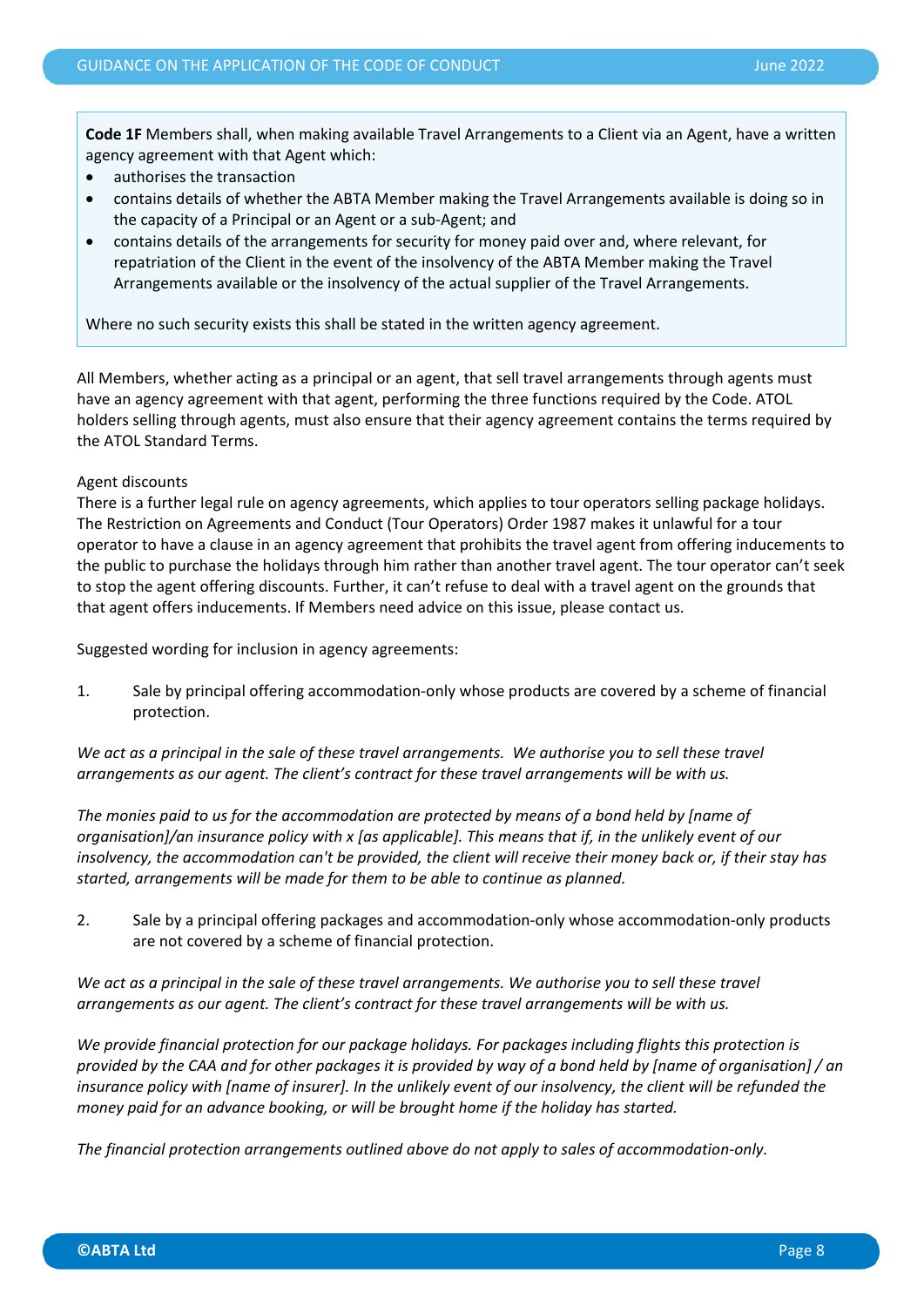3. Sale by a principal offering accommodation-only whose accommodation-only products are not covered by a scheme of financial protection.

We act as a principal in the sale of these travel arrangements. We authorise you to sell these travel *arrangements as our agent. The client's contract for these travel arrangements will be with us.*

*The monies paid to us for these travel arrangements are not covered by any scheme of financial protection.*

4. Sale by an agent offering accommodation-only

*We act as agent for the suppliers that are providing the travel arrangements. We have authority from the supplier to authorise you, and do authorise you, to sell these travel arrangements as our agent. The client's contract will be with the relevant supplier.* 

*In the unlikely event of our insolvency, the client's contract with the supplier should be unaffected. To protect the client in the unlikely event of the supplier's insolvency, you might wish to offer a suitable insurance product to protect the client's money.*

#### **Accessibility**

**Code 1H** Members shall ensure that, in accordance with the Equality Act 2010, they

- make reasonable adjustments to the way they deliver their services so that disabled people can use them, and
- take reasonable steps to tackle physical features of premises that prevent, or make it unreasonably difficult for, disabled people to access their services.

Further information about complying with the Equality Act and providing a service to clients with disabilities can be found in our guidance note, *Disability: The Equality Act*.

The Equality and Human Rights Commission [www.equalityhumanrights.com i](http://www.equalityhumanrights.com/)s also a good source of information.

Please also see ABTA's *Standards on Websites & Online Trading* in the appendices to this document.

#### Accessibility

- By welcoming disabled customers you welcome all customers
- Train your staff
- Think whether any of your policies are discriminatory
- Overcome physical barriers, e.g. steps

#### **Privacy Policies**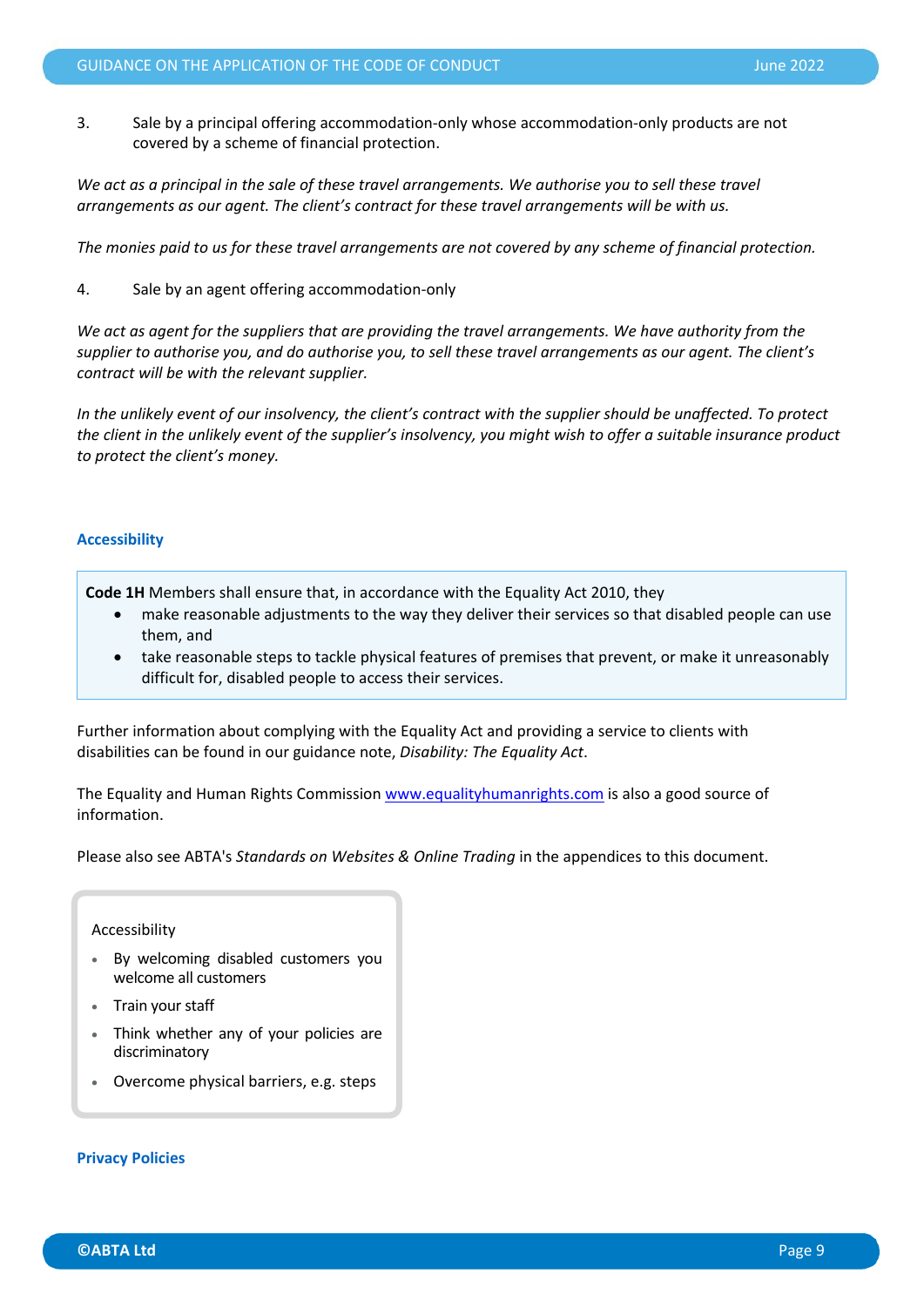**Code 1K** Members shall have in place an effective policy for protecting the privacy of Clients, which shall be available to Clients, and which shall include any wording required by ABTA from time to time.

Privacy policies are vitally important, to explain to your Clients what their personal information will be used for. More guidance can be obtained from the Information Commissioner [www.ico.org.uk](http://www.ico.org.uk/) and from the Member's area o[f www.abta.com](http://www.abta.com/)

All Members must include in their privacy policies wording that, to the satisfaction of ABTA, ensures that, in the event of the Member's insolvency, the client's personal data can be passed to ABTA and the CAA by the Member or by the appointed insolvency practitioner. Suggested wording:

*In the event of our insolvency we, or any appointed insolvency practitioner, may disclose your personal information to the CAA, and/or ABTA so that they can assess the status of your booking and advise you on the appropriate course of action under any scheme of financial protection. The CAA's General Privacy Notice is at https://www.caa.co.uk/Our-work/About-us/General-privacy-notice/ ABTA's Privacy Notice is at <https://www.abta.com/privacy-notice>*

#### **2. Making the Booking**

#### **Booking Procedures and Information**

**Code 2B** Members shall ensure that satisfactory booking and documentation procedures are followed and, where appropriate, that such procedures are in accordance with the procedures laid down by the Principal.

Principals and Organisers shall provide contact details so that Clients can contact them during their stay. This should be the name, address email and phone number of the Principal's or Organiser's representative in the area, or, if there is no representative, of an agency on whom Clients in difficulty can call, or, if there is none, a phone number or other information to contact the Member.

Where relevant, Members shall ensure that they provide all the information required to be given under the Package Travel and Linked Travel Arrangements Regulations 2018.

This clause is about booking procedures and it can be breached if the procedures Members follow aren't satisfactory.

It's also about information to the client and can be breached by Members:

- who are a principal or package organiser, not providing contact details so that Clients can effectively get in touch with them when they're away
- not giving the Client the information required by the new Package Travel Regulations (more on this below).

The Package Travel and Linked Travel Arrangements Regulations 2018 state that certain information must be provided to the traveller. The Code of Conduct Committee is likely to find Members in breach of the Code if they don't provide this to the Client, before their booking is made, as required by the Regulations.

There is different information for package holidays, and for linked travel arrangements, and both of these are dealt with below.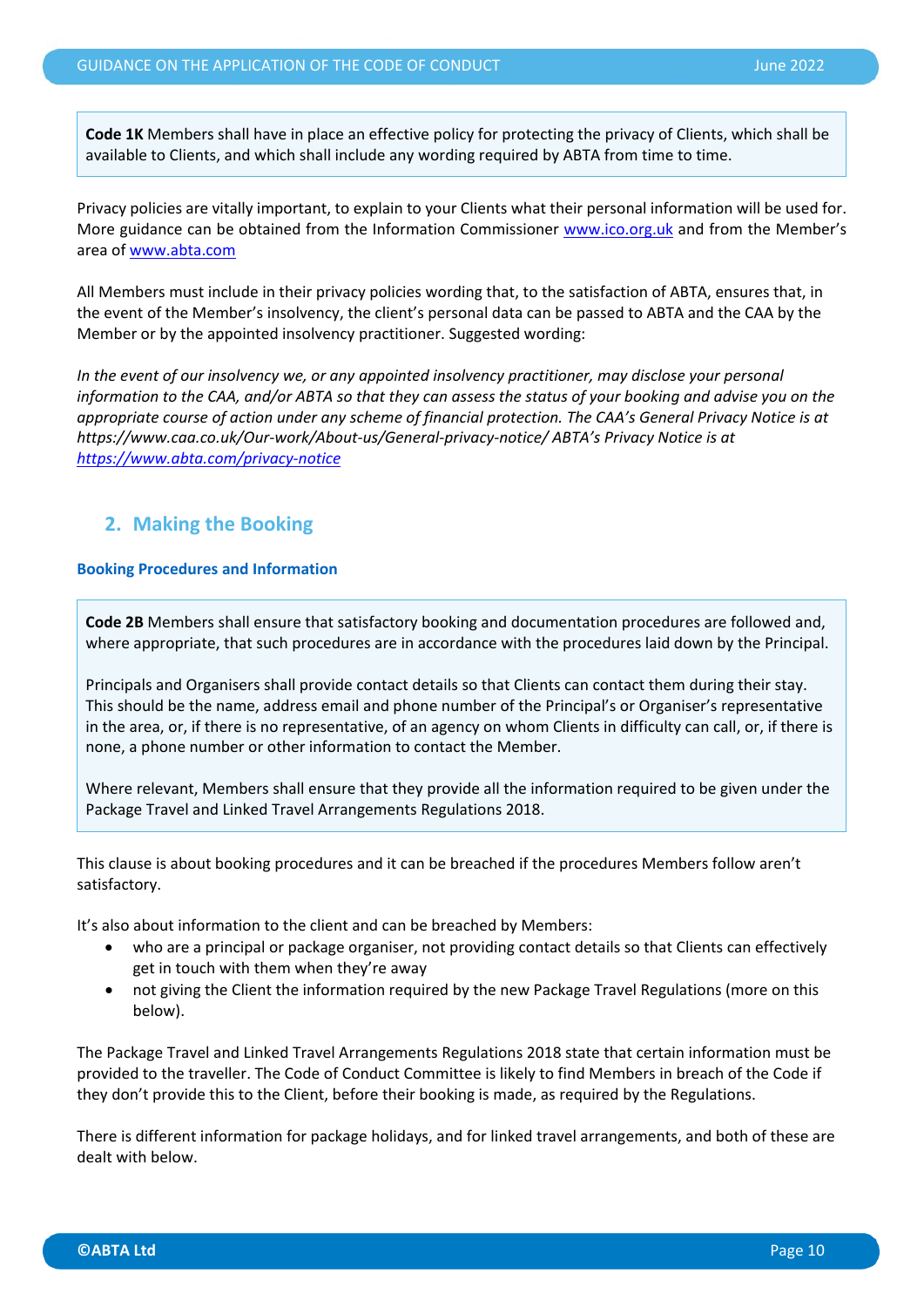Definitions of package holidays and linked travel arrangements can be found in section 2 of the Regulations <https://www.legislation.gov.uk/uksi/2018/634/contents/made> or in ABTA guidance: go to member guidance in the member zone of [www.abta.com](http://www.abta.com/) 

#### **Information -Package holidays**

The obligation to provide information is on both the organiser and the retailer, and they can agree which one of them is to provide it. Organisers should make arrangements with the agents through which they sell to ensure that the information is provided to the customers.

There are two types of pre-booking information: holiday information and protection information.

#### Pre-booking: holiday information

The Regulations require that the following information is provided:

A) The main characteristics of the travel services:

1. The travel destination(s), itinerary and periods of stay, with dates and, where accommodation is included, the number of nights included.

2. The means, characteristics and categories of transport, the points, dates and time of departure and return, the duration and places of intermediate stops and transport connections.

3. Where the exact time is not yet determined, the organiser and, where applicable, the retailer shall inform the traveller of the approximate time of departure and return.

4. The location, main features and, where applicable, tourist category of the accommodation under the rules of the country of destination.

5. The meal plan.

6. Visits, excursion(s) or other services included in the total price agreed for the package.

7. Where it is not apparent from the context, whether any of the travel services will be provided to the traveller as part of a group and, if so, where possible, the approximate size of the group.

8. Where the traveller's benefit from other tourist services depends on effective oral communication, the language in which those services will be carried out.

9. Whether the trip or holiday is generally suitable for persons with reduced mobility and, upon the traveller's request, precise information on the suitability of the trip or holiday taking into account the traveller's needs.

B) The trading name and geographical address of the organiser and, where applicable, of the retailer, as well as their telephone number and, where applicable, email address.

C) The total price of the package inclusive of taxes and, where applicable, of all additional fees, charges and other costs or, where those costs cannot reasonably be calculated in advance of the conclusion of the contract, an indication of the type of additional costs which the traveller may still have to bear.

D) The arrangements for payment, including any amount or percentage of the price which is to be paid as a down payment and the timetable for payment of the balance, or financial guarantees to be paid or provided by the traveller.

E) The minimum number of persons required for the package to take place and the time-limit before the start of the package for the possible termination of the contract if that number is not reached. That time limit shall not be later than:

1. 20 days before the start of the package in the case of trips lasting more than six days.

2. seven days before the start of the package in the case of trips lasting between two and six days.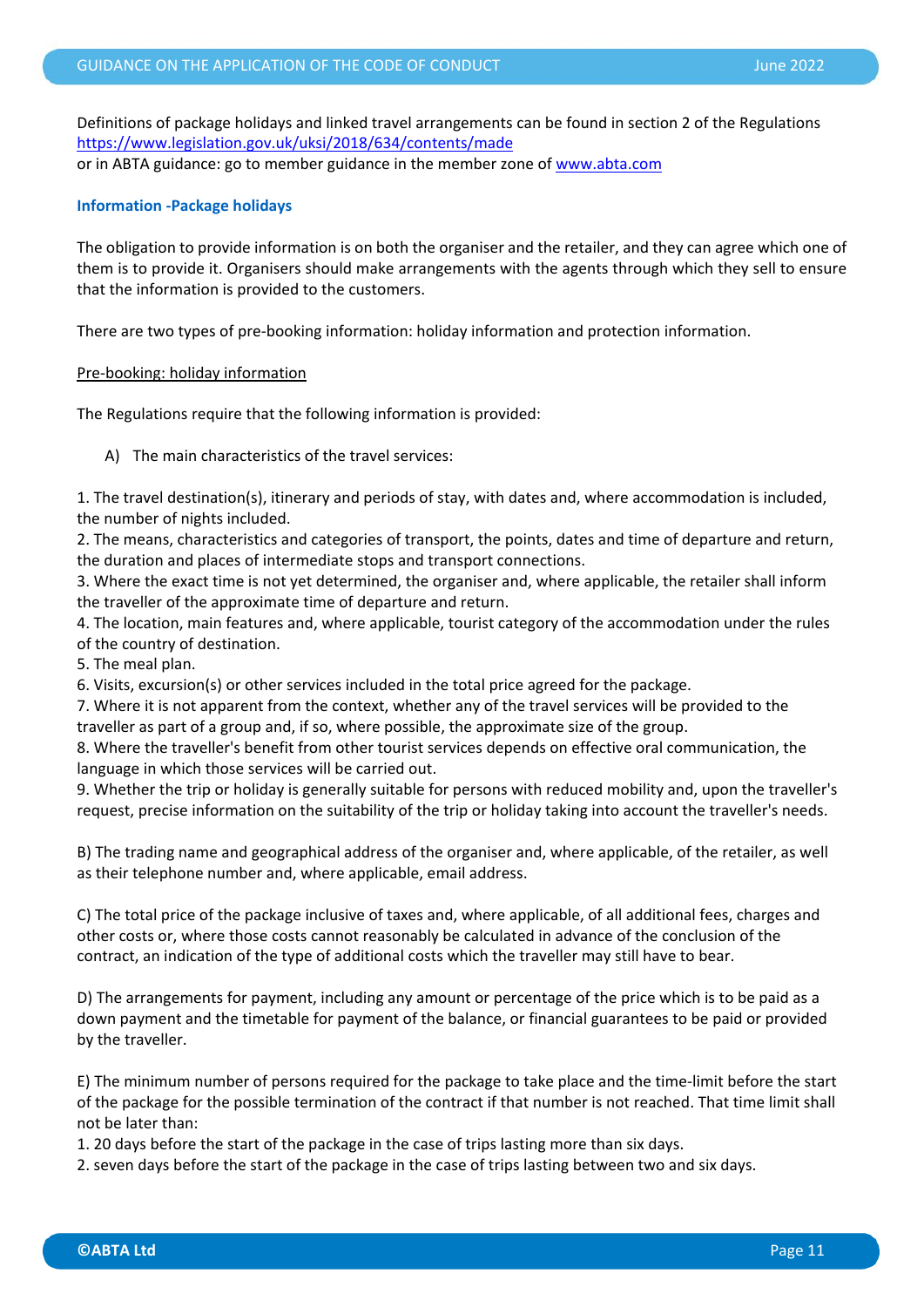3. 48 hours before the start of the package in the case of trips lasting less than two days.

F) General information on passport and visa requirements, including approximate periods for obtaining visas and information on health formalities, of the country of destination.

G) Information that the traveller may terminate the contract at any time before the start of the package in return for payment of an appropriate termination fee, or, where applicable, the standardised termination fees requested by the organiser

H) Information on optional or compulsory insurance to cover the cost of termination of the contract by the traveller or the cost of assistance, including repatriation, in the event of accident, illness or death.

#### Pre-booking: protection information

The Regulations require that Clients are told about the protection and the rights that come with package holidays. This is the wording set out in the Regulations:

The combination of travel services offered to you is a package within the meaning of the Package Travel and Linked Travel Arrangements Regulations. Therefore, you will benefit from all EU rights applying to packages. *We, or insert name of the package organiser* will be fully responsible for the proper performance of the package as a whole.

Additionally, as required by law, *we, or insert name of the package organiser* has/have protection in place to refund your payments and, where transport is included in the package, to ensure your repatriation in the event that it becomes/they become insolvent.

The Client must also be provided with a list of the key rights that apply to packages and information on how to find the Regulations. This can be provided by hyperlinks, if that's possible.

The required wording is set out in the schedules to the Regulations, at <http://www.legislation.gov.uk/uksi/2018/634/contents/made>

The law states that this information needs to be given in a clear, comprehensible and prominent manner. Members can provide it in a number of ways - the key point is that clients must be presented with it in some way before committing to the booking.

Members might include the information in their brochure and website.

- For website sales, Members can display the standard information and a link to the key rights before the client completes the booking.
- For shop sales, Members might hand the Client all the information in hard copy, or read out the basic information that the Client is booking a package and have the key rights available for Clients to see, for example on a website. Members might choose to email the list of key rights to the client during the booking process.
- For phone sales, Members might read out the basic information that the Client is booking a package or put it in a recorded message that the client will hear, and tell Clients where they can find the key rights while they are on the phone, for example by referring to the Member's website. Members might email the information to the client during the booking process and let the client know that's where they can find it.

**Information- Linked travel arrangements (LTAs)**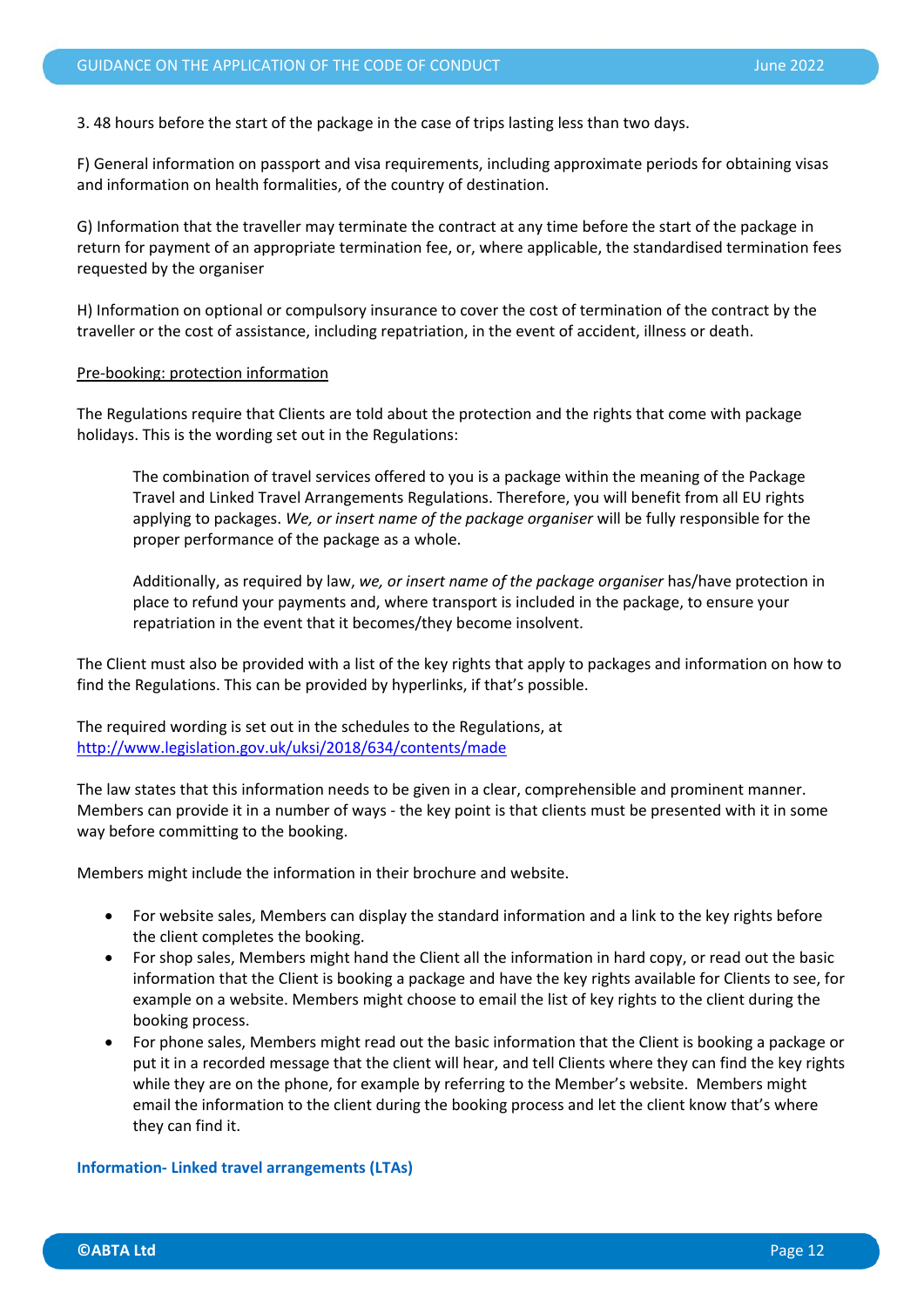If Members sell an LTA, they must provide the Client with the following information in a clear, comprehensible and prominent manner:

- (i) that they will not benefit from any of the rights applying exclusively to packages under the Regulations, and
- (ii) that each service provider will be solely responsible for the proper contractual performance of the service; and
- (iii) that they will benefit from insolvency protection that only provides for the refund of the payments they make to the company facilitating that LTA where that company fails, and where, as a result, a travel service which is part of the LTA is not performed. If that company is responsible for the carriage of passengers, the insolvency protection must also cover the traveller's repatriation.

Members must also provide the traveller with a copy of the Regulations. They can be found at: <http://www.legislation.gov.uk/uksi/2018/634/contents/made>

All this information must be provided before the traveller is bound by any contract leading to the creation of an LTA.

Members must use the standard wording in the schedules to the regulations, if it applies to the LTA they're selling. These can be found at http://www.legislation.gov.uk/uksi/2018/634/contents/made

It is important to understand that, if the Client is not given the necessary information at the right time and in a clear, comprehensible and prominent manner, then notwithstanding the fact that the Members might have intended to create a LTA, they will be responsible for the performance of the travel services included in the LTA as if they were the organiser of a package.

There is also guidance on what Members need to do at www.abta.com

#### **Financial Protection**

**Code 2C** Members shall inform Clients about any financial protection arrangements which apply to money received by the Member whether in connection with a booking or for any other service or arrangement.

Not all travel arrangements are covered and there are different schemes. Here are some guidelines.

- 1. Package holidays must be financially protected. If the package includes a flight this will be through ATOL. If it doesn't protection will be through bonding (e.g. with ABTA), an insurance policy or a trust account. Affected clients will receive a refund or be brought home if their travel company goes out of business.
- 2. Flight sales aren't protected against the failure of the airline, if bought directly from an airline, or from a travel agent and the agent issues a ticket immediately. Some flight sales, such as by tour operators, are protected by ATOL, meaning that if the tour operator goes bust the client receives a refund or is brought home if necessary.
- 3. Linked travel arrangements must be protected so that the client receives a refund if the arranger fails and any of the services aren't provided as a result. This is done through bonding (e.g. ABTA), insurance or a trust account.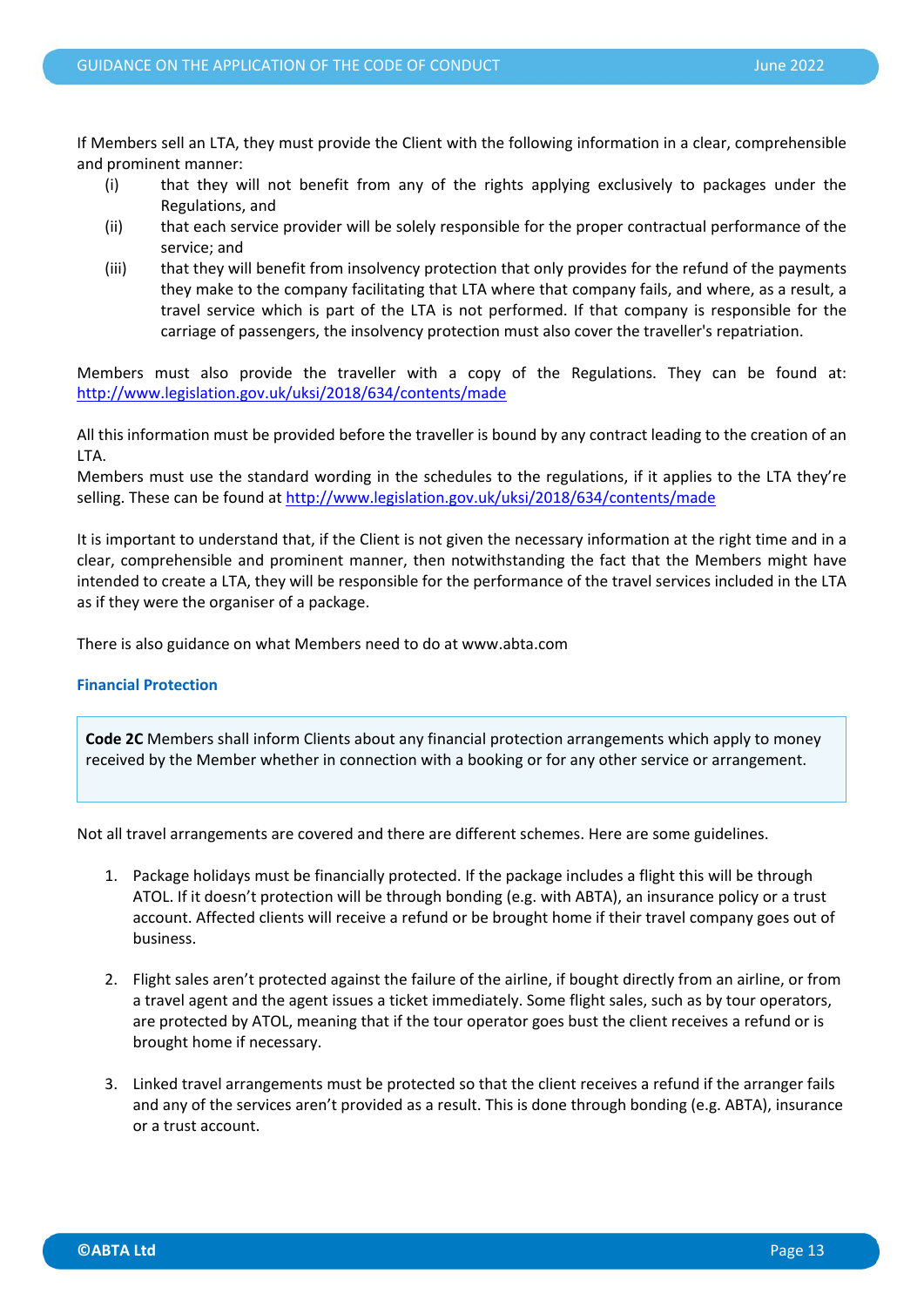4. For accommodation-only sales, and other services on their own, there's no legal requirement that they're protected. The supplier might voluntarily provide protection (e.g. through ABTA).

#### **Data Protection**

**Code 2D** Members shall comply with relevant data protection requirements.

When making bookings, and taking Clients' personal details, Members must comply with data protection law. The General Data Protection Regulation (GDPR), Data Protection Act 2018 and Privacy & Electronic Communications Regulations (PECR) are the main source of legal obligations in this area. They will apply to Members because they handle personal information about their clients and staff. Members have obligations to handle it lawfully, and to protect it. More guidance can be obtained from the Information Commissioner [www.ico.org.uk](http://www.ico.org.uk/) and from the Member's area of [www.abta.com](http://www.abta.com/)

The Code, at clause 1K, also requires Members to have effective privacy policies, that are available to Clients.

#### **Booking Conditions**

**Code 2E** Members shall ensure that their Clients are aware of booking and other published conditions, including Agents' terms of business, applicable to their Travel Arrangements before any contract is made and that all Clients have access to a set of booking conditions in written or other appropriate form.

Clients must know about all terms and conditions that apply to them, before they commit to the booking. If they aren't, Members or the principal may not be able to rely on those conditions in the event of problems later on.

There are particular rules that apply to package holidays. The agent or the organiser needs to make sure that:

- The client receives a copy or confirmation of the contract on a durable medium, when the contract is concluded, or without undue delay afterwards
- This is to be a paper copy, if requested by the Client and it can be handed to them (e.g. the booking is made in a shop)
- It should be a paper copy, if the booking is made off-premises, unless the Client agrees to another durable medium.

#### **Health Requirements**

**Code 2F** Members shall, before a contract is made, inform their Clients of health requirements that are compulsory for the journeys to be undertaken. Members must also advise Clients travelling abroad to check recommended practice with their GP, practice nurse or travel health clinic.

Members should make sure that clients are made aware of compulsory vaccinations etc. Clients should be advised to seek advice on recommended vaccinations and precautions from a health professional - either a GP, a practice nurse, a pharmacist or a travel health clinic - ideally at least eight weeks before departure. Further travel health advice can be found o[n www.fitfortravel.nhs.uk](http://www.fitfortravel.nhs.uk/) and [www.travelhealthpro.org.uk](http://www.travelhealthpro.org.uk/) and information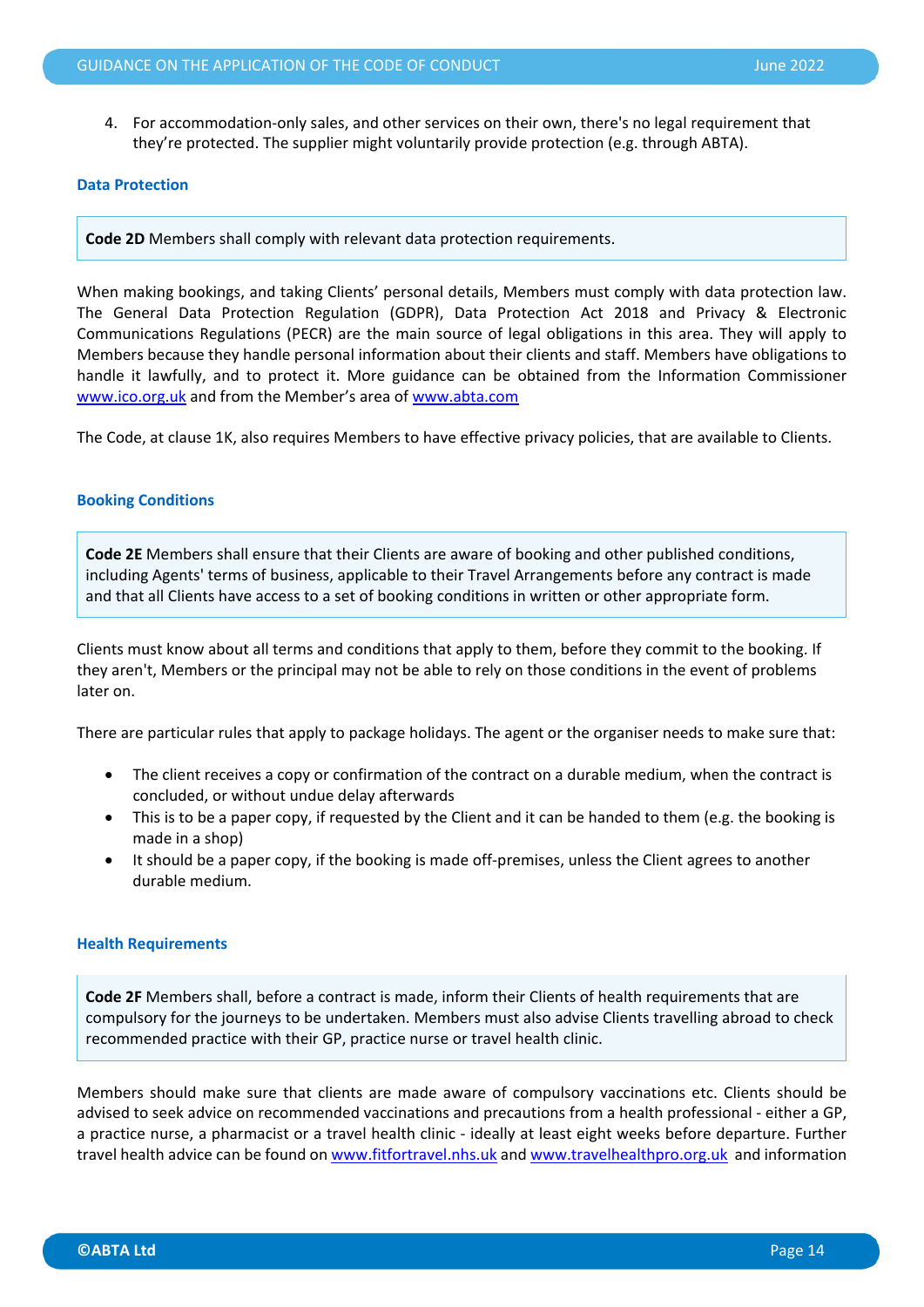on how to get medical treatment abroad, and how to get reduced-cost and sometimes free medical treatment in Europe, can be found in the NHS leaflet Health Advice for Travellers.

#### **Passport and Visa Information**

**Code 2G** Members shall, before a contract is made, advise their Clients of passport, visa and other entry and transit requirements for the journeys to be undertaken where it is reasonably practicable for the Members to obtain this information. In other cases, Members shall offer Clients reasonable assistance in obtaining such information. Members should also inform their Clients that passport and visa requirements can change before departure and that they should regularly familiarise themselves with the requirements.

If a client doesn't have the right passport or visa, they won't be going on their holiday. This will immediately give rise to a complaint and a demand for compensation.

The passport and visa requirements for specific countries can be complex and subject to change at short notice. Members aren't, therefore, expected to have an encyclopaedic knowledge of these things. Neither are they expected to delve into the history and background of their client to determine whether they will be able to get a visa or to travel visa-free. These are matters for the relevant embassy or consulate.

Members are, however, expected to give general information about these matters and to be able to point the client in the right direction to allow them to get full information.

More detailed information, including what Members need to advise regarding travel to the USA and the ESTA scheme, can be found in our guidance note *Passports & Visas*.

#### Passport and Visa

- Give correct general information
- If the information's generally available and it's reasonable that you know about it, Members will be expected to tell the client
- Ask what type of passports clients hold
- Tell clients how to find out more from the relevant embassy

#### **Foreign, Commonwealth & Development Office (FCDO) Advice**

**Code 2H** Members shall, before a contract is made, advise their Clients of the availability of any advice issued by the Foreign, Commonwealth & Development Office. This can be viewed at [www.gov.uk/foreign](http://www.gov.uk/foreign-travel-advice)[travel-advice.](http://www.gov.uk/foreign-travel-advice)

Some advice on what Members need to do:

#### 1. Websites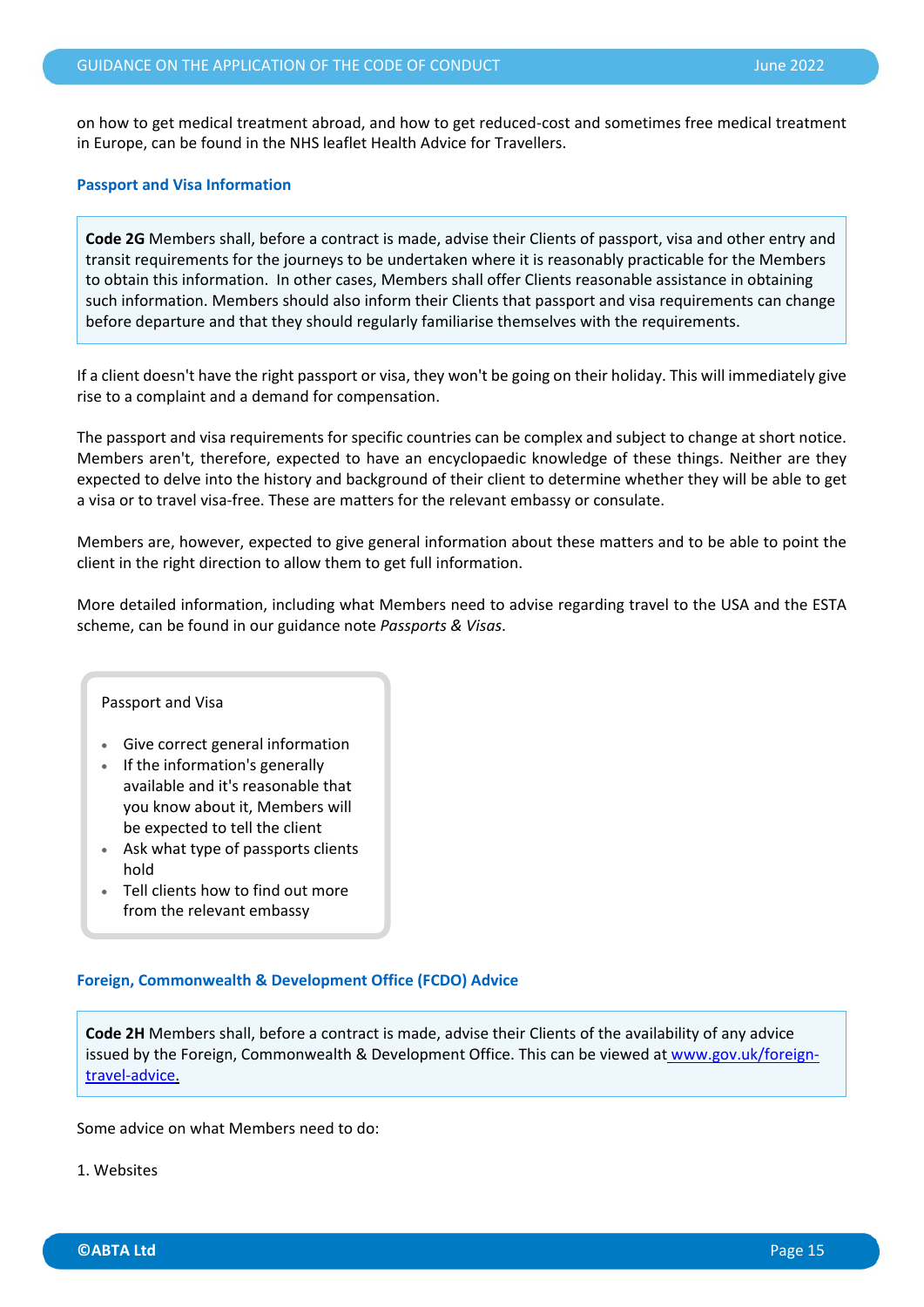Websites should carry a link, to www.gov.uk/foreign-travel-advice. This must be visible and easy to find. It mustn't be in terms and conditions or behind "general information" or "useful information" or "Useful links" or "About Us" or similar. The Code of Conduct Committee considers that consumers should not have to hunt around for the link. It should be easily available and visible, for example, from the website homepage or destination pages, so that the consumer can use the information to make an informed choice of holiday options at an early stage, before they are committed to a specific destination or property.

It must be clear what it is: it shouldn't be called simply "FCDO advice", for example, as this is unlikely to mean anything to a consumer. "Essential travel advice" would be more meaningful. It's best to be as informative as possible. The FCDO's recommended wording in its Travel Aware campaign is: "For the latest travel advice from the Foreign, Commonwealth & Development Office click here". Members could also use "For the latest travel advice from the Foreign, Commonwealth & Development Office including security and local laws, plus passport and visa information click here".

It's recommended that Members also include a note that the advice can change and consumers should continue to check it until they travel.

If Members are partners of the Travel Aware campaign by the FCDO, they must use the recommended wording and the Travel Aware logo.

#### 2. Brochures

Brochures must state that FCDO advice is available and direct consumers to [www.gov.uk/foreign-travel-advice.](http://www.gov.uk/foreign-travel-advice) This must be stated separately in a prominent place, and not just in the booking conditions. Members should use clear and informative wording to describe what it is. For example: The Foreign, Commonwealth & Development Office issues essential travel advice on destinations, which includes information on passports, visas, health, safety and security and more. Make sure you have a look at [www.gov.uk/foreign-travel-advice](http://www.gov.uk/foreign-travel-advice)

It's recommended that Members also include a note that the advice can change and consumers should continue to check it until they travel.

#### 3. Speaking to customers on the phone or in shops

Members must inform customers that advice on destinations is available from the Foreign, Commonwealth & Development Office (FCDO) and this can be found on its website at [www.gov.uk/foreign-travel-advice.](http://www.gov.uk/foreign-travel-advice) Alternatively, Members can offer to read out the relevant information to the customer.

The advice covers matters such as safety and security, health, visa requirements and local laws.

Customers must always be told about the advice before they confirm a booking, but Members might want to introduce it at an early point in the sales process, so that customers are fully informed and happy with their choice of destination.

It's recommended that Members also tell customers that the advice can change and that they should continue to check it until they travel.

Further information to help answer questions on the safety and security of destinations: The FCDO advice is the best source of up-to-date information. The best thing consumers can do is look at it And decide whether they're comfortable.

The FCDO will advise against travel to a country or region if it judges this to be appropriate. If it doesn't advise against travel, then consumers should read the advice so that they're informed and can follow the FCDO's advice on how to stay safe.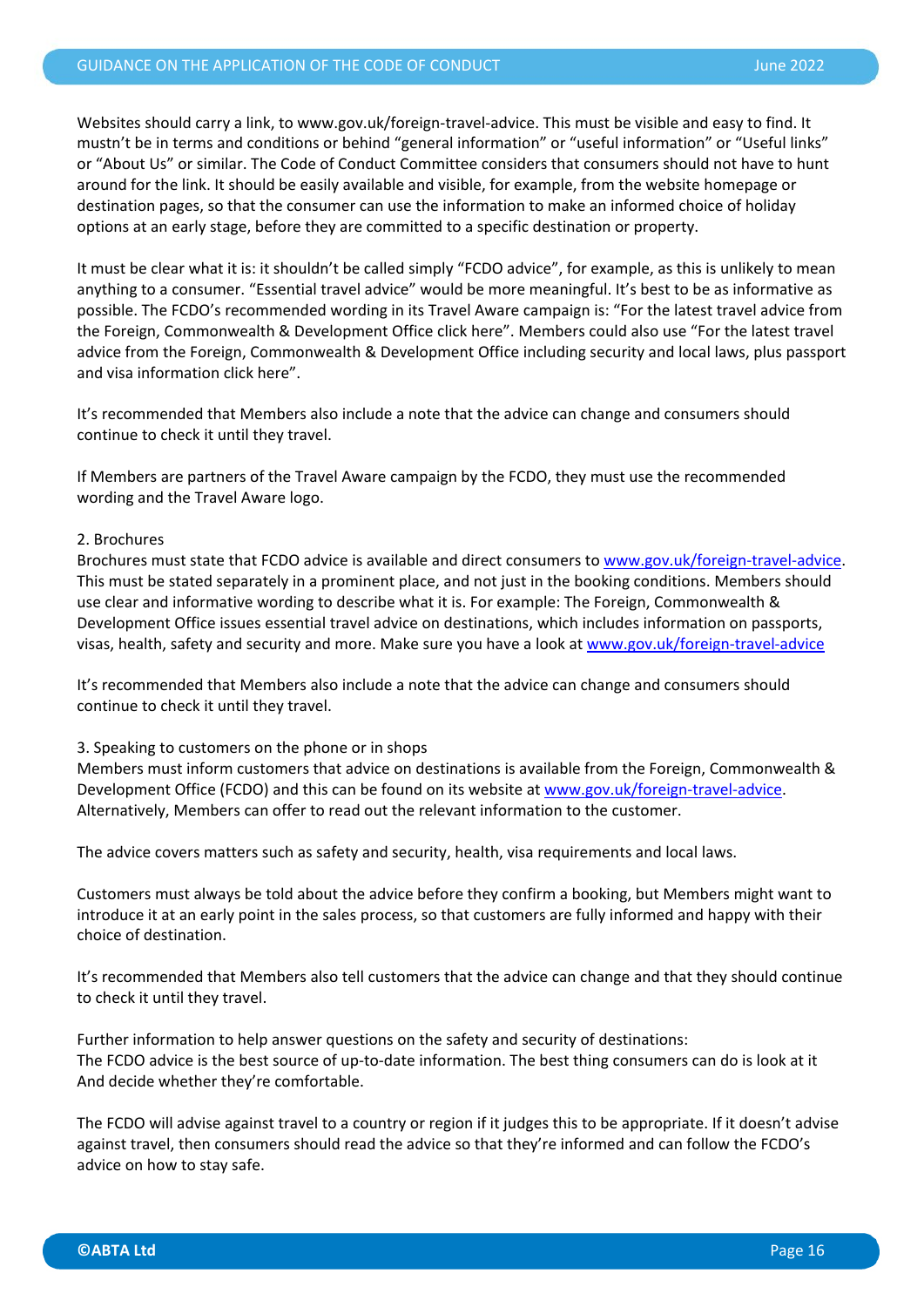The FCDO states: "… our travel advice always puts your safety first. We try to make objective judgements and we will advise against all or all but essential travel when we judge that the level of risk is unacceptably high."

#### NB. If the FCDO advises against travel

If the FCDO advises against travel in any way to a destination you're selling to consumers, Members must do more to bring the FCDO advice to their clients' attention. Members must ensure that, before they make a booking, they're aware of the specific advice against travel.

#### **Building Works**

**Code 2I** Members shall ensure that all prospective Clients are alerted to any building works which may reasonably be considered to seriously impair the enjoyment of Travel Arrangements and provide them with accurate information about the extent of the building works.

Not all building works are within the scope of the Code of Conduct. There'll always be minor refurbishment and maintenance being carried out at properties and most of these won't affect the client's holiday. There's no requirement under the Code of Conduct to notify clients of works like these.

However, where the works are likely to seriously impair the client's enjoyment of the holiday, they should be told about them before the holiday's booked. Members should provide them with accurate information about the building works so that the client's able to decide whether or not to continue with the booking.

Members should ensure that they have systems in place to find out about building works. For retailers this will generally mean that they should check any errata or system notes placed by the principal. For principals it'll mean having adequate processes in place to ensure that they're notified by the properties or by resort staff of any building works that are being carried out and their likely impact on clients' holidays.

Building works

- If serious, client must be informed
- Agents check errata or system notes
- Includes building work around or near the accommodation

It should be remembered that it's not only building works within the property that can affect the client. Building works in adjoining properties or to adjacent streets can also seriously impair a client's holiday. The fact that the Member or supplier has no control over these works doesn't mean that clients shouldn't be notified of them.

#### **Travel Insurance**

**Code 2J** Members shall, before a contract is made, draw their Clients' attention to the advisability of obtaining travel insurance.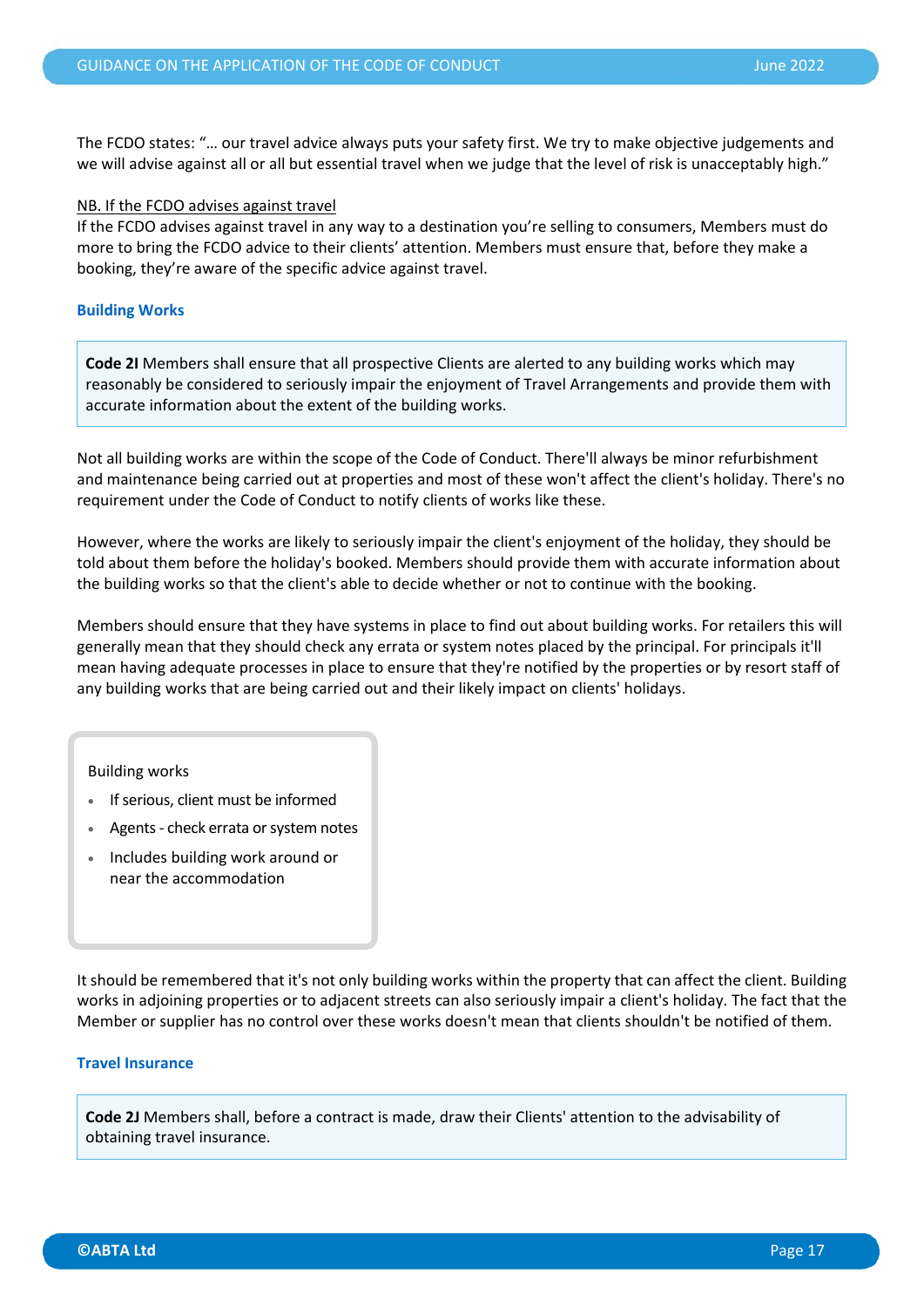Members should always make clients aware that it's important that they purchase travel insurance to protect themselves against the need to cancel the holiday in certain circumstances and to provide assistance if they're injured or ill at their destination.

In fact, package holiday organisers are required under the Package Travel Regulations to provide the traveller, before they make a booking, with information on insurance to cover the cost of cancellation and assistance, including repatriation, in the event of accident, illness or death.

Whether or not Members can sell such insurance is dependent upon whether they're properly authorised to do so. Selling or advising on travel insurance is an activity regulated by the Financial Conduct Authority (FCA). There is more information on the ways in which Members can be authorised and other options open to them in the Guidance Note on our website *Regulation of the Sale of Connected Travel Insurance*.

In brief, in order to sell or advise on travel insurance, Members need to be authorised by the FCA, or be appointed as a representative of an authorised firm. If you aren't in either of these categories then all you are permitted to do is give general advice such as telling clients that they should take out adequate insurance cover, and provide leaflets for insurance providers. You mustn't go further and make recommendations about specific policies or specific clients' needs.

Members should also be aware that selling a holiday which includes non-optional insurance is also a regulated activity and this may mean that, unless you're authorised, you may not sell that holiday.

Further details about FCA regulation can be obtained at [www.fca.org.uk.](http://www.fca.org.uk/)

**Code 2K** Members shall ensure that any insurance policy issued to a Client is appropriate for the Client's requirements in relation to the nature of travel booked and any hazardous activities that may be undertaken that are known to the Member.

For example, if Members book a client onto a skiing holiday, they must ensure that the insurance covers all the activities that the client's likely to carry out on that holiday. If the policy doesn't cover certain activities that the client might expect to be covered Members should make sure that this is brought to the attention of the client, preferably in writing.

**Code 2M** Members shall ensure that Clients are given, without delay, a document showing the effective start date of cover, the premium paid and the insurance company's name, address and reference number. Principals should provide full written details of cover with the confirmation invoice, or where there is insufficient time to issue a confirmation, provide this to Clients with tickets and documentation provided at the point of departure.

Principals are responsible for this where the insurance is arranged through them. However, if agents are selling a policy to a client that isn't arranged through the principal, then the agent must provide the documents. Agents should work on the basis that carrying this out within 48 hours of the booking would usually be what's necessary to satisfy without delay.

Where a client's insured under a master policy held by the principal under which cover is provided as soon as a confirmation invoice is issued, then the confirmation invoice will provide evidence of cover. Where the effective start date of cover is other than the date of issue of the confirmation invoice, this must be clearly indicated in writing to the client.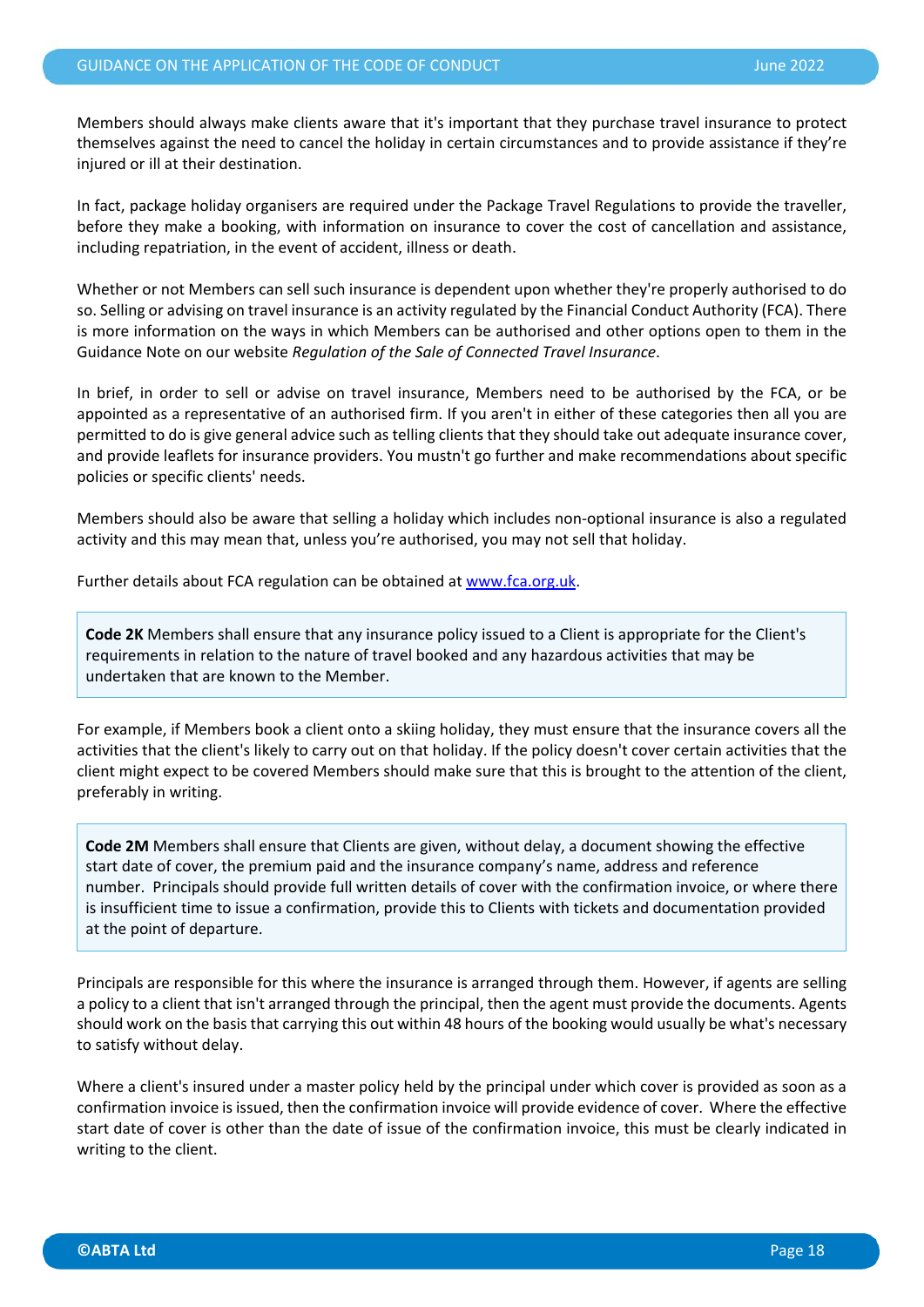Written details of cover and claims procedures including an emergency contact number shall normally be given to clients prior to departure.

If the client doesn't take the insurance offered by the retailer or the principal, the details of the client's insurance policy should be obtained and passed onto the principal to assist in the event of any difficulties at the destination.

If the client refuses to take insurance and refuses to provide details of an alternative policy, the client should be asked to sign a statement to the effect that they've been made aware of the availability of travel insurance and have chosen to make their own arrangements or to travel without insurance.

If a principal requires that clients are covered by an insurance policy, retailers must ensure that they provide details of the client's policy to the principal. If the client refuses to take out insurance or refuses to disclose details, the retailer must inform the principal before the booking is confirmed to seek instructions as to whether or not to make the booking.

#### **Documentary Requirements**

**Code 2Q** Members shall issue and pass on the correct receipts, confirmations, tickets and other relevant documents relating to the Travel Arrangements booked as soon as reasonably practicable. Tickets, unless required to be sent out immediately, must be with Clients a reasonable time before departure.

The following information will help Members to issue the correct documents for their Clients. These should be issued as soon as reasonably practicable, however note that there are legal requirements for ATOL bookings. Agents and ATOL holders need to ensure that clients are provided with the correct ATOL Certificates immediately that payment is made and ATOL holders selling package holidays need to ensure that clients receive a Confirmation within three days.

The Code of Conduct Committee will have these limits in mind when assessing whether a Member has complied with the Code.

#### 1. Agents

#### Receipts

Agents should always issue to the client a receipt for the travel arrangements sold, showing their full corporate name and address, the name of the principal that's providing the travel arrangements, a statement that the agent acts as agent for that principal, and the amount paid for those travel arrangements.

Remember also that it's an ABTA requirement that receipts contain the statement: *Important Notice. This is an important document. You should retain this as you will need it if your travel arrangements are protected under a scheme of financial protection and you need to make a claim.*

Members acting as agent for more than one principal should ensure that they issue to the client a separate receipt for each of the travel arrangements sold.

For ATOL protected products, the receipt needs to: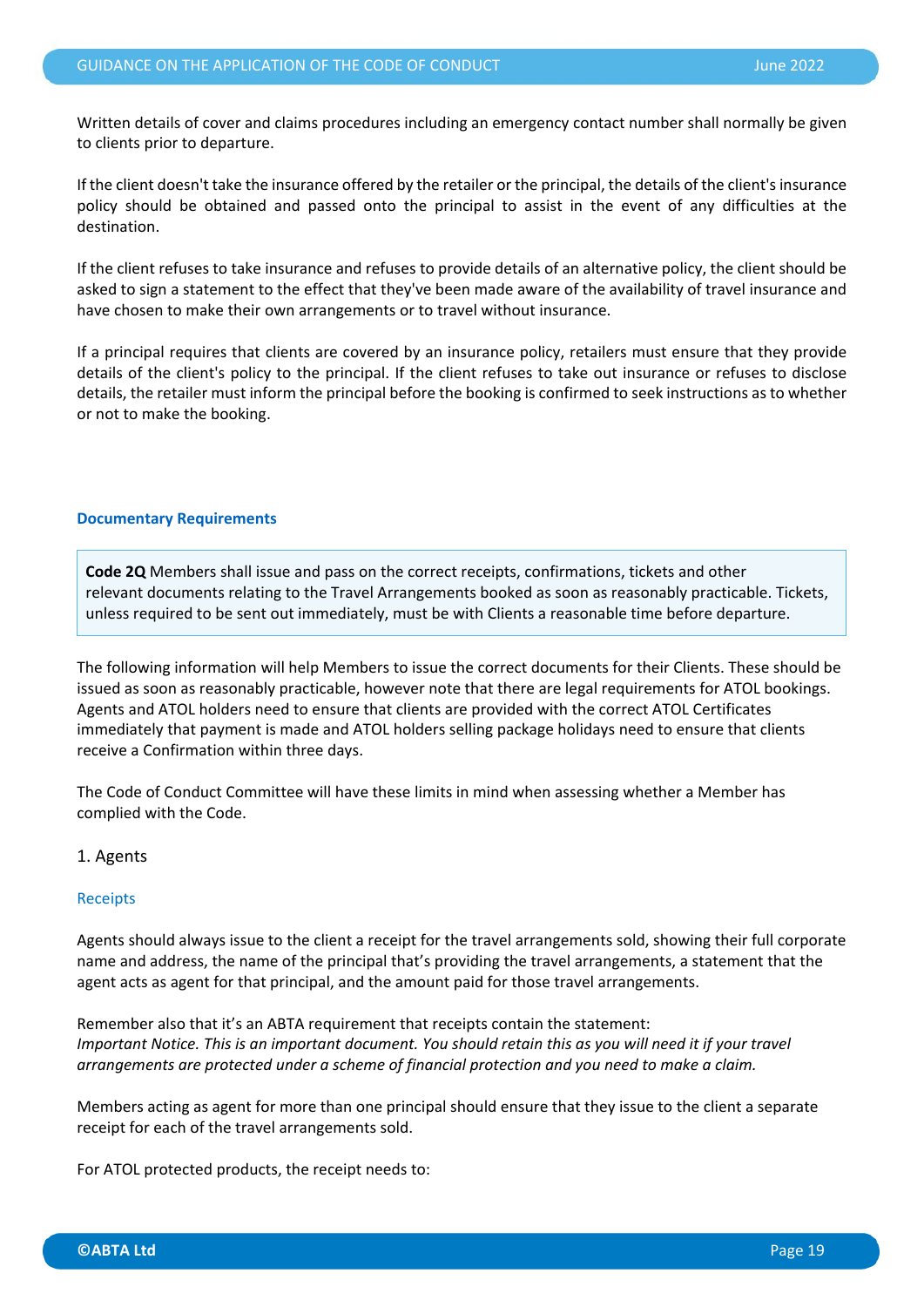- State the name and ATOL number of the ATOL holder;
- Identify which part of the money taken is protected by the principal ATOL holder's ATOL and which, if any, is not;
- Contain this statement: *"Your Financial Protection When you buy an ATOL protected flight or flight inclusive package from us you will receive an ATOL Certificate. This lists what is financially protected, where you can get information on what this means for you and who to contact if things go wrong."*

When selling flights which aren't ATOL protected this needs to be clear on the receipt; see Airline Ticket Agent and Flight Sales Where You Fully Pay the Airline at Time of Booking, below.

#### Principals' documents

Agents must also pass on to the client any documentation from the principal. They shouldn't materially alter, amend, or delete any part of any principal's documentation or fail to pass on any documentation from a principal intended for the client.

#### ATOL Certificates

Agents need to issue ATOL Certificates in certain circumstances: When acting as agent for an ATOL holder, or Selling, under their own ATOL, a package holiday they've organised, or Selling a linked travel arrangement that includes a flight that is ATOL protected

There are four types of ATOL Certificate and the correct one must be issued: package (single contract), package (multi contract), Flight Inclusive Day Trip or flight only. The Certificate might be provided by the ATOL holder or the agent might issue their own (e.g. when they create their own package).

The Certificate must be handed to the client if they're present or sent to them by electronic communication, at the time that they make payment. If the client isn't present, it must be immediately emailed to them (or immediately sent by equivalent electronic means). In the case of a client that books by phone, the Certificate must be immediately emailed or posted to them.

The ATOL Certificate must be in the format set out in Section 1.3 of the CAA's Official Record Series 3 at www.caa.co.uk/ORS3. The content must be completed as required. The specific format includes the yellow background. However, if the document is being distributed in hard copy, these may be supplied in black and white.

Much more information on completing the Certificate is available from the CAA, go to [www.caa.co.uk](http://www.caa.co.uk/) 

#### Airline Ticket Agent

When the agent is acting as an Airline Ticket Agent, no ATOL Certificate will be issued. (An Airline Ticket Agent is, broadly, an agent authorised by IATA, or by an agency agreement from the airline, to issue tickets).

The agent must, when taking payment from the client, give them the ticket or e-ticket details. This must be sent to them electronically immediately. If they're present, it can be handed to them. If the client has booked over the phone, the ticket or e-ticket can be posted to them immediately.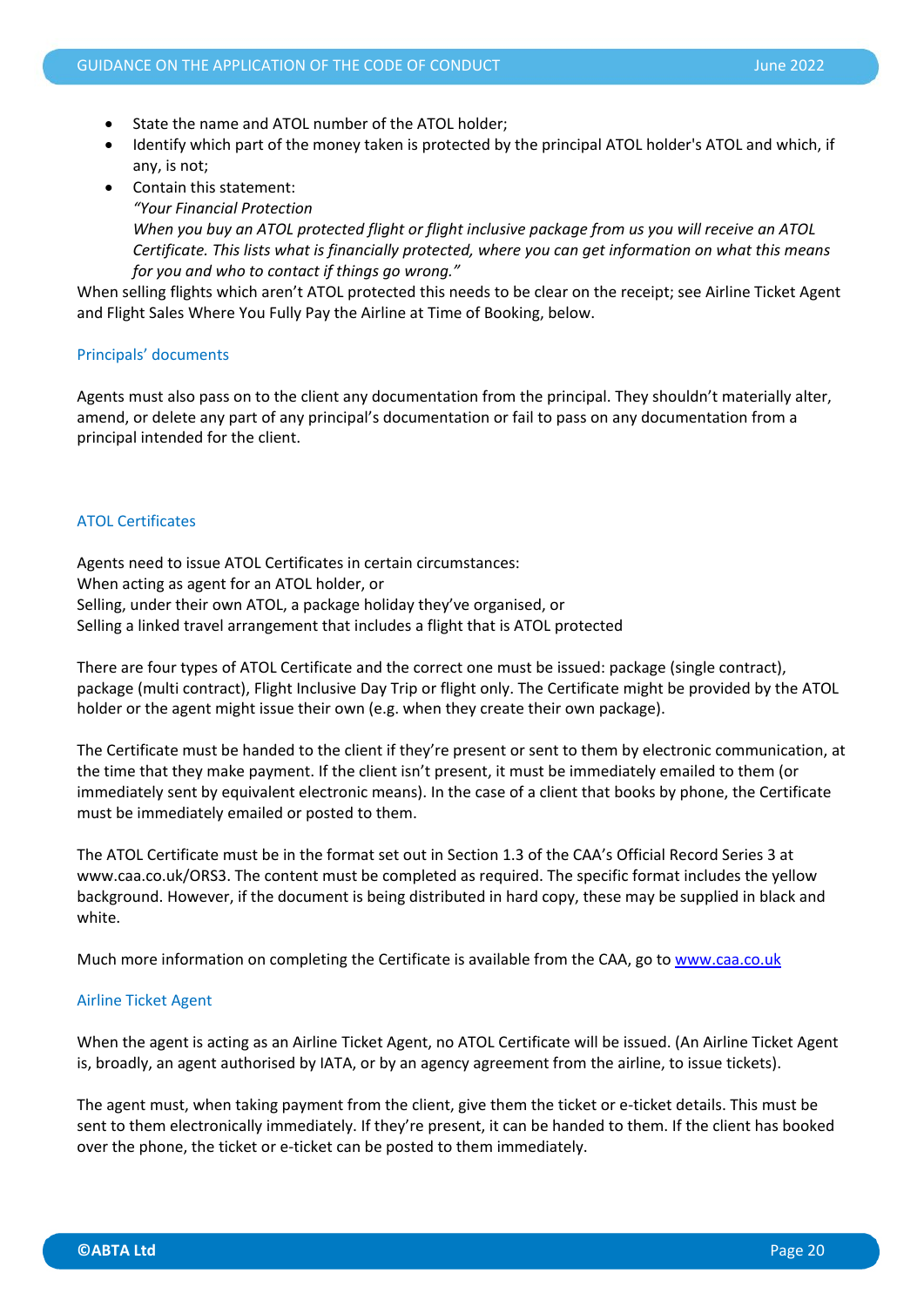#### The receipt must state:

"This flight is sold as Agent of the Airline(s) named on the ticket and is not protected under the ATOL scheme."

#### Flight Sales Where the Airline is Fully Paid at Time of Booking

If agents fall within this exemption from ATOL, where they sell a seat-only and pay the airline in full at the time of booking and the airline immediately issues a confirmed ticket, the receipt must state: "This sale is not protected under the ATOL scheme." You don't issue an ATOL Certificate.

#### ATOL Package Holiday Confirmations

When a Member sells a package holiday under their ATOL, they must make sure that they issue an ATOL package confirmation containing the correct information. The client must receive this within 3 days of them making payment.

The ATOL package confirmation must contain (except to the extent that these have already been given to the Client pursuant to the obligations under the Package Travel and Linked Travel Arrangements Regulations 2018):

- Lead name
- Flight times
- Flight numbers
- Departure and arrival airports
- Name of air carrier (i.e. airline)
- Name and location of accommodation
- Other ground arrangements e.g. car hire, transfer, tours, entrance tickets
- Total price of package
- The unique reference number of the relevant ATOL Certificate

If any of the information on the 'Confirmation' changes, the ATOL holder must produce a revised Confirmation, which must be received by the consumer as soon as possible. The Confirmation must make it clear that it is a revised Confirmation.

#### 2. Principals

#### Confirmations

Principals should always issue to the client a confirmation document showing their full corporate name and address and the amount paid for the travel arrangements. This should reach the client within a reasonable time frame. The confirmation is likely to be important in forming a contract with the client.

Remember also that it's an ABTA requirement that the confirmation contains the statement: *Important Notice. This is an important document. You should retain this as you will need it if your travel arrangements are protected under a scheme of financial protection and you need to make a claim.*

When selling an ATOL product, the confirmation must show the company's name and ATOL number and carry the following statement:

*"Your Financial Protection*

*When you buy an ATOL protected flight or flight inclusive package from us you will receive an ATOL Certificate. This lists what is financially protected, where you can get information on what this means for you and who to contact if things go wrong."*

#### ATOL Package Holiday Confirmations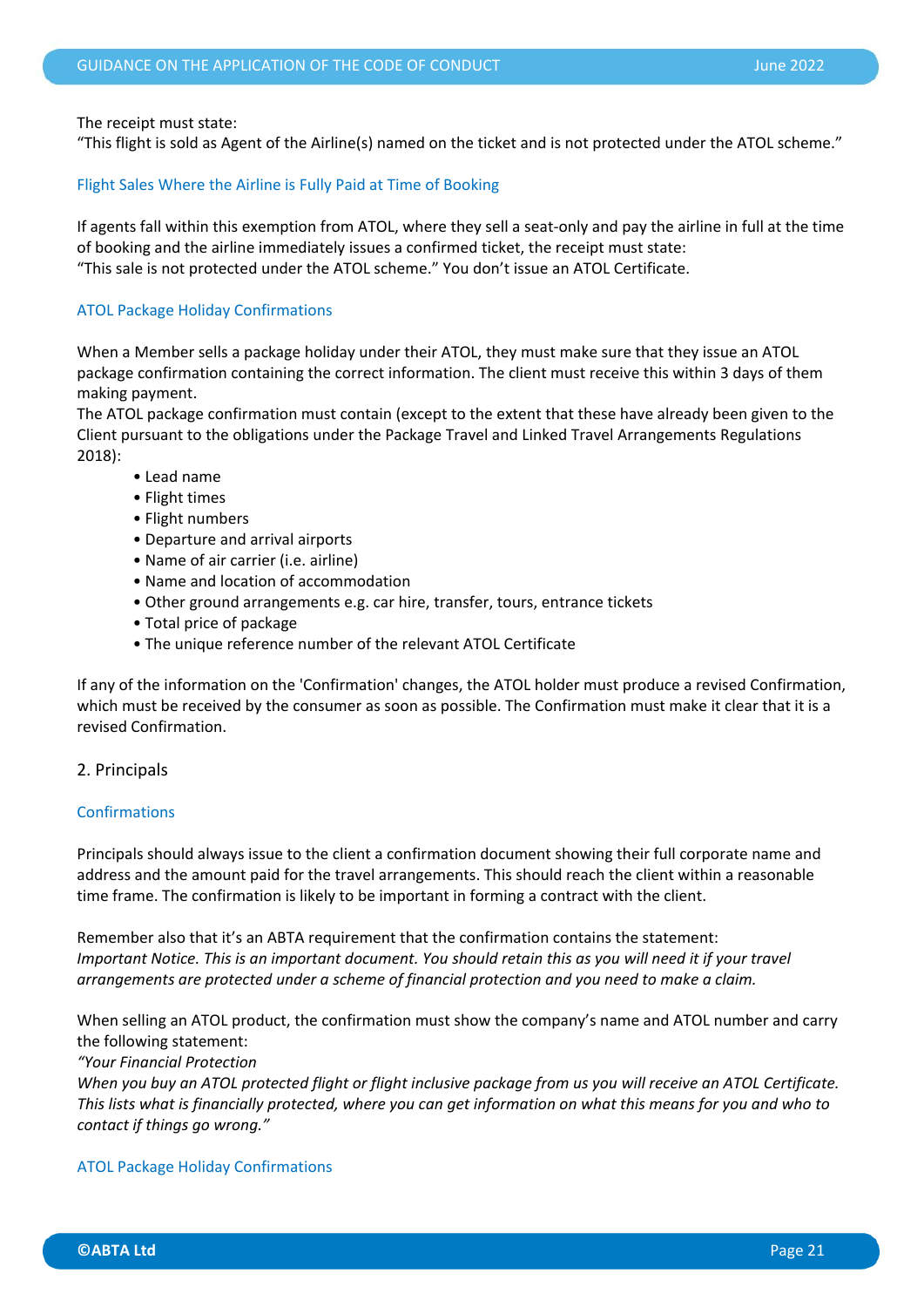When selling a package holiday under an ATOL the Member must make sure that they issue an ATOL package confirmation containing the correct information. The client must receive this within 3 days of them making payment. (If an agent takes a booking for a package on your behalf, you must issue an ATOL package confirmation to the agent and the agent must pass it to the client, within this 3 days.)

The ATOL package confirmation must contain (except to the extent that these have already been given to the Client pursuant to your obligations under the Package Travel and Linked Travel Arrangements Regulations 2018):

- Lead name
- Flight times
- Flight numbers
- Departure and arrival airports
- Name of air carrier (i.e. airline)
- Name and location of accommodation
- Other ground arrangements e.g. car hire, transfer, tours, entrance tickets
- Total price of package
- The unique reference number of the relevant ATOL Certificate

If any of the information on the 'Confirmation' changes, the ATOL holder must produce a revised Confirmation which must be received by the consumer as soon as possible. The Confirmation must make it clear that it is a revised Confirmation.

#### ATOL Certificates

ATOL holders must issue to the client an ATOL Certificate immediately they accept payment. They must issue the correct Certificate: package (single contract), package (multi contract), Flight Inclusive Day Trip or flight only.

If they're selling through an agent, then they must give the Certificate to the client. The ATOL holder will need to decide if they're going to create it, or if they'll allow the agent to create it on their behalf. If the Client is present, the Certificate must be handed to them or emailed at the time payment is taken. If they're not present, it must be immediately emailed to them (or immediately sent by equivalent electronic means). In the case of a client that books by phone, the Certificate must be immediately emailed or posted to them.

The ATOL Certificate must be in the format set out in Section 1.3 of the CAA's Official Record Series 3 at www.caa.co.uk/ORS3. The content must be completed as required. The specific format includes the yellow background. However, if the document is being distributed in hard copy, these may be supplied in black and white.

Much more information on completing and distributing the Certificate, and templates for the Certificate, is available from the CAA, go to www.caa.co.uk

#### **Tickets**

Tickets, or e-ticket details as appropriate, should be passed on to the agent by the principal without delay to enable them to pass these to the client a reasonable period before departure. If a client has booked direct with the principal, the principal should pass on tickets or e-ticket details a reasonable period before departure.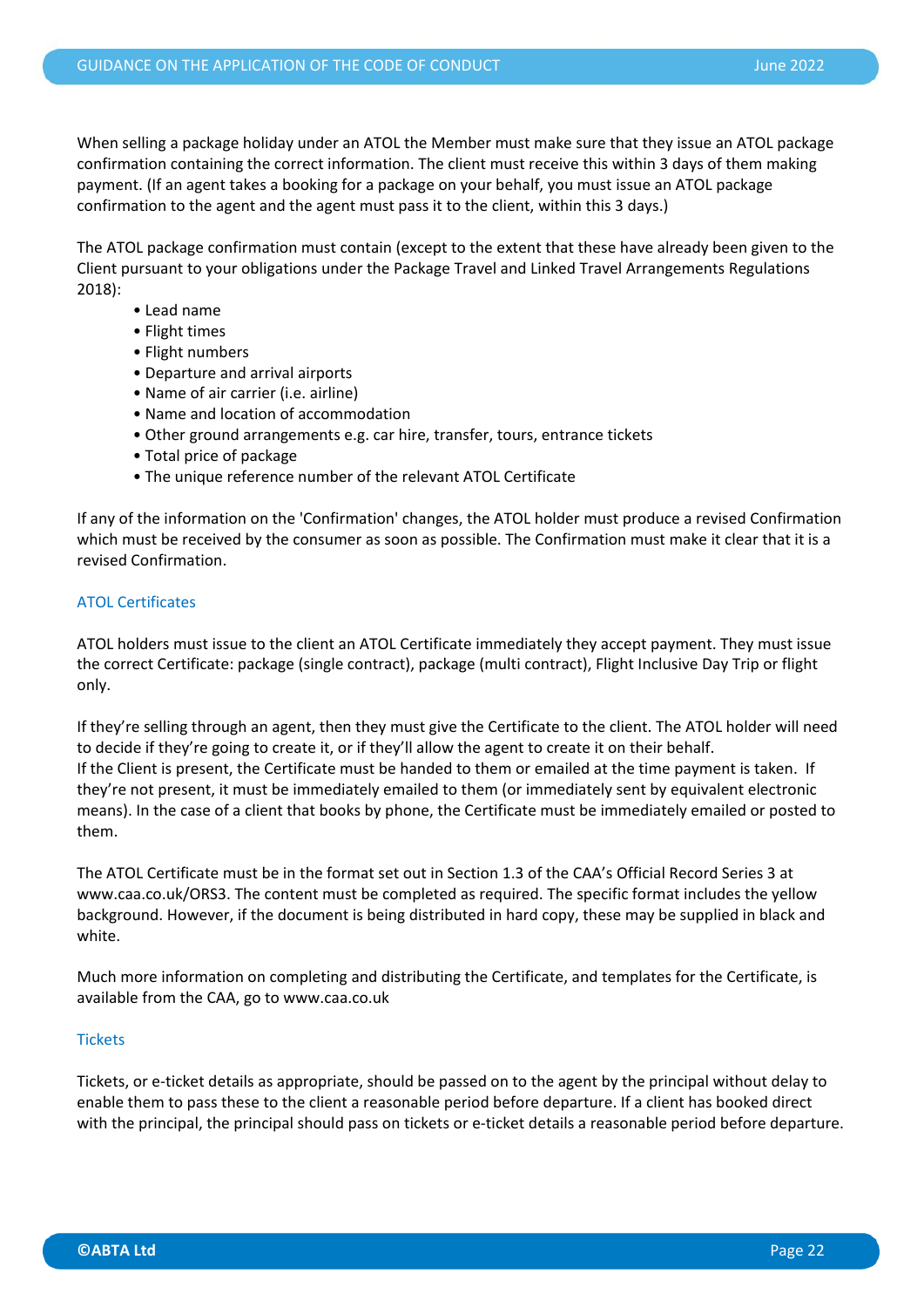The Code of Conduct Committee would normally regard a period of more than 14 days before departure to be sufficient time to send tickets and relevant documents to the agent or client.

#### **Sale of flights on airlines included on the Air Safety List**

**Code 2R** Members shall ensure that before they sell Travel Arrangements to a Client that includes a flight on the EU Air Safety List, inform the Client that the airline is on that list.

The EU maintains a list of airlines that are banned from operating in the EU due to safety concerns. It is available online at [http://ec.europa.eu/transport/modes/air/safety/air-ban/index\\_en.htm](http://ec.europa.eu/transport/modes/air/safety/air-ban/index_en.htm)

These airlines don't fly within the EU, but they do fly outside it e.g. internal flights in Nepal.

Clients should be told at the time of booking if any of the airlines they'll be flying on is on the list, so they can make an informed choice whether to proceed.

Tour operators that organise Travel Arrangements that include such airlines should provide this information to Clients. Agents should ensure that they draw their Clients' attention to the tour operators' information, or if they put together itineraries themselves that include banned airlines they should ensure that they check the list and tell the Client.

If the airline isn't known at the time of booking, the Client should be given the information when the airline name is known.

Members are reminded that there are additionally current legal obligations from the EU Regulation on the Identity of the Operating Carrier:

Travel agents and tour operators must tell their Clients:

- a. the name of the airline(s) they'll be flying on and
- b. the fact that there is an EU blacklist they can check.

And tour operators must offer their Clients the right of reimbursement or re-routing if:

- the airline is, after booking, entered onto the blacklist; or
- the airline, after booking, is replaced with one that is on the blacklist.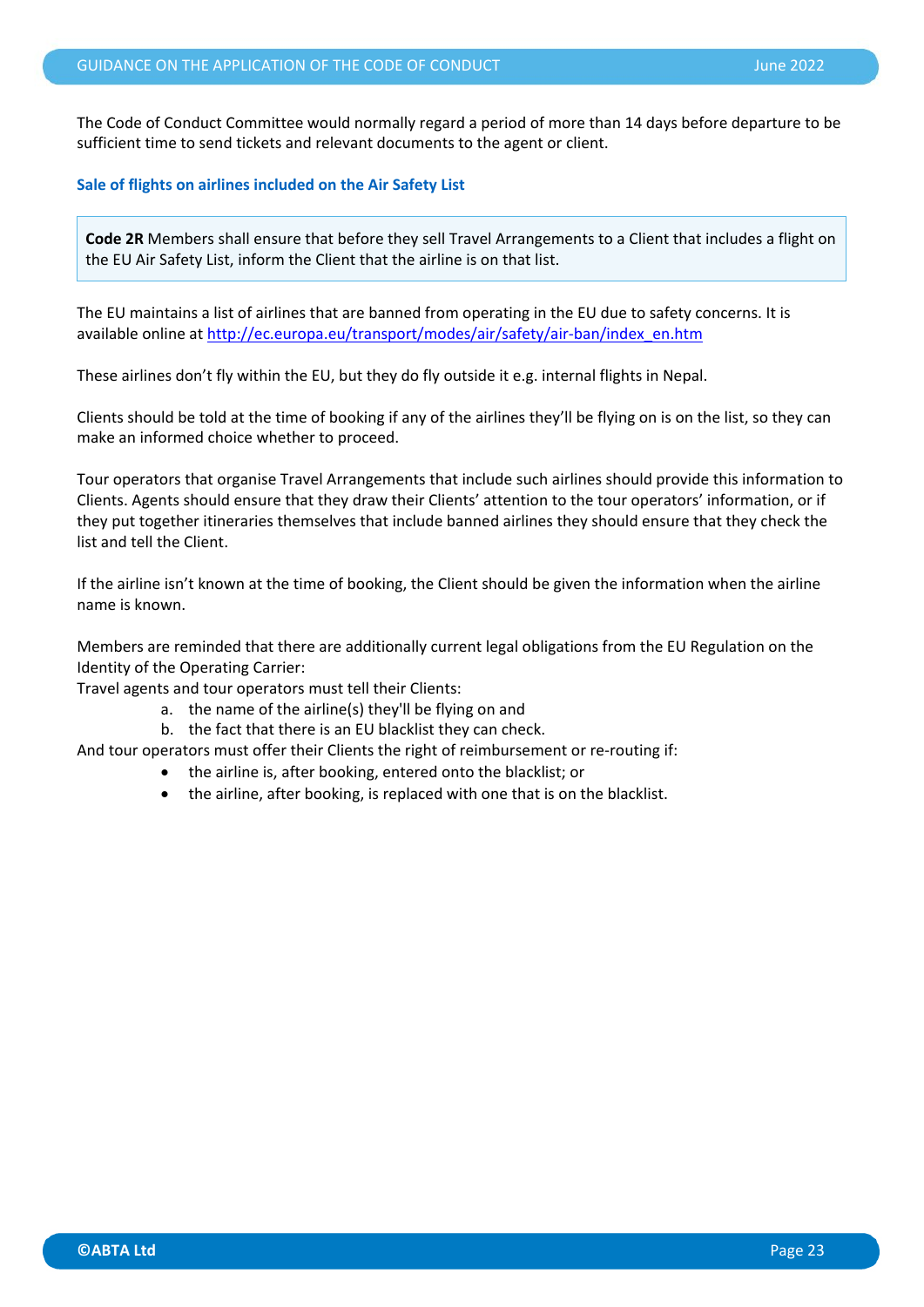#### **3. Between Booking and Travel**

#### **Changes to the Booking**

Once a booking has been made changes may be made to it by the client or the principal/ package organiser or by other circumstances that affect the booking. It's important that both parties understand the impact of any changes so that no misunderstandings arise. It's at this stage that the importance of correct and clear information prior to booking can become apparent.

It's important to distinguish between changes that might be considered minor changes and those which might be considered major or significant changes or, even, a cancellation.

Where a change is a minor change Members should notify clients but there's no requirement under the Code of Conduct for them to offer any alternative arrangements, refunds or compensation.

Where a change is a significant change or a cancellation of the booking, however, there are rules that must be followed in order to comply with the Code of Conduct.

#### When should changes not be made?

**Code 3A** Members shall not cancel Travel Arrangements after the balance due date unless:

- i) it is necessary to do so as a result of unavoidable and extraordinary circumstances, or
- ii) the Client defaults in payment of the balance, or
- iii) the number of persons enrolled for a Package is smaller than the minimum number stated in the contract and the Organiser notifies the Client within the period fixed in the contract and in accordance with the Package Travel and Linked Travel Arrangements Regulations 2018.

**Code 3D** Members shall not make a significant alteration to Travel Arrangements less than 14 days before the departure date of the Travel Arrangements unless constrained to do so as a result of circumstances beyond their control.

Members who are a principal or package organiser shouldn't cancel travel arrangements after the balance due date. They shouldn't make a significant change to the booking less than 14 days before the date of departure.

The exceptions to this are set out in the clauses.

Unavoidable and extraordinary circumstances means a situation beyond your control, the consequences of which could not have been avoided even if all reasonable measures had been taken.

If Members cancel because their minimum number isn't reached, they'll not be in breach of 3A if they let the client know within the time period indicated in the holiday description, and within the time limits set out in the Regulations, which are:

not later than—

(i)in the case of trips lasting more than 6 days, 20 days before the start of the package;

(ii)in the case of trips lasting between 2 and 6 days, 7 days before the start of the package;

(iii) in the case of trips lasting less than 2 days, 48 hours before the start of the package.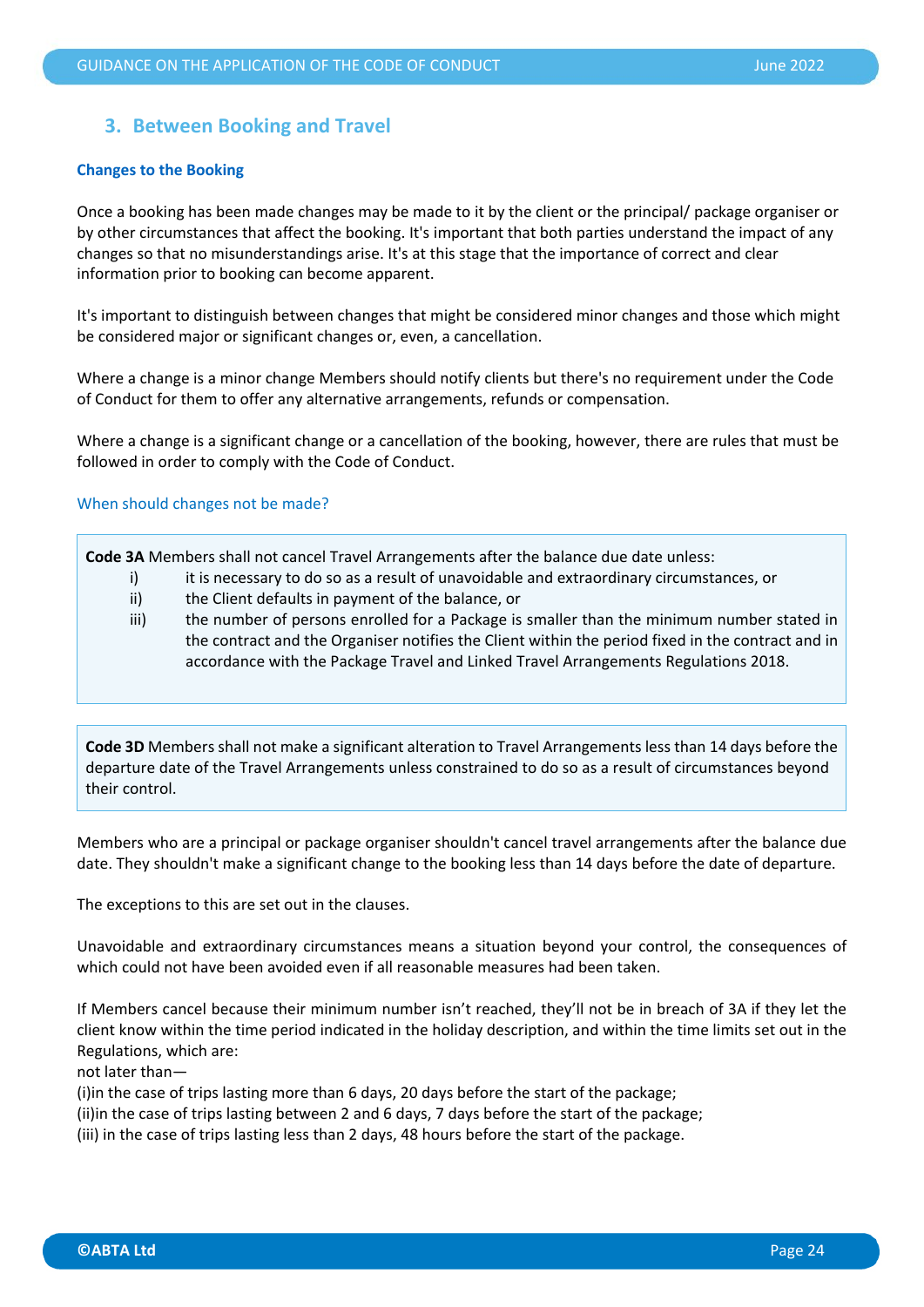#### Clients' options on cancellation or significant change

If there is a significant change to a booking or cancellation (other than by the client), Members must, without undue delay offer clients a choice of an alternative comparable holiday (if available) or their money back. This must be a genuine choice. Members shouldn't offer an alternative holiday first and then, only if the client complains, agree to a refund.

If a Member makes a significant change to a package holiday there is certain information they must give their Clients:

(a) what the proposed changes are and their impact on the price of the package (if any);

(b) a reasonable period within which the Client must inform the Member whether they accept that change or want to cancel;

- (c) the consequences of the Client's failure to respond within the period; and
- (d) any substitute package, of an equivalent or higher quality, if possible, offered to the Client and its price.

In terms of the alternative that Members need to offer, the following guidelines may be helpful. Members need to offer an alternative of equivalent quality, i.e. closely similar standard and price if they are able to. This should be at no extra cost to the client. If they can't, then they should offer an alternative of higher quality if they are able to. Again, they shouldn't ask the client to pay more for this. However Members aren't obliged to offer a holiday that's so far superior as not to be a genuine substitute. If they can't then they can offer a replacement of a lower quality. Members need to refund the client the difference in cost if the client takes this alternative.

If, following a significant change or a cancellation, an alternative can't be arranged for the client and they accept a refund, Members might also have to offer compensation. This applies if the Client is notified of the significant change or cancellation after the balance due date, and unless the reason for the significant change or the cancellation is circumstances beyond the control of the Member.

#### What is a Significant Change or a Cancellation?

The above rules don't apply to all changes, only to significant changes and cancellations. It's sometimes difficult to decide whether a change is a significant change or a cancellation or whether it's simply a minor change. The distinction is, however, very important.

When considering whether travel arrangements have been significantly changed or cancelled, you must look at all the circumstances of the particular case. It's possible to draw up some guidelines and these are set out below but you must remember that they might not be appropriate for all cases and other changes may also be considered cancellations or significant changes.

The Code of Conduct Committee will decide each case on an individual basis and might consider specific circumstances to amount to a significant change or a cancellation where, in a different case with different facts, those same circumstances might be considered a minor change.

#### Cancellation

The Code of Conduct Committee is likely to regard a tour, holiday or other travel arrangement as having been cancelled if it's changed in such a way that the revised arrangements amount to the substitution of an entirely different tour, holiday or travel arrangements.

The Committee will normally regard the following as examples of changes amounting to cancellations, which therefore can't be made after the date when payment of the balance price becomes due: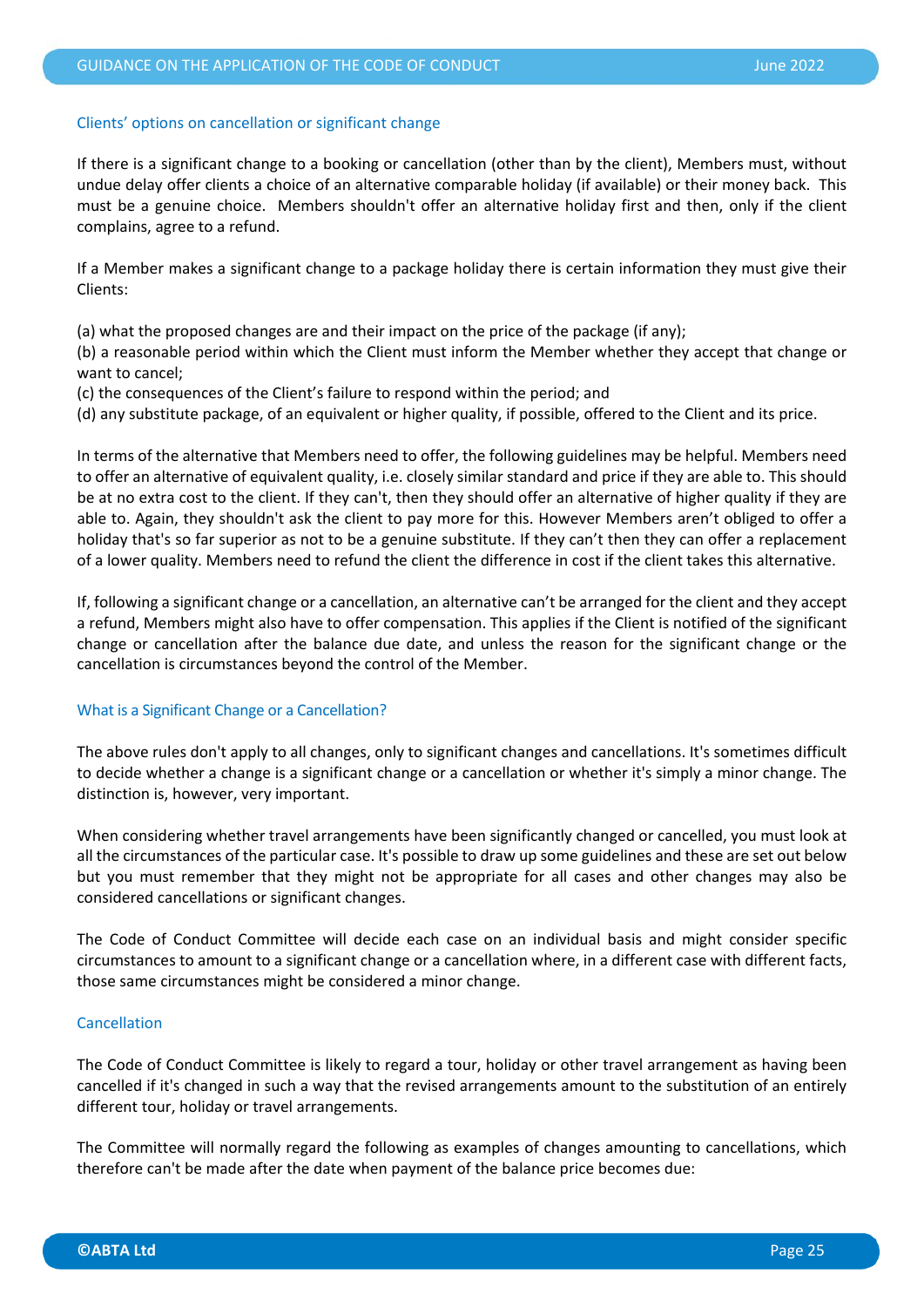- a change of resort to one in a different country;
- a change in type of accommodation so that the holiday is fundamentally altered in nature;
- a change of flight time or delay of flight of more than 24 hours (in respect of a 14-day duration. A change of flight time less than 24 hours may still be regarded as a cancellation in respect of a lesser duration);
- a change of itinerary omitting a main advertised place or event;
- increased cost other than surcharges levied in accordance with the Code.

#### Significant Change

The Code of Conduct Committee is likely to regard a tour, holiday or other travel arrangement as having been significantly changed if it's changed in such a way that the revised arrangements, although not amounting to a cancellation, nevertheless involve the client receiving travel arrangements that can't reasonably be considered the same as those initially booked, including, for package holidays, situations where the Foreign, Commonwealth & Development Office (FCDO) advises against all travel, or against all but essential travel to the destination and this is current at the due date of departure. (See the note below for further information on the issue of FCDO advice).

The Committee will normally regard the following as examples of changes amounting to significant changes, which therefore cannot be made during the last 14 days before departure:

- a change of resort;
- a change of accommodation to that of a lower category and/or price;
- a change of flight time or delay of flight of more than 12 hours (in respect of a 14-day duration. A change of flight time less than 12 hours may still be regarded as a significant change in respect of a lesser duration) or involving a reduction in time spent at the resort which is significant in relation to the length of the holiday (see note below);
- a change of airport that's inconvenient to the client.

#### Note regarding changes to flight times:

- (i) For holidays of fewer than 14 days, a change of less than 12 hours can still be a significant change. As the guidance states above, cases need to be considered on an individual basis. This is true even if the Member's booking conditions state that a significant change is a change of more than 12 hours. The Committee will consider not just the number of hours by which the flight time has changed. A change of 5 hours is unlikely to be significant if it moves the flight from 8am to 1pm, but may well be significant if it moves it from 10am to 5am. The case as a whole should be considered and other factors must be taken into account, such as whether the flight has changed from a day to a night departure; whether the flight time has become more inconvenient in another way e.g. very early check-in or very late arrival in resort; whether the client would be forced to take additional time off work at the start or end of the holiday; whether the client will be put to additional expense e.g. the check-in is now very early in the morning and they have to stay in an airport hotel overnight; and whether the client has to change their planned travel to the airport as a result of the change. The length of the holiday is also very important because if there's a loss of time spent in resort that is significant in relation to the length of the holiday then it will be a significant change, as made clear in the bullet points above.
- (ii) In respect of flight delays on the day of departure, if the delay is long enough to mean a significant change to the travel arrangements, then clients are entitled to have a refund. Members aren't obliged to pro-actively offer a refund to clients waiting at the airport, but if a client requests it this should be granted by the Member.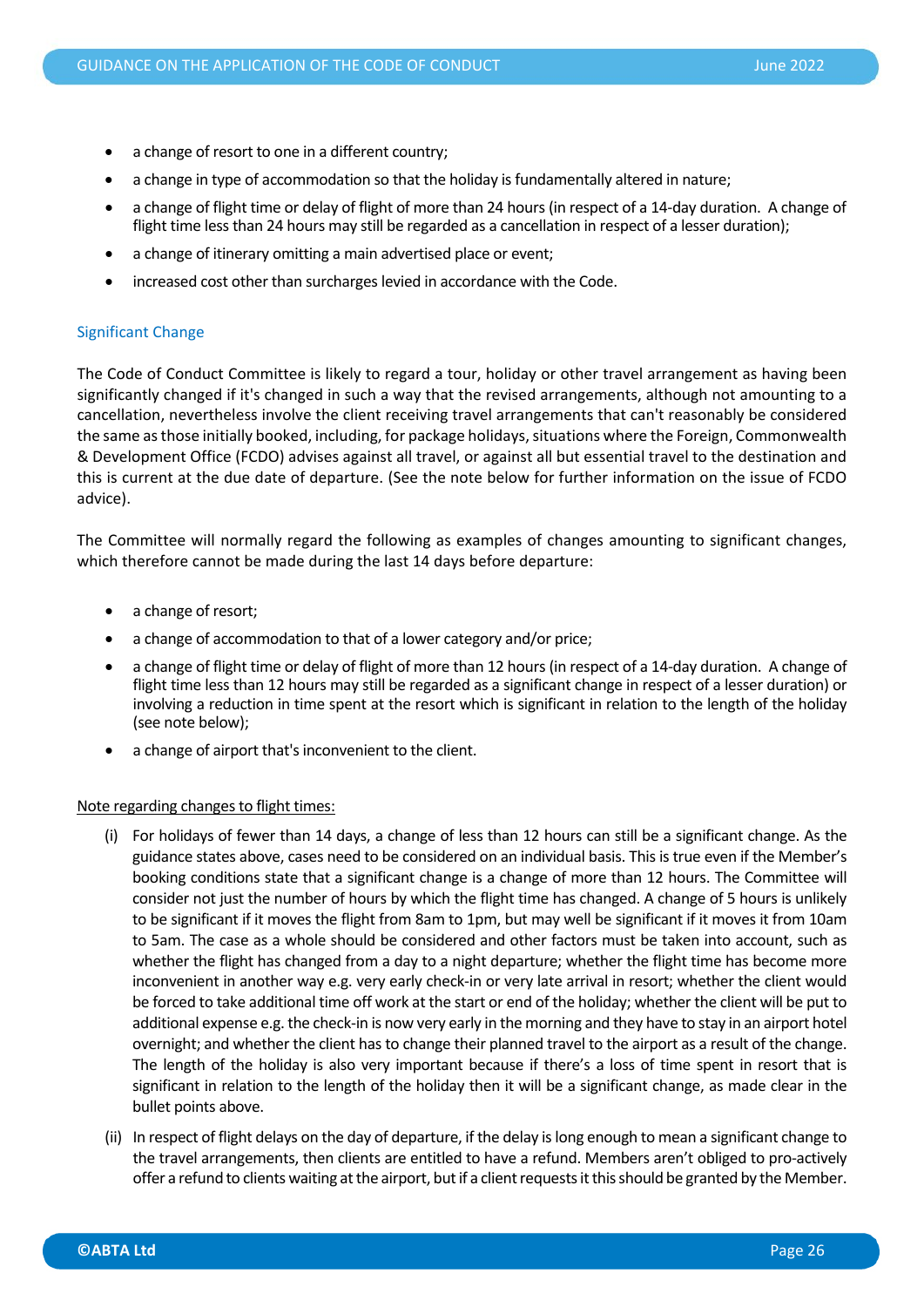The Code of Conduct Committee is likely to regard a Member as in breach of clause 3E if a full refund is not provided when requested by a client. The refund should be provided in line with the time limits set out in clause 6H of the Code of Conduct.

Note regarding the Package Travel Regulations:

#### (i) Significant changes

The Package Travel Regulations 2018 set out a list of what will be significant changes to package holidays for the purposes of the Regulations. In effect, a significant change to a characteristic of the holiday means that organisers must offer a refund. However, the Code of Conduct Committee, when deciding if there has been a breach of the Code, will make a judgement looking at the holiday as a whole. If the change to an aspect of the holiday doesn't significantly change the holiday as a whole it won't be a significant change.

For example, the Regulations say that a significant change to the excursions included in the price of the package is a significant change. In some cases, such a change could significantly change the holiday as a whole, for example if an excursion that was one of the main features of the holiday is cancelled. However in some cases it would not, for example if the excursion is moved to a different day of the holiday, or it is replaced with a different excursion which is equally acceptable to the client.

#### (ii) Special requests

Note that the Regulations state that it's a significant change if organisers make a change to "any special requirements of the traveller which you have accepted". When it comes to special requests, Members should make sure that it's clear whether they are accepting them, or treating them as not guaranteed or similar. The Code of Conduct Committee will regard it as a significant change to the holiday, which means Members have to offer a refund, if they can't provide a special request that they have accepted.

#### Note regarding FCDO advice against travel and the Covid-19 pandemic:

The Code of Conduct Committee is likely to regard a holiday having been significantly changed for the purposes of Clause 3E of the Code of Conduct if it's changed in such a way that the revised arrangements, although not amounting to a cancellation, involve the client receiving travel arrangements that can't reasonably be considered the same as those initially booked, including, for package holidays, situations where the Foreign, Commonwealth & Development Office (FCDO) advises against all travel, or against all but essential travel to the destination and this is current at the due date of departure.

In such cases the Committee would expect the customer to be offered a full refund.

If a Member refuses to offer a full refund in such circumstances, the Committee will consider whether there is any reason why a refund should not be payable.

If the Committee receives complaints from clients who say that they believed that would receive a refund in these circumstances, it is likely that they will find that a refund is due. If a Member wishes to assert that a refund is not due the Committee will require clear evidence that the client understood that they were entering into a booking on the basis that there would not be a right to a refund in the particular circumstances and the consequences of that.

In such cases, the Committee will consider how clearly and prominently the refund policy was set out in the contract. The Committee will consider how clearly it was brought to the client's attention before they booked and whether the client did expressly and specifically agree to the policy.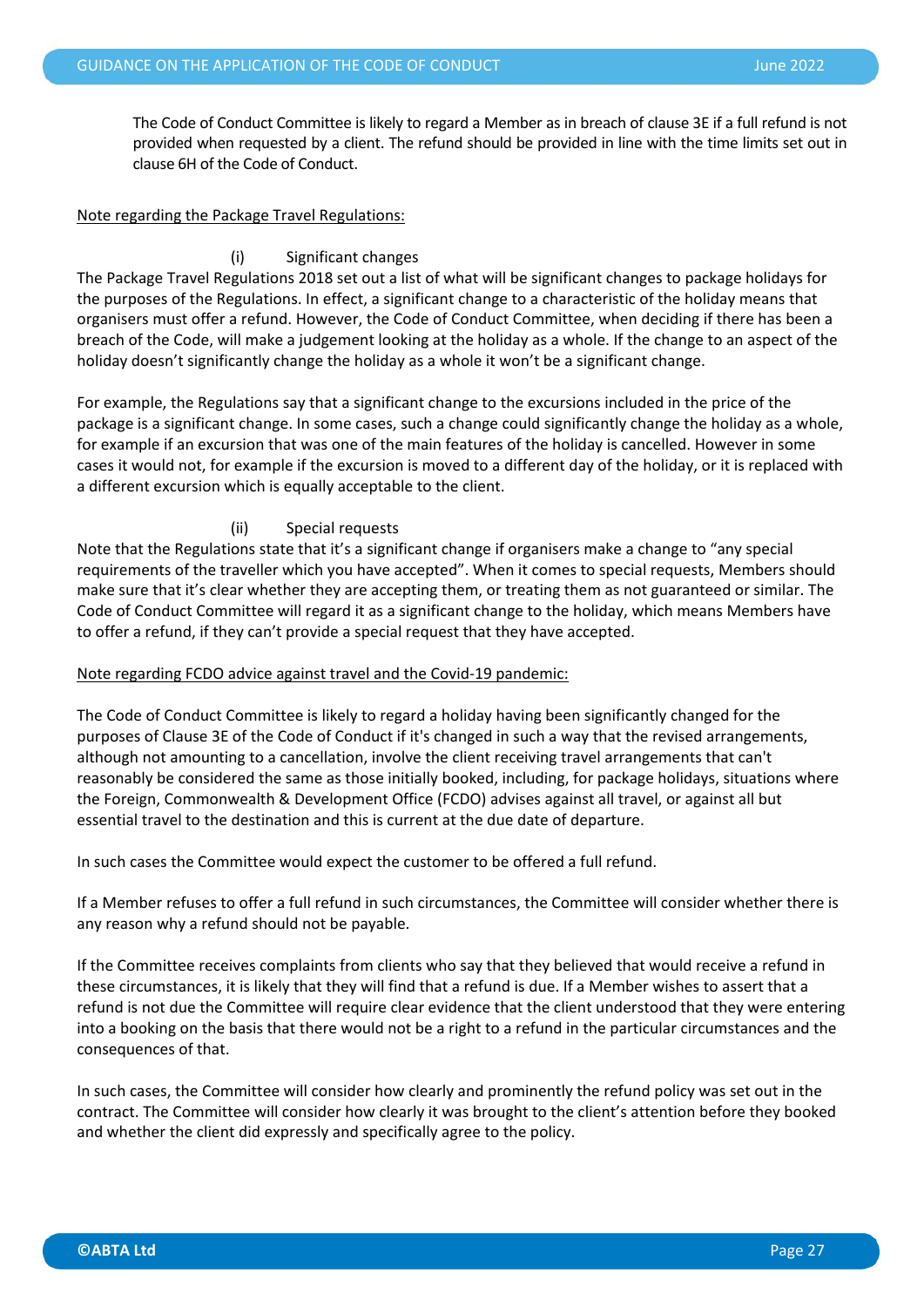Members are warned that the above guidance does not bind the courts or any other regulator. For package holidays, clients will always have the right to a refund if [Regulation 12\(7\)](https://www.legislation.gov.uk/uksi/2018/634/regulation/12/made) of The Package Travel and Linked Travel Arrangements Regulations 2018 applies.

Any contract terms you use to agree with your client that you won't pay a full refund in the event of FCDO advice against travel affecting their package holiday may be void as unfair under the Consumer Rights Act 2015 and could potentially breach the requirements of professional diligence under the Consumer Protection from Unfair Trading Regulations 2008.

#### **Overbooking**

**Code 3H** Members shall take all reasonable steps to ensure that Travel Arrangements are not cancelled or altered as a result of overbooking.

If travel arrangements are overbooked and the Members, as the principal or package organiser, knows this before the departure of the affected clients, they should immediately inform those clients.

Where travel arrangements are cancelled or altered as a result of overbooking the onus is on the principal/ package organiser to show that the overbooking in question occurred for reasons beyond their control.

Where a principal/ package organiser can show that an overbooking has occurred for reasons beyond their control and which they couldn't have prevented, they're unlikely to be held in breach of this part of the Code of Conduct. Depending on the result of the overbooking, however, the principal/package organiser may be in breach of the provisions relating to significant changes or cancellations if, for example, the overbooking resulted in a significant change to the booking within 14 days of departure.

#### Overbooking

- If the Member's supplier is to blame, the Members should provide evidence of this
- Even if a supplier is to blame, if the overbooking causes a significant change or cancellation, Members must follow 3A, B, D, E and F of the Code

#### **Surcharges**

**Code 3J** Members shall, when selling Packages, comply with the Package Travel and Linked Travel Arrangements Regulations 2018, including the rule against surcharging inside 20 days of departure; and the obligation to offer the client the chance to cancel the Package and receive a refund where the price increase exceeds 8% of the price of the Package; and the obligation to provide the Client with a price reduction where a right to surcharge is reserved and any of the relevant costs reduce. In addition Members shall absorb an amount equal to 2% of the holiday cost before passing on any surcharge.

Surcharging refers to changing the price after the client has booked. It shouldn't be confused with supplements added before a client books, or with charges levied for amendments or additional services.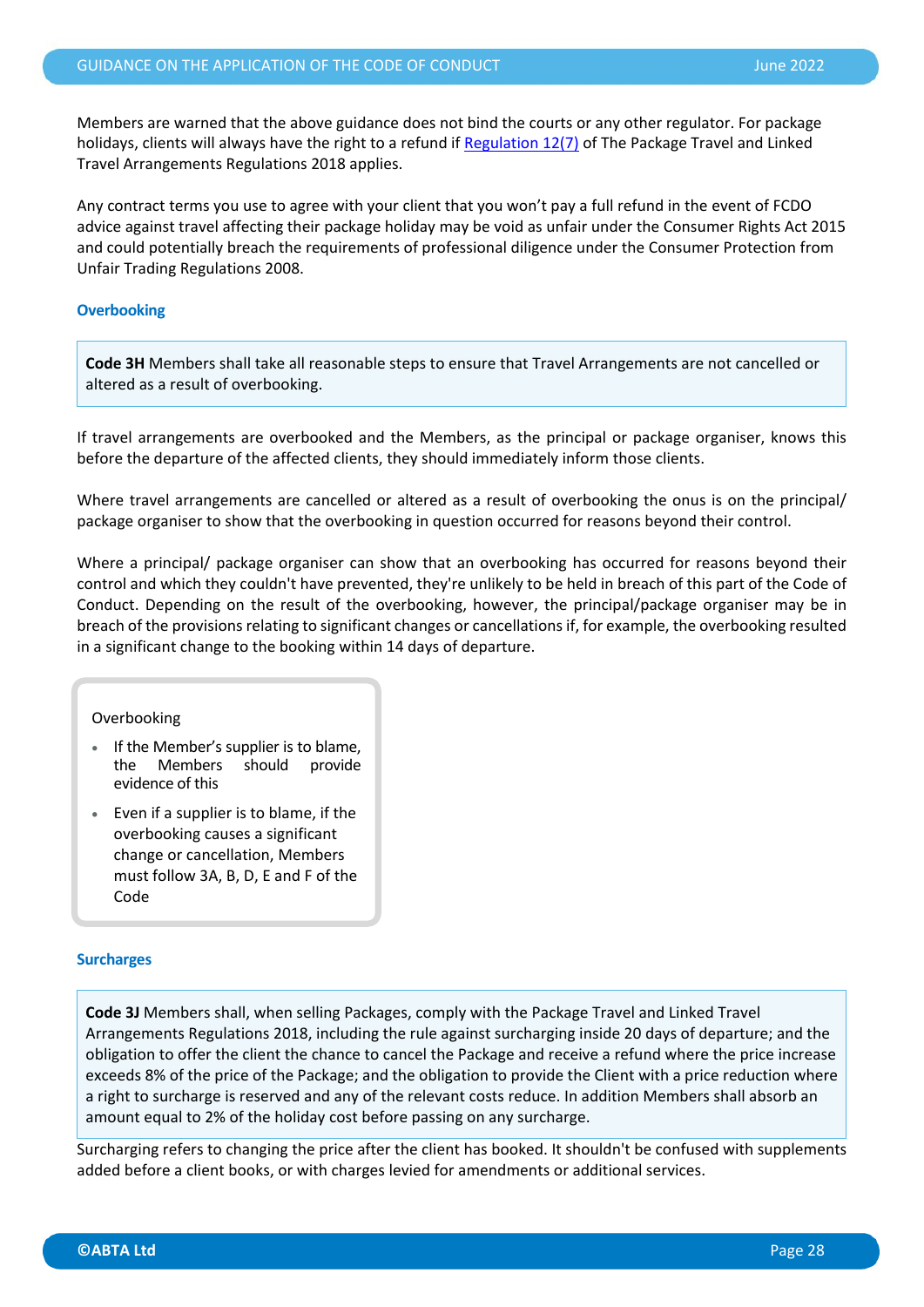A package organiser's ability to pass on surcharges is governed by the Package Travel and Linked Travel Arrangements Regulations (the PTRs) and the ABTA Code of Conduct.

There are three types of increases to Members' costs for which they can ask Clients to pay a surcharge: (i)the price of the carriage of passengers resulting from the cost of fuel or other power sources; (ii)the level of taxes or fees on the travel services included in the contract imposed by third parties not directly involved in the performance of the package, including tourist taxes, landing taxes or embarkation or disembarkation fees at ports and airports; and (iii)the exchange rates relevant to the package;

In order to be able to surcharge, booking conditions must:

- state that the company reserves the right to surcharge
- only mention the three surchargeable items
- state how the revisions are to be calculated
- provide that the client has the right to a price reduction corresponding to any decrease in the costs

In order to apply a surcharge Members must:

- absorb an amount equal to 2% of the client's original holiday cost, before passing an increase on.
- Notify the client at least 20 days before departure, with a justification for the increase and a calculation.

The client is entitled to a refund if:

• the surcharge comes to more than 8% of the original holiday cost, after the absorption of the 2%.

Members must inform clients that they can choose to pay the surcharge, or cancel and receive a full refund. If they cancel, Members can offer an alternative Package (with a price reduction if it is of lower quality or cost than the original Package) or provide a refund, which should be made within 14 days.

there's a reduction in the costs for which Members reserve the right to surcharge

If this occurs, Members may deduct administrative expenses from any refund owed. If the Client request it, Members must provide proof of any expenses so deducted.

We have a recommended surcharge clause in our model package holiday booking conditions, and a spreadsheet to help Members calculate a surcharge. Look on [www.abta.com](http://www.abta.com/) or contact us.

#### **4. After Departure**

#### **Changes after Departure**

**Code 4A** Principals and Organisers shall, where they make a significant alteration to or cancel Travel Arrangements after departure, ensure that suitable alternative arrangements are made at no extra cost to Clients.

The action to be taken if changes are made to travel arrangements once the client has departed will depend largely on the type of travel arrangements and the changes made to them. It should be remembered as well that it's only changes to the actual travel arrangements that the principal has agreed to provide under the contract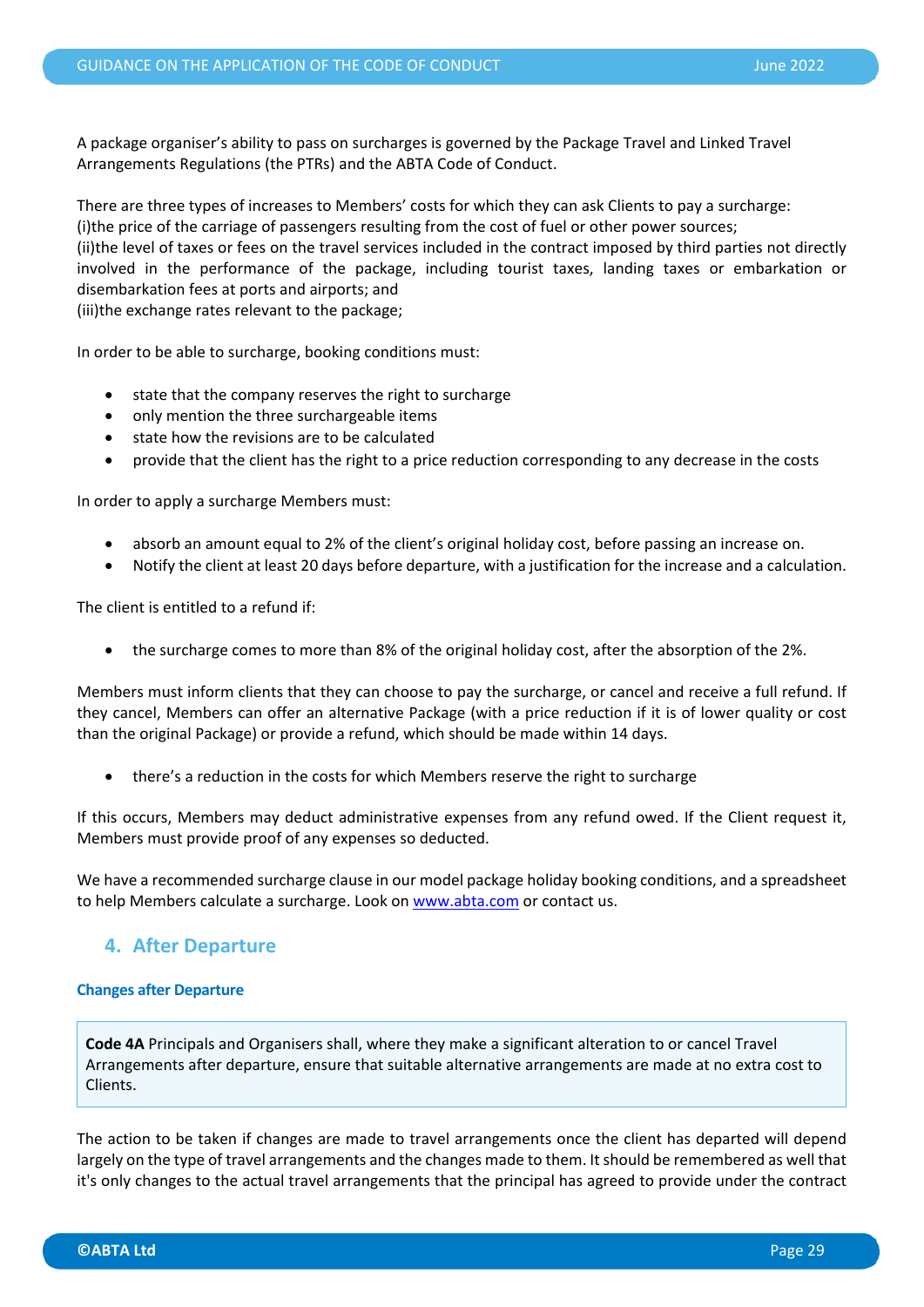that are relevant. If changes occur to other services that the principal didn't agree to provide under its contract with the client then these are not relevant for the purposes of the Code of Conduct, even if they have a knockon effect on those services.

As with changes before departure, a distinction must be made between changes of a minor nature and those of a significant nature or those that might amount to a cancellation of the travel arrangements originally booked.

Clients should be notified of changes of a minor nature but Members aren't required to offer any other specific assistance.

If changes are significant or amount to a cancellation, however, Members will be required tomake suitable alternative arrangements at no extra cost to the client. Examples of significant changes could be:

- Your client's accommodation is no longer available for any reason
- You're unable to provide a significant part of the booked services e.g. the cancellation of a main advertised feature of the holiday or trip.

If the alternative is of lower quality than the original holiday, Members need to also provide the appropriate price reduction.

If the travel arrangements constituted a package holiday that included transport, then if it is impossible to make suitable alternative arrangements or where these are not accepted by Clients because they are not comparable to the original Travel Arrangements or the price reduction offered is inadequate the Organiser will have to take the client back to the point of departure or to another place to which Clients have agreed.

**Code 4C** Principals and Organisers shall where appropriate compensate Clients.

If the client is returned home in the circumstances mentioned above, compensation will be due for the part of the holiday that was lost, unless the change or cancellation arose as a result of unavoidable and extraordinary circumstances, which means a situation beyond the control of the Member and the consequences of which could not have been avoided even if all reasonable measures had been taken.

**Code 4D** Principals and Organisers shall give appropriate assistance without undue delay to a Client in difficulty, taking into account any passenger rights legislation or international conventions.

Members selling package holidays have certain obligations under the Package Travel Regulations.

If the Client is in difficulty and the Member is asked to help, the Member must give appropriate assistance by providing information on health services, local authorities and consular assistance; assisting the Client to make distance communications; and helping the Client to find alternative travel arrangements. Members can charge a fee if the difficulty is caused intentionally or negligently by the Client.

If the Client's return travel can't go ahead because of unavoidable and extraordinary circumstances, and the Client needs accommodation while waiting to return home, Members that have organised package holidays must pay for the accommodation. It should be of equivalent category if possible and the obligation to pay is for a maximum of 3 nights.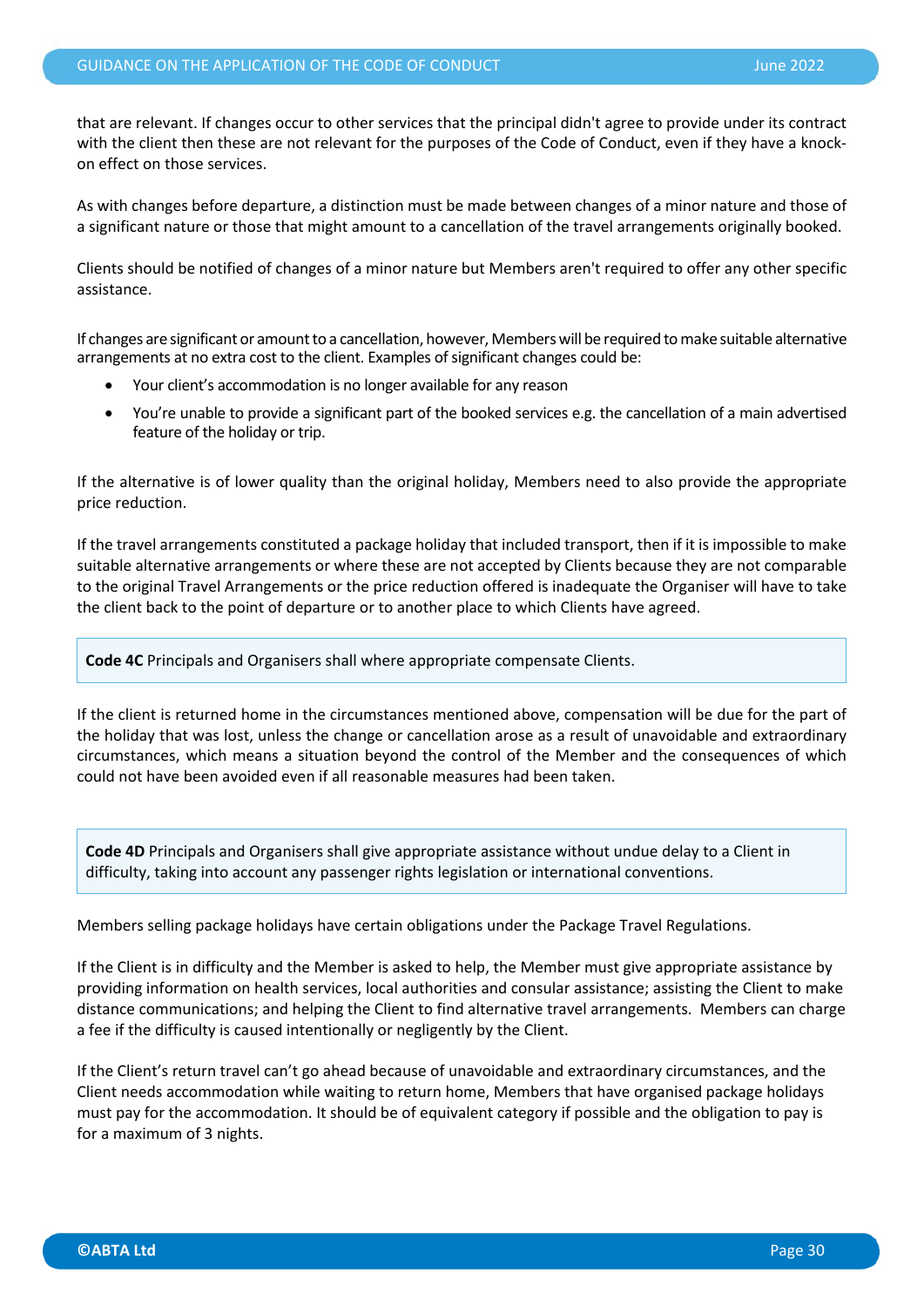The 3-night limit doesn't apply to persons with reduced mobility and any person accompanying them, pregnant women and unaccompanied minors, as well as persons in need of specific medical assistance, provided that the organiser has been notified of their particular needs at least 48 hours before the start of the package.

Other passenger rights legislation must be taken into account, such as EU Regulation 261, which applies to flights and places an unlimited obligation on airlines to accommodate their clients in certain circumstances where flights are cancelled or delayed.

#### **5. Communications between Members and Clients and ABTA**

#### **Communications with Clients**

**Code 5B** Members shall deal with all correspondence with Clients as promptly as possible and, in any event, within the following time limits:

- (i) an acknowledgement shall be sent not later than 14 days from the date of receipt of correspondence and
- (ii) a detailed reply, or a reply containing a detailed explanation for any delay, shall be sent not later than 28 days from the date of receipt of correspondence.

Very often, complaints from consumers can be resolved very quickly and amicably where Members respond promptly to the complaint. On the other hand, complaints which might start out as relatively minor can escalate if the client feels that they're being ignored or that their complaint isn't being dealt with properly.

The time limits in the Code of Conduct for responding to correspondence from clients should be adequate to allow Members to investigate the complaint properly and to provide a full response. Most Members will be able to respond much more quickly.

If Members can't provide a full response within those time limits because, for example, they have to get reports from resort, they should let the client know and explain what's happening. Again, nothing's more likely to escalate a minor problem into a major complaint than a client who feels that they're being ignored.

After a Member has written to the client to explain the delay, they must send a full response as soon as possible after that. Once they go over 28 days without providing a full response, they are in breach of the Code and should act quickly to avoid a possible sanction.

Many times Members will deal with communications by telephone and, if so, they should ensure that they keep a written record of the conversation as this may be needed later if the contents of the conversation, or the fact that the conversation took place, become disputed.

The requirements in the Code of Conduct apply to both pre- and post- departure correspondence.

#### **Injury and illness claims**

Please note that for injury and illness cases, there are specific procedures set out by the Courts: the Pre-action protocol for personal injury claims and the Pre-action protocol for resolution of package travel claims. The time periods for replying to claims set out in these differ to the Code's. The protocols currently give 42 days for acknowledgement and a further 6 months for investigation and reply in claims concerning personal injury that occurs overseas and gastric illness contracted during a package holiday. NB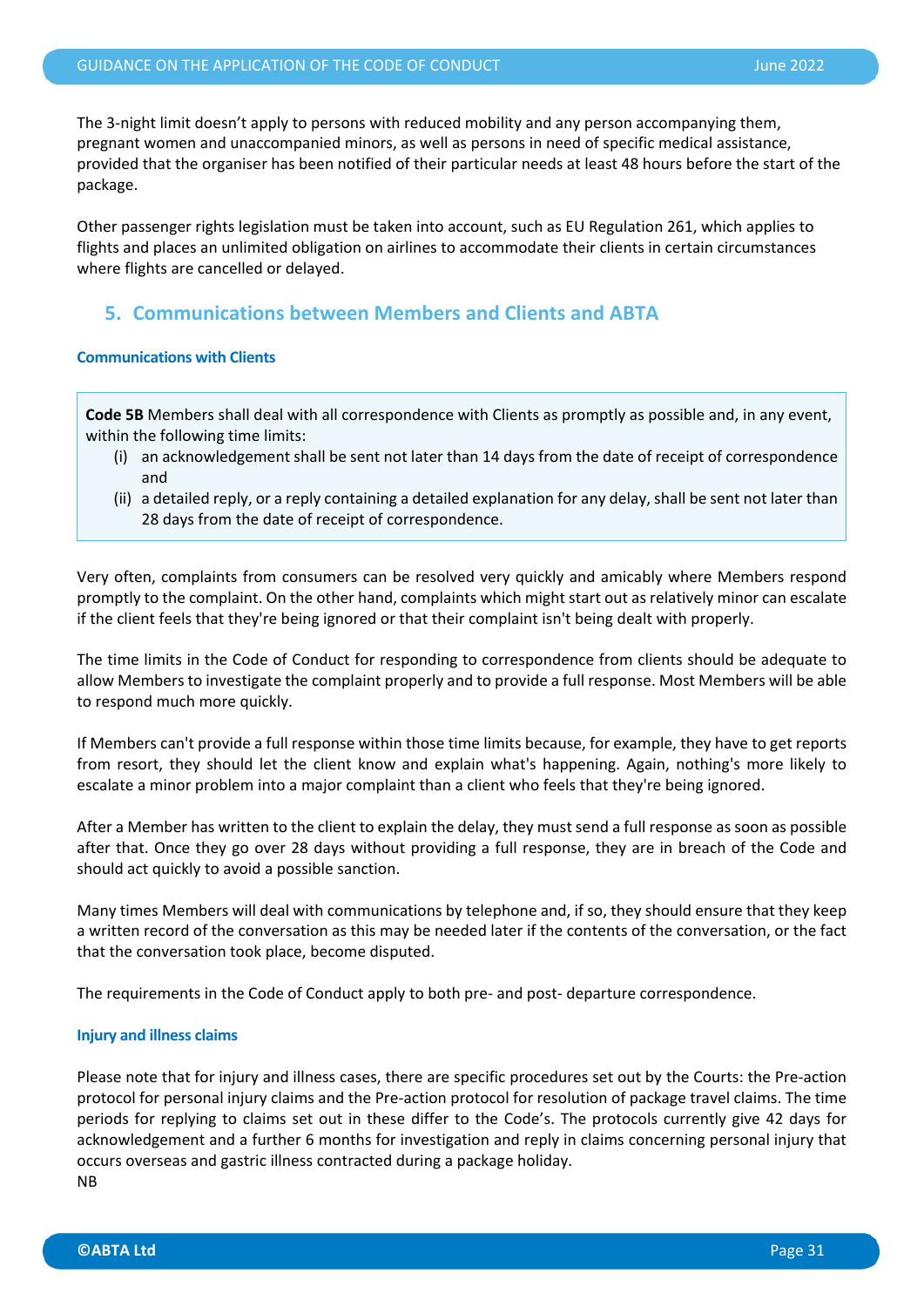- 1. Members should inform their clients whenever they are working to the Protocol time limits rather than the Code's 28 days
- 2. If a client's complaint includes both injury and non-injury matters, such as about the quality of the holiday, Members shall answer the non-injury points within the 28-day period, and can follow the Protocol in respect of the injury claim.

#### **Who is responsible for dealing with the complaint?**

Generally, the principal. If the complaint is about the holiday or travel arrangements, then this is the case. The principal is the company that's named on the agent's receipt. If the agent hasn't disclosed who the principal is, or has put together a package themselves, then it's the agent that's responsible. The other way an agent can be responsible is if the complaint is actually about the service provided by the agent in making the booking. Where the complaint is for the principal to deal with, agents should assist their clients and pass the complaint on immediately, ensuring that they also try to deal with minor problems themselves.

As well as getting a response out within the 28-day rule, both principals and agents have an obligation under the Code of Conduct (Clause 5D) to resolve disputes with clients.

#### **What if the Client has taken a long time to send in their complaint?**

If a client raises a complaint on return from holiday, Members can't refuse to deal with it if it hasn't come in promptly. There isn't a set time within which clients must complain. But if it's months late, Members can take that into account as the matter will be harder to investigate. Any compensation due can be reduced.

#### **What if Members can't resolve it with the Client?**

Clients have two main options to pursue their complaints if they aren't satisfied with any offer made by Members. They can start a claim in their local court, or they can use ABTA's approved Alternative Dispute Resolution (ADR) scheme, which is available on our website www.abta.com.

If a Member has dealt with the complaint as far as they want to, the client must decide whether they want to take it further through court or ADR. Members have no obligation to keep answering correspondence from the client if they've made every effort to answer all parts of the complaint and made a reasonable offer to the client if appropriate.

When they reach the end of the road with a complaint, Members should tell the client that they have the option of ABTA's approved ADR. Members should send clients a letter or an email to say that they can go to www.abta.com to access ADR. Our suggested wording is:

*Unfortunately, we haven't been able to settle your complaint.*

*Our membership of ABTA means that you have access to ABTA's dispute resolution process, which has been approved by the Chartered Trading Standards Institute. This is designed to try to resolve your complaint.*

*Go to www.abta.com for information and to register your complaint.*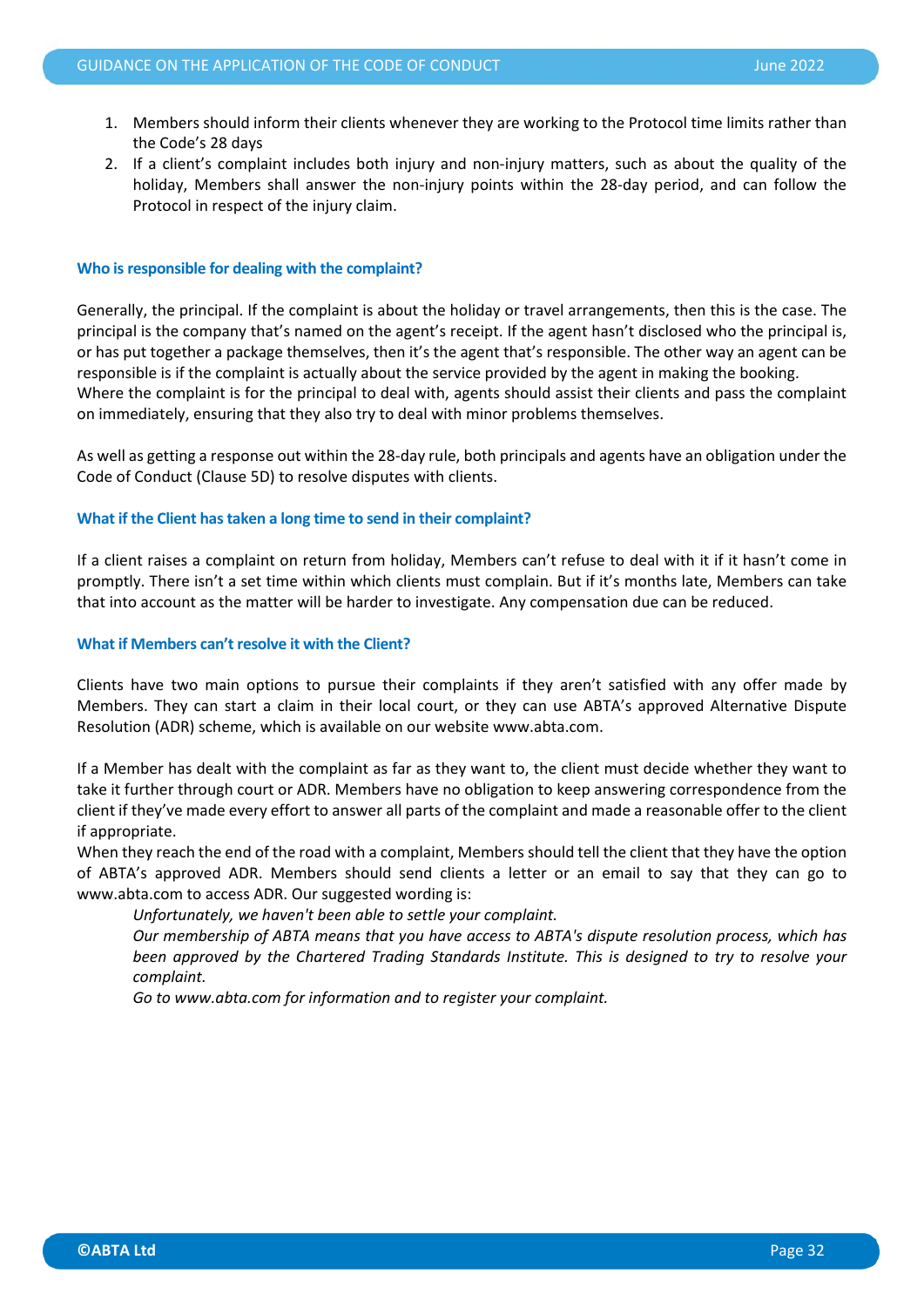Correspondence

- 14 days for acknowledgment
- 28 days for full reply
- If you have good reason why you can't reply in 28 days, explain to client
- Keep notes if you deal with a complaint on the phone
- Remember to answer pre-departure letters too

#### **Rules of ABTA's Alternative Dispute Resolution (ADR) Schemes**

**Code 5F** Members shall allow any dispute arising out of an alleged breach of contract or negligence by them to be referred to the arbitration scheme arranged by the Board of Directors. It shall be subject to such time, financial and other restrictions as from time to time shall apply.

**Code 5G** Members shall comply with the terms, rules and regulations of the dispute resolution schemes offered by ABTA.

ABTA offers a number of alternative dispute resolution (ADR) schemes. They are there to help you, and your clients, and are a cornerstone to the protection that travelling with an ABTA Member offers. Therefore, Members need to follow the rules of the Schemes. Any failure to follow the rules of an ABTA ADR Scheme will be investigated as a possible breach of the ABTA Code of Conduct.

• Initial stage online ADR

If a client contacts ABTA with a complaint about a Member, they will be offered free ADR through our online system. This facilitates communication between the client and the Member and is designed to help resolve disputes. Members will be notified by ABTA that there is a complaint to respond to, and Members must reply within the time limit given. If the complaint progresses, Members must also reply to any further requests, for example any Pre-Action Notice. Failure to reply within the given timeframe could be a breach of clause 5C of the Code which requires Members to reply to ABTA.

If the dispute is not resolved, clients can choose to proceed to the ABTA Arbitration (general complaints) or Conciliation (illness and injury complaints) Schemes.

• Arbitration Scheme

All consumers have the right to bring a claim against an ABTA Member under the ABTA Arbitration Scheme if that claim fits the rules of the Scheme.

The Arbitration Scheme is accessed through ABTA's initial stage online ADR system. Clients must be made aware that, if they can't resolve their complaint with a Member, they can go to [www.abta.com](http://www.abta.com/) to use ABTA's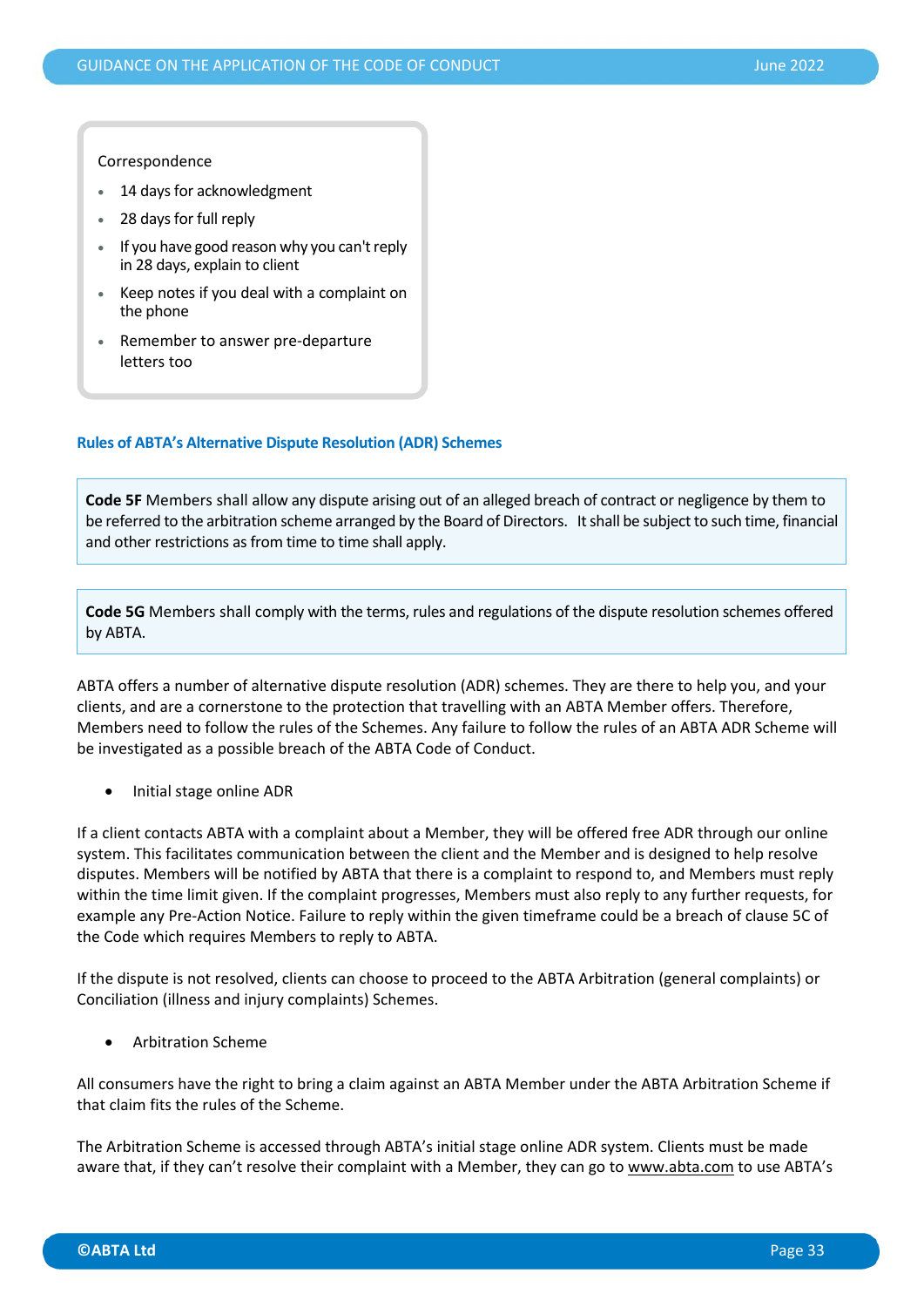ADR Scheme. See Standards on Booking Conditions later in this document for a suggested clause for booking conditions.

The Arbitration Scheme doesn't apply to claims for an amount greater than £5,000 per person or £25,000 per booking form, or claims that are about physical injury or illness. The deadline for clients to apply for arbitration is 18 months after the return from holiday.

If an arbitration goes ahead, Members must comply with the rules of the Scheme. For example, Members must submit their Defence to Claim within 28 days. Members must also pay the fee for arbitration when invoiced for this by the arbitration provider. If an arbitrator makes an award against a Member, this must be paid within 21 days, even if the Member doesn't agree with the award.

The Scheme provides a right for either party to have the arbitrator's decision reviewed. Full details are set out in the rules of the Scheme.

More information is available at [www.abta.com](http://www.abta.com/)

• Conciliation Scheme

The ABTA Conciliation Scheme is for disputes related to personal injury and sickness, up to a limit of £10,000 per booking. This Scheme is voluntary and Members can decide whether or not to agree to a client's request to conciliate.

It is a process through which a neutral third party, the Conciliator, seeks to help both sides to a dispute come to a mutually satisfactory settlement by negotiation and compromise. Any settlement agreed only becomes legally binding once the Confirmation of Outcome Statements are signed by both parties.

If a Member agrees to go ahead with a conciliation, it must follow the rules of the Scheme. For example, it must pay the fee when requested. If a binding result is attained, it must comply with it.

More information is available at [www.abta.com](http://www.abta.com/)

#### Arbitration

- Claimant normally has 18 months to bring a claim
- You must respond to a claim within 28 days
- Any award made must be paid within 21 days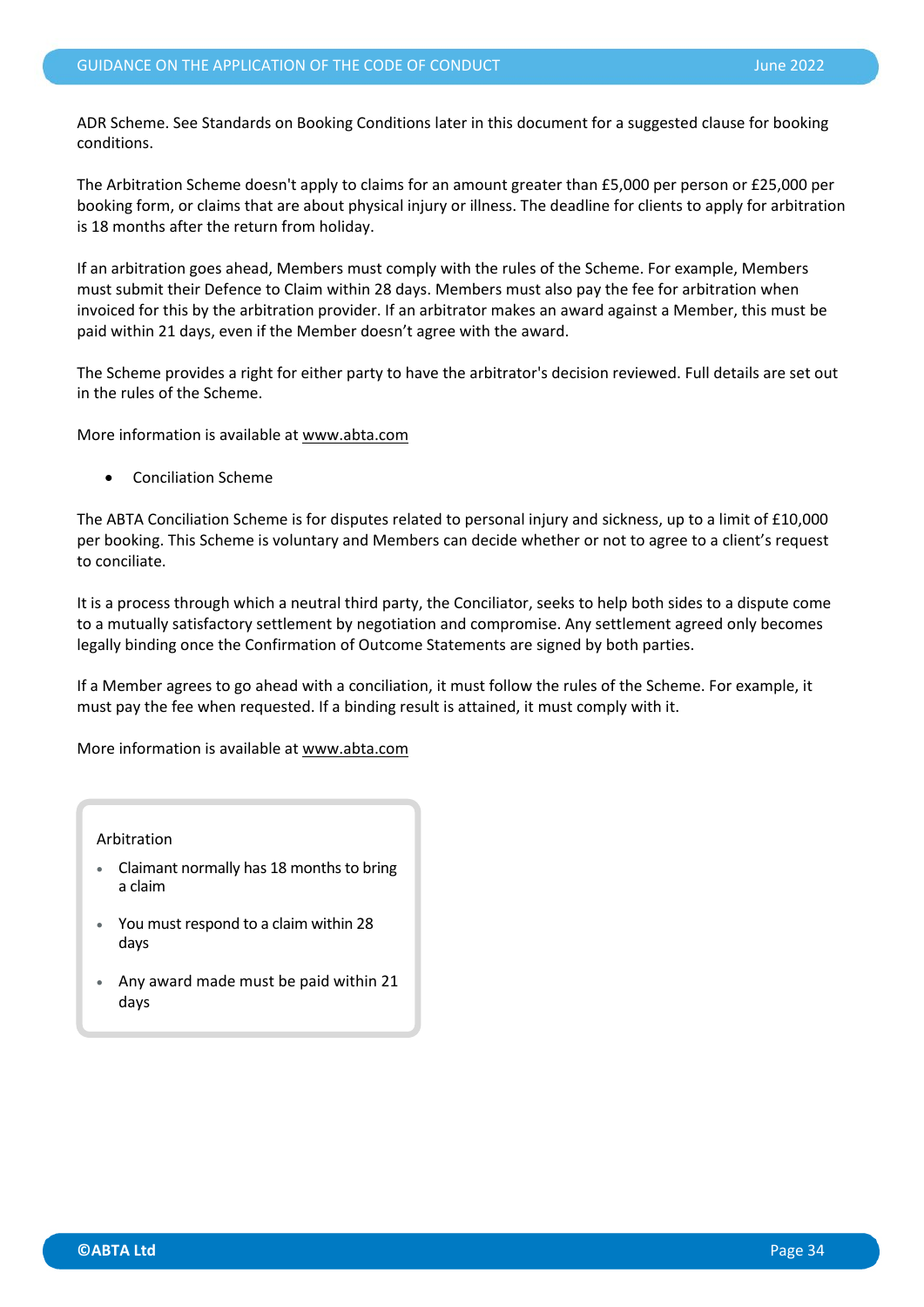#### **6. General Conduct**

#### **Fair Trading and Disrepute**

**Code 6B** Members shall trade fairly; and responsibly; and not conduct their business in any manner that would bring ABTA or its Members into disrepute.

While the Code of Conduct Committee will consider each case on its own merits, it might be useful to note the guidance on the meaning of trading fairly issued by The Office of Fair Trading in the context of the Consumer Protection from Unfair Trading Regulations. Examples of key concepts are that businesses must:

- live up to the standard expected of them by a reasonable person, and
- not lead a consumer to take a different decision, to buy or not buy a product or service, because they haven't been provided with accurate or full information.

Members therefore must be very careful to avoid providing consumers with inaccurate or incomplete information when seeking to attract business or compete with other companies.

#### **Client Refunds**

**Code 6H** Members shall apply for and forward to clients any applicable refund without undue delay.

The Code of Conduct Committee would expect refunds to be sent out within 14 days. For package holidays, 14 days will be regarded as the limit as that is what the law requires. For bookings other than package holidays, it should be 14 days unless there are good reasons why this can't be achieved, although it's acceptable to send the refund in the next monthly reconciliation; it shouldn't take more than 30 days to send out a refund.

#### **Liability Insurance**

**Code 6I** Members shall, if they are Principals or Organisers, ensure that they obtain liability insurance to cover claims made by clients. They shall ensure that evidence that liability insurance has been obtained is supplied to ABTA within 28 days of the commencement of such insurance policy by either completing the Liability Insurance Notification form or by confirmation from their insurance broker. Acceptance by ABTA of such evidence is not an acceptance by ABTA of the adequacy of such insurance.

A Member will be a Principal if they enter into contracts with clients or hold themselves out as being able to enter into contracts with clients. In addition, a Member will be deemed to be a Principal if they have declared principal business to ABTA and have a principal ABTA number.

A Member will be an Organiser if they organise and sell package holidays, as defined in the Package Travel Regulations. A Member might be acting as an agent, but if they are an Organiser they are subject to this requirement to have liability insurance.

It is very important that Members are covered in respect of claims that clients might make against them, for example for injury, which could be sizeable.

**This document is intended as a guide only and can't be a substitute for specific advice.**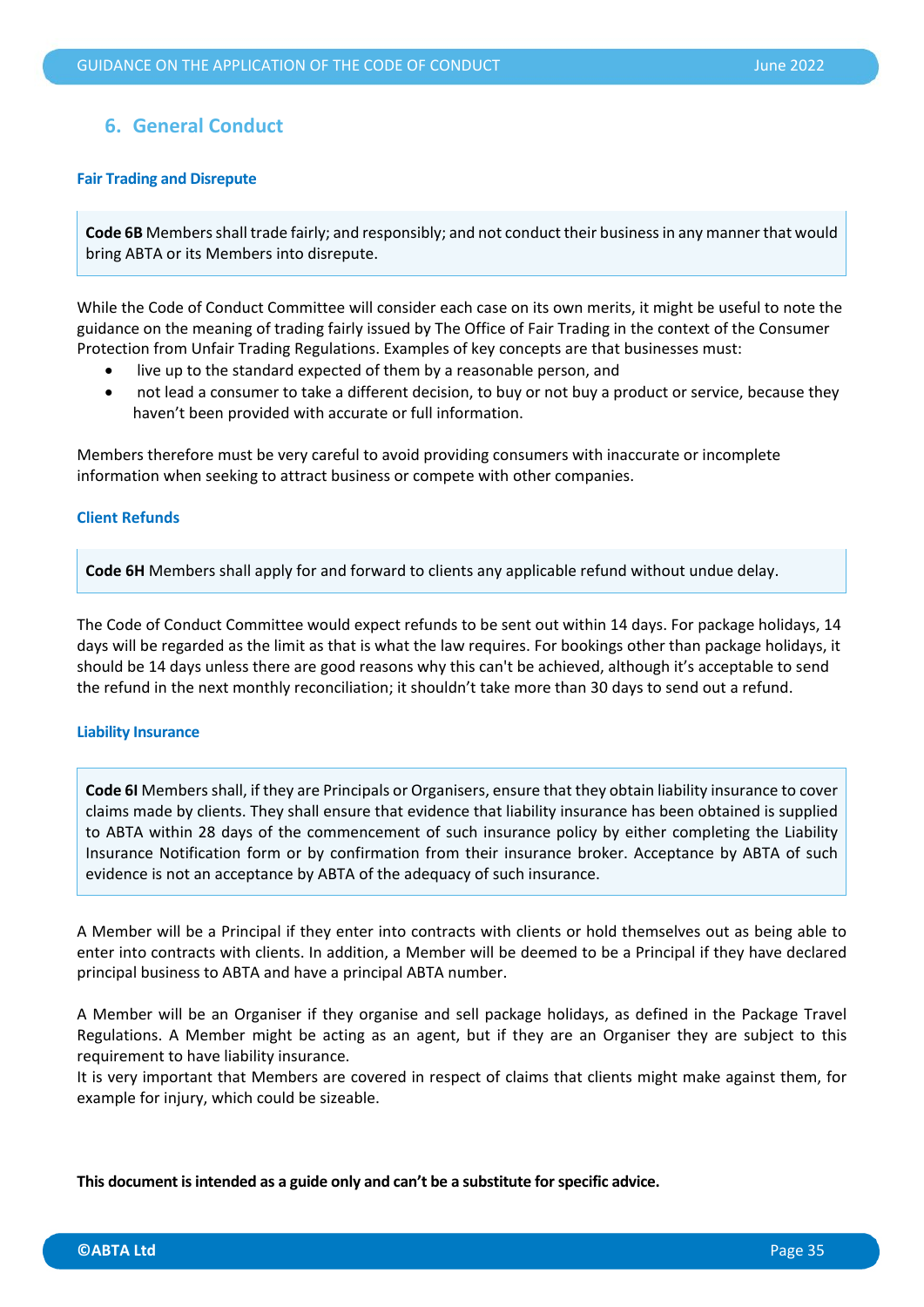# Appendix 1: Standards on Booking Conditions

…………………………………………………………………………………………………………………………

#### **These Standards on Booking Conditions form part of ABTA's Code of Conduct.**

**They are for the use of ABTA Members, to assist when preparing booking conditions.** 

**Clause 1B of the Code of Conduct requires you to ensure that your Booking Conditions comply with these Standards.** 

**You can obtain further advice on specific cases from ABTA.**

#### **Booking Conditions**

You must ensure that your booking conditions comply with all relevant statutory provisions including the Unfair Terms part of the Consumer Rights Act 2015. Where it is reported that you have breached any such statutory provisions, the Code of Conduct Committee retains the right to consider the alleged complaint and to decide if you have or have not breached this Code.

ABTA produces a number of models to help you get your booking conditions right, such as a package holiday model and an accommodation only model. See [www.abta.com](http://www.abta.com/) 

You must make sure that all booking conditions and/or insurance details are provided to the Client on or before confirmation of the booking. If you print this information on your booking forms, you must make sure that the Client is given a further copy to keep.

#### Presentation:

The Consumer Rights Act requires that contract terms are "transparent", which means that they're in plain language and legible and also that consumers are in a position to understand fully what they are agreeing to. The obligations should be clear and any terms that could have a disadvantageous impact on the consumer should be given appropriate prominence.

Therefore, clauses such as your cancellation charges should be prominent. It's a good idea to refer to them in a "key points" summary at the beginning of the booking conditions.

#### Content:

Information must be given in your booking conditions in relation to each of the following items:

- Payment of deposit and balance due date.
- Confirmation procedure.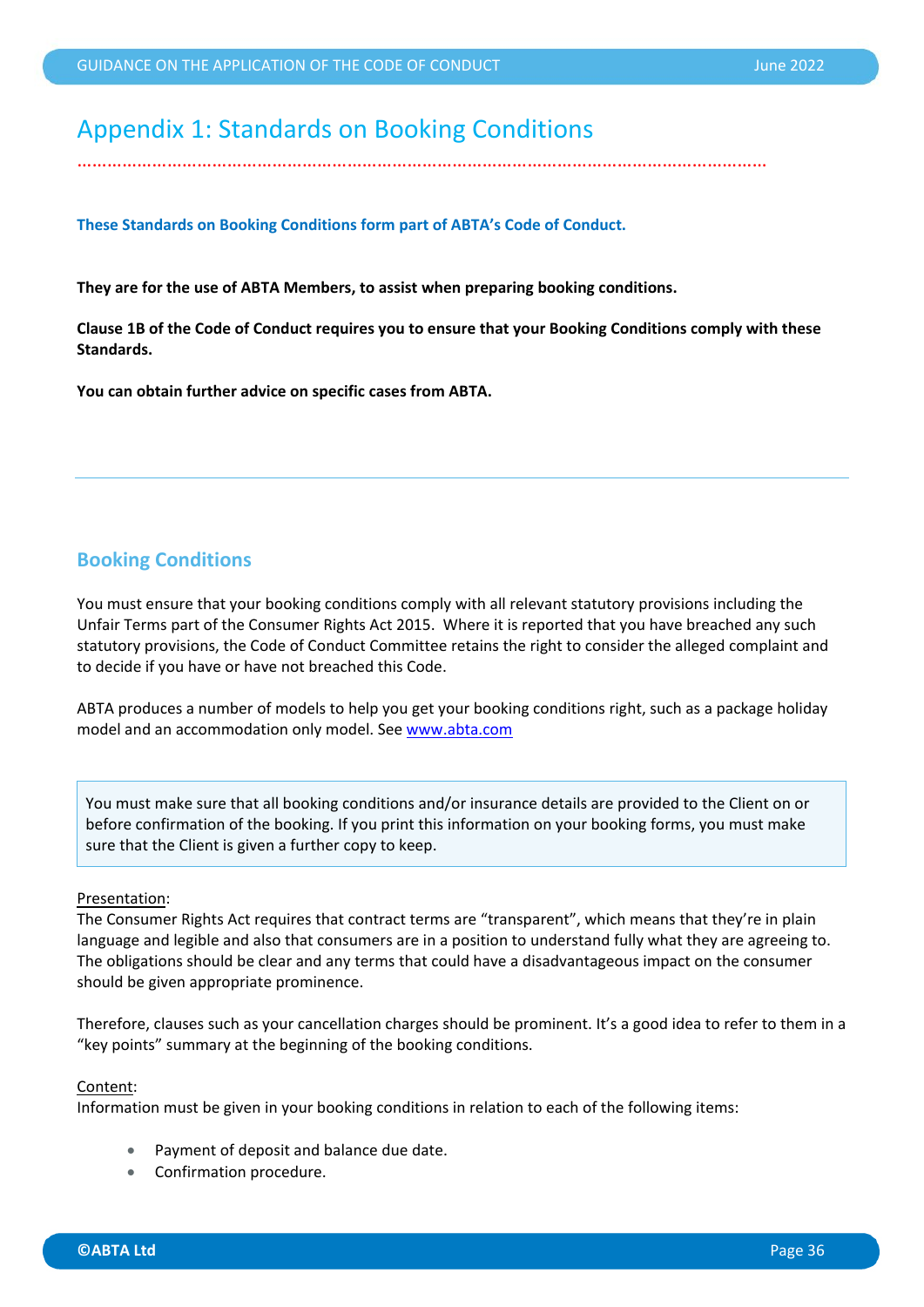- Arrangements for the protection of the Client's money (if any). State the financial protection that applies.
	- $\circ$  If the booking conditions apply to Package sales, it's a requirement that you state the name, address and contact details of the body providing the protection e.g. ABTA, CAA. See our model booking conditions: package holiday (clause 9) for the wording you can use.
	- o If the booking conditions apply to sales covered by your ATOL, there are two standard paragraphs required by the CAA, dealing with certain issues in the event of your insolvency, that you must include. See our model booking conditions: package holiday (clause 9) for the wording.
	- $\circ$  If the booking conditions apply to sales covered by ABTA's scheme of financial protection, you must include a clause stating that your Clients agree that, in the event of your insolvency, ABTA may arrange for the travel services to be provided by you to continue, or for a suitable alternative to be provided, or the Client may be required to claim a refund. Also, that the Client agrees to pay any outstanding sums. See our model booking conditions: package holiday (clause 9) for suggested wording you can use.

ABTA's [model booking conditions](https://www.abta.com/member-zone/running-your-business/model-documents-and-checklists) are in the Member Zone o[f www.abta.com,](http://www.abta.com/) under 'Running your business' then 'Member guidance and Code of Conduct'.

The correct wording, if you want to reserve the right to surcharge. This must comply with the [Package Travel Regulations](https://www.legislation.gov.uk/uksi/2018/634/regulation/10/made) and the Code of Conduct, for example it must state that an amount equal to 2% of holiday cost will be absorbed from any surcharge. See the [model booking conditions](https://www.abta.com/member-zone/running-your-business/model-documents-and-checklists) for compliant wording.Procedures for an alteration to a confirmed booking made by the Client. This must clearly state the amount of, or the basis for calculating, any amendment fees that the Client might incur.

If you're organising Packages, your booking conditions must include information on the traveller's right to transfer the contract to another traveller in accordance with regulation 9 of the Package Travel Regulations.

- Procedures for an alteration to a confirmed booking made by you. These procedures must be in line with the ABTA Code, which states, in summary, that alterations must be notified to Clients, and any significant alterations mean that Clients must be offered the choice of a full refund. See section 3 of the Code for full details.
- Procedures for a cancellation made by a Client to a confirmed booking. This must clearly state the amount of, or the basis for calculating, any cancellation fees that the Client might incur. Your cancellation charges must be calculated correctly, in line with the unfair terms rules in the Consumer Rights Act, and the Package Travel Regulations, if you're organising packages. See our model booking conditions for further guidance.
- Procedures for a cancellation to a confirmed booking made by you. These procedures must be in line with the ABTA Code, which states, in summary, that Clients must be sent a refund without delay, and also that you should not cancel inside balance due date, except in the case of unavoidable and extraordinary circumstances.
- Procedures for the handling of any complaints.
	- You need a provision obliging Clients to communicate, at the earliest opportunity, any failure that they perceive in the provision of the services.
	- You should provide contact details so that Clients can get in touch with you. For Packages, it's a requirement that you provide the name, address, phone number and email address of your local representative, or contact point or another service which enables the Client to contact you quickly.
	- You must say that, if a complaint cannot be amicably settled, the client can use ABTA's approved ADR scheme by going to [www.abta.com.](http://www.abta.com/)
	- Booking conditions shall not deny to Clients the option of taking action in the courts if they so wish.
- The existence of the conditions of carriage of the carrier.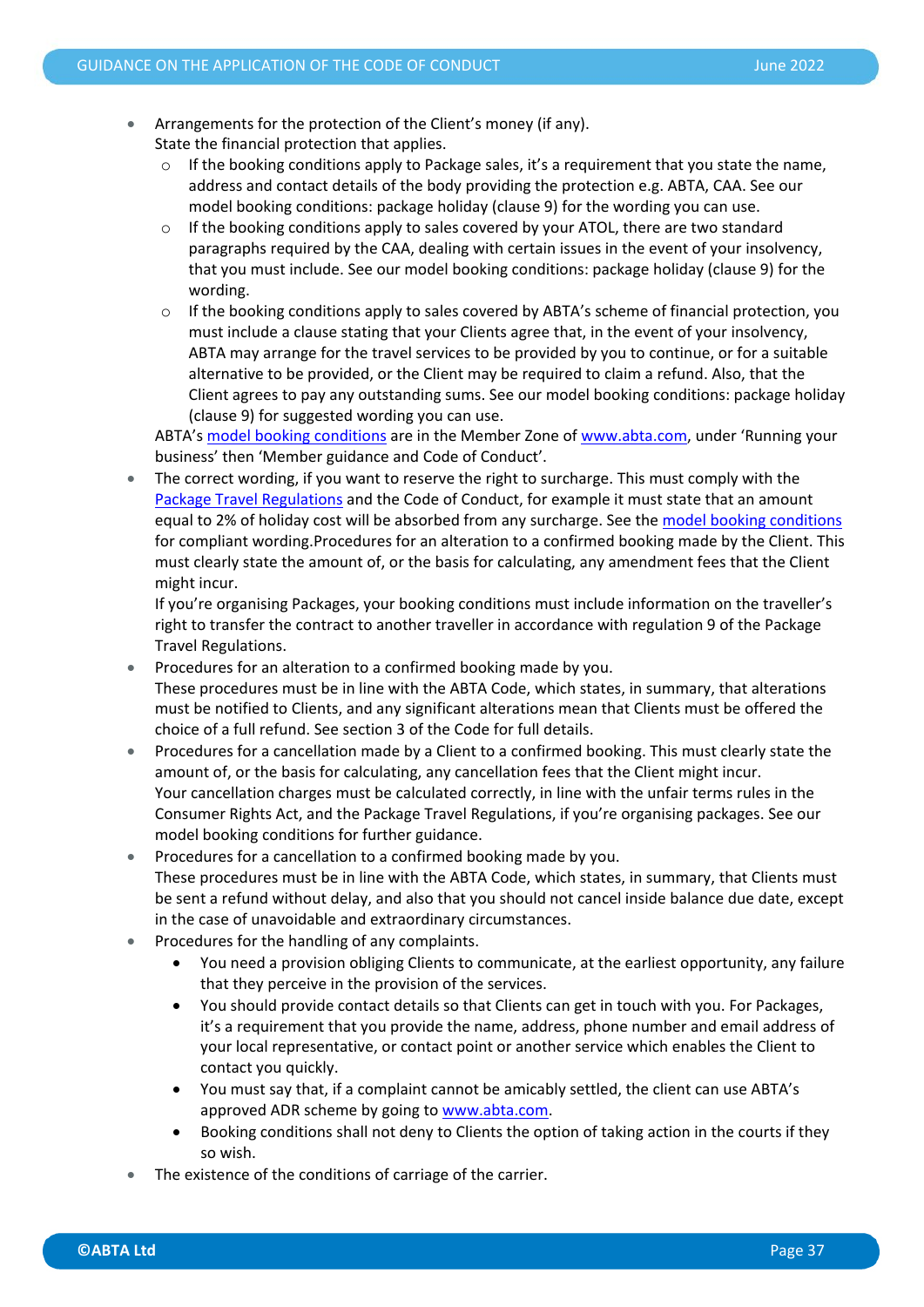- For Packages, whether a minimum number of persons is required for a Package to take place and, if so, the deadline for informing the Client in the event of cancellation. This deadline must comply with the Package Travel and Linked Travel Arrangements Regulations 2018 which state it can't be later than:
	- in the case of trips lasting more than 6 days, 20 days before the start of the package;
	- in the case of trips lasting between 2 and 6 days, 7 days before the start of the package;
	- in the case of trips lasting less than 2 days, 48 hours before the start of the package;
- Your liability to the Client:

Correctly state your liability to Clients for the contracted service(s).

Remember that you must not include clauses that purport to:

- exclude liability for misleading statements made by you, your employees or agents; or
- exclude liability for your contractual duty to exercise care and skill in making arrangements for a Package other than as provided by the Package Travel and Linked Travel Arrangements Regulations 2018; or
- exclude liability for any alleged cause of dissatisfaction by stipulating that such cause must be made known to you within a fixed period that is unreasonably short.

For Packages, your booking conditions must accept liability in line with the Package Travel Regulations. See our model booking conditions for guidance. You are not required to accept responsibility where the failure to perform, or the improper performance of, the travel services included in a Package is:

- i. attributable to the Client, or
- ii. attributable to a third party unconnected with the provision of the travel services included in the package travel contract and is unforeseeable or unavoidable, or
- iii. due to unavoidable and extraordinary circumstances, which means a situation beyond the control of the Organiser the consequences of which could not have been avoided even if all reasonable measures had been taken.

Except in the case of damage involving death or personal injury or damage caused intentionally or with negligence you are entitled to limit your liability provided you state the level expressly within the booking conditions. The limit can't be less than 3 times the total price of the Package.

Where a Package sold by you includes the contract services of carriage by air, by sea, or by rail, the Package Travel Regulations state that "In so far as the international conventions limit the extent of, or the conditions under which, compensation is to be paid by a provider carrying out a travel service which is part of a package, the same limitations are to apply to the organiser" (e.g. Montreal Convention – air; Athens Convention – sea; Berne Convention – rail). It is good practice to state in your booking conditions that you will be taking advantage of these limitations.

- For Packages it's a requirement that the contract includes any special requirements of the traveller which the organiser has accepted
- For Packages it's a requirement that the contract includes, where minors who are unaccompanied by a parent or another authorised person travel on the basis of a package travel contract which includes accommodation, information enabling direct contact by a parent or another authorised person with the minor or the person responsible for the minor at the minor's place of stay.
- For Packages it's a requirement that the contract includes information that the Organiser is obliged to provide assistance if the traveller is in difficulty, in accordance with regulation 18 of the Package Travel Regulations.

**This document is intended as a guide only and can't be a substitute for specific advice.**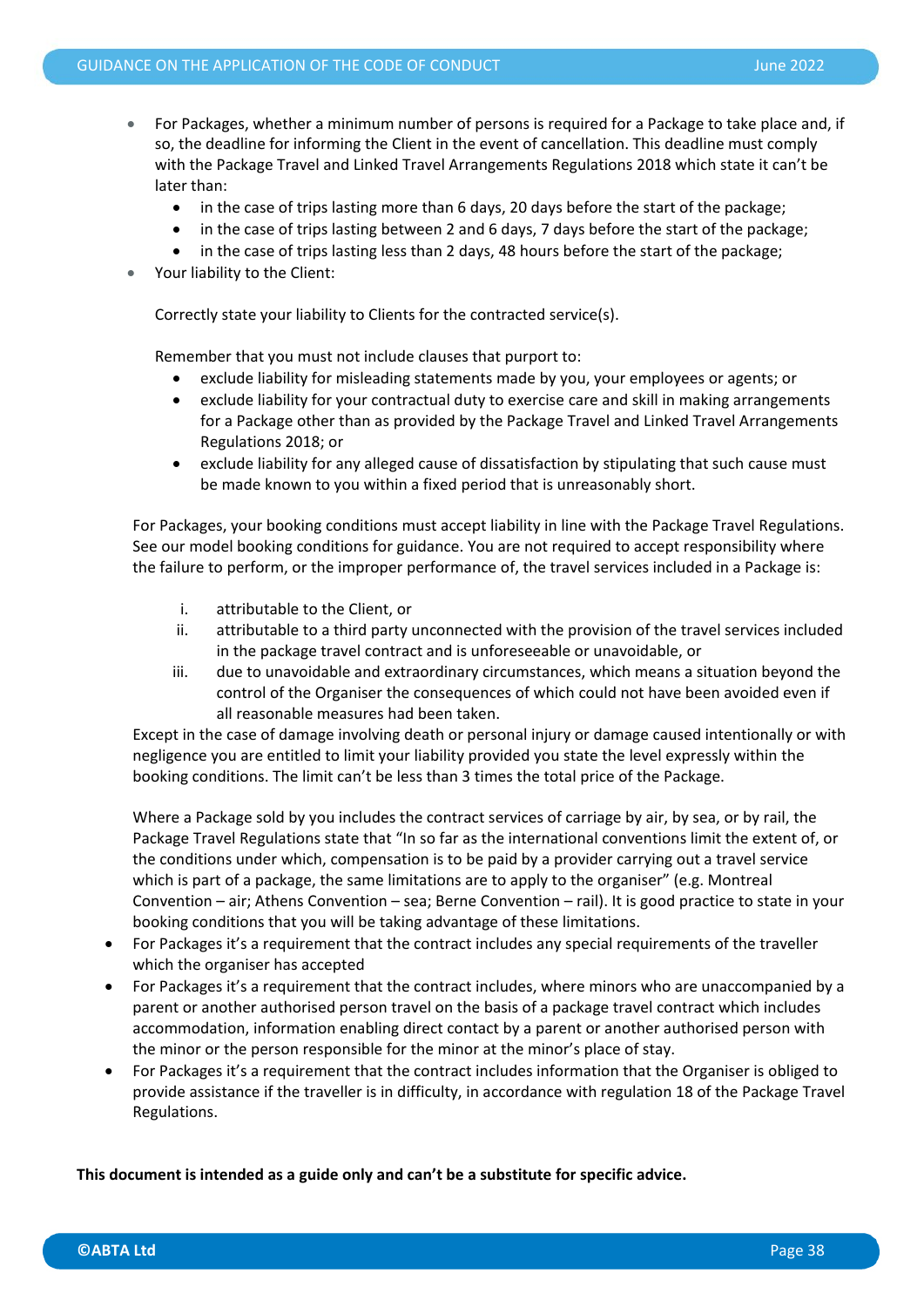# Appendix 2: Standards on Websites and Online Trading

…………………………………………………………………………………………………………….

**These Standards on Websites and Online Trading form part of ABTA's Code of Conduct.**

**They are for the use of ABTA Members, to assist with website content and online booking rules.** 

**Clause 1C of the Code of Conduct requires you to ensure that your website(s) comply with these Standards.** 

**Every website you operate shall contain clear, legible, comprehensive and accurate information to enable the Client to exercise an informed judgement in making their choice of Travel Arrangements.** 

**These** *Standards* **provide a guide to the legal requirements for websites, for example from the Electronic Commerce (EC Directive) Regulations, but not everything will apply to all Members. For example, if you do not take bookings on your website you do not need to comply with section 2. ABTA will provide advice on your specific case.** 

**Where you provide Travel Arrangements through websites owned by third parties you will be responsible for ensuring that all information provided to that third party in respect of the Travel Arrangements complies with the provisions of this Code.**

#### **Contents**

|                                       | Page |
|---------------------------------------|------|
| <b>Website Content</b>                | 40   |
| <b>Entering into Contracts Online</b> | 45   |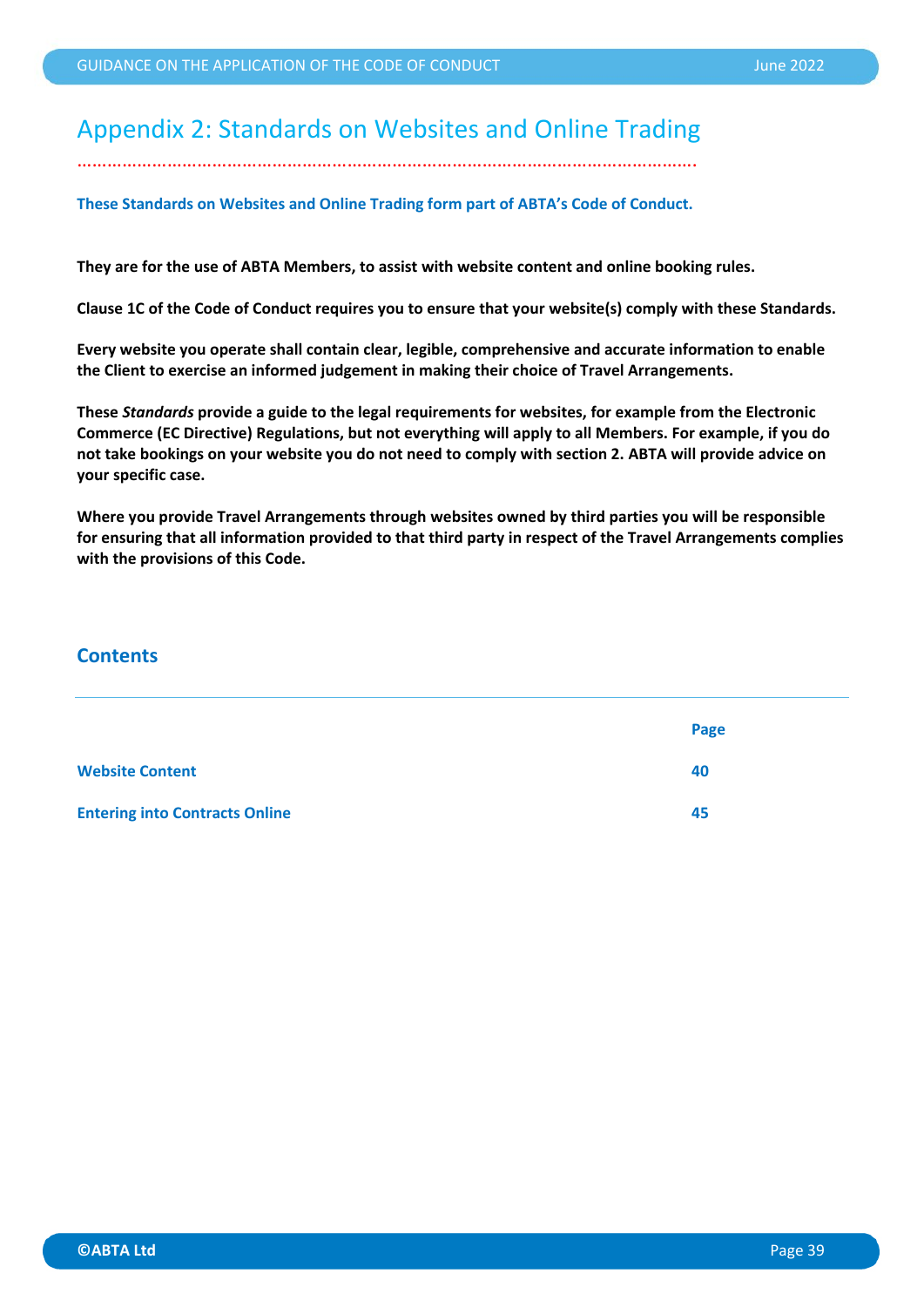#### **Website Content**

#### **Name and Contact Details**

Your website must show clear details which are easy to locate, to enable Clients to contact you directly and rapidly and both on and offline. You need to show your:

- full legal name, i.e. for companies, the corporate name; for partnerships, the names of the partners; for sole traders, the name of the sole trader;
- head office address:
- contact address (if different);
- e-mail address;
- telephone number;
- usual hours of business:
- For limited companies and limited liability partnerships (LLPs): registration number, registered address and place and country of registration and establishment

#### **ABTA Information**

In a way that is easily accessible to Clients, you must make clear reference to ABTA membership and show the current ABTA logo and your ABTA number.

You must give information on the benefits and consumer services provided by ABTA and tell your Clients that you are subject to the ABTA Code of Conduct, and that they can use ABTA's approved Alternative Dispute Resolution (ADR) if they have a complaint that isn't resolved. To do this, you must give the address of the ABTA website, [www.abta.com](http://www.abta.com/) on your website. Ways to do this include:

- do a link from the ABTA logo on your website to www.abta.com, or
- add our website address to any wording you have on ABTA, or
- add a statement e.g. "We use ABTA's approved ADR to resolve complaints. See [www.abta.com"](http://www.abta.com/) Or "We are a Member of ABTA [www.abta.com"](http://www.abta.com/).

If your website features products offered by non-ABTA Members, please also use:

*The above applies to the services offered by [your name] and does not apply to any services supplied by [other company's name] or any other company.*

There are also some standard statements that help describe ABTA financial protection, see page 5 of this Code Guidance.

#### **VAT Number**

If your online business activities are subject to VAT, you must show your VAT number.

#### **Price Policy – compulsory and optional costs**

If your website refers to prices, these must be indicated clearly and unambiguously.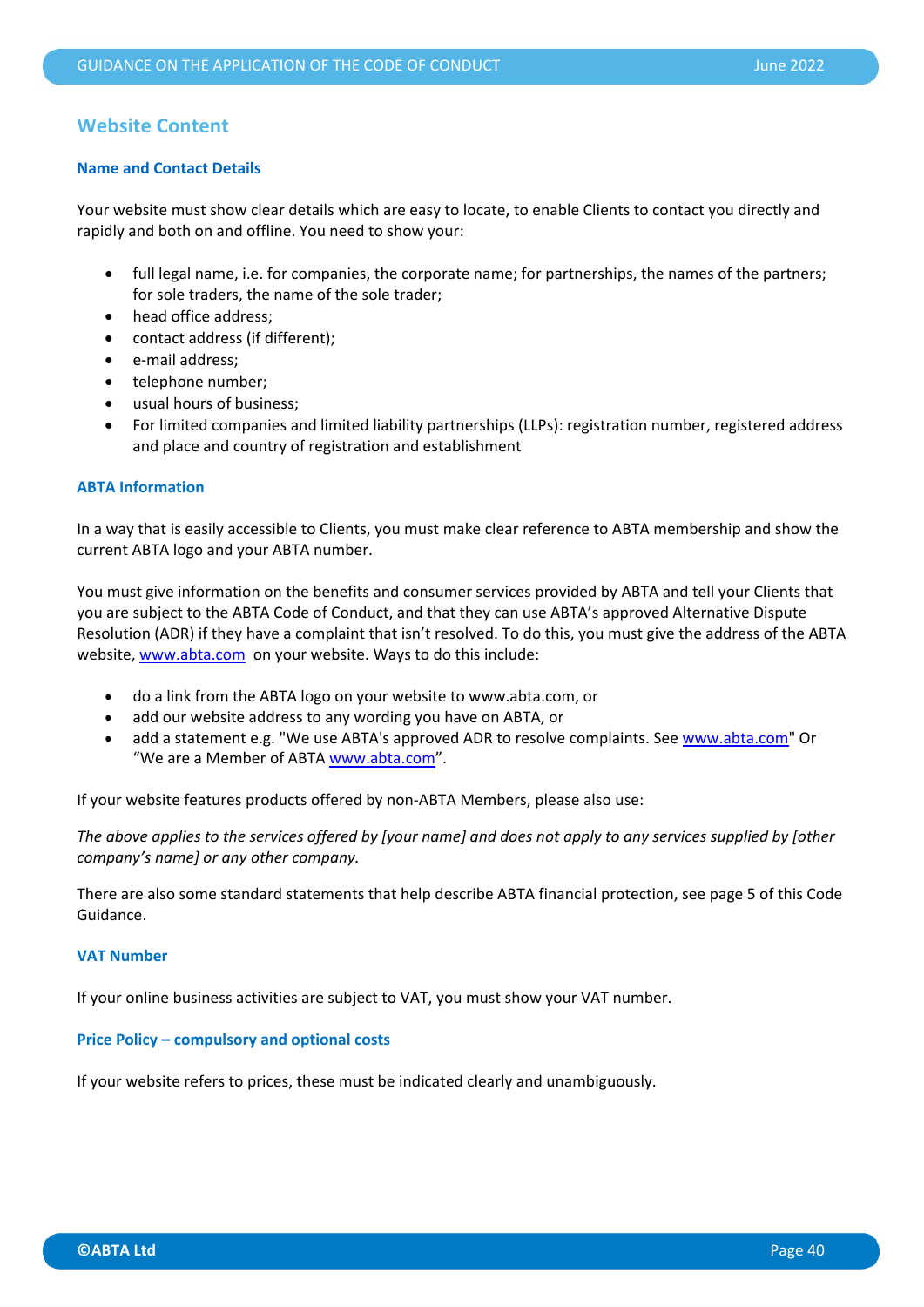#### Fully inclusive prices

All non-optional costs must be included in the basic price. Put another way, the final price to be paid by the client, aside from any optional extras they might add, should be the price that is shown at all times.

Your website prices must include the cost of paying by credit and debit card, as Regulations that came in on 13 January 2018 banned surcharges for payment by personal credit and debit card. You can charge a fee as an extra for corporate cards, as they aren't covered by the new law (see below).

#### Optional costs

Optional extras don't have to be included in the basic price, but clients must be given information on them. Particular rules apply if your basic price doesn't include key holiday components that clients might assume are included, for example, checked-in luggage. You need to state that these are optional extras and how much they are in a clear and unambiguous way. The details must come at the start of the booking process on your website. One way to do this would be to provide a link to a table of optional extra prices, making sure it's prominent and clearly worded such as *Prices/fares don't include optional costs. Please click here for a list of charges*.

Take care with how you present optional extras when it comes to the client selecting them:

- If you're selling package holidays, optional costs must not be displayed in a way that misleads clients into thinking they must accept and pay for them. You could present them on an opt-in basis. If you pre-select the extras, make it clear that the client can remove them. If you pre-select the extras, think about including the cost of them in your headline price so that the client is aware from the start of the full price. If you don't include them in the price, you must state at the beginning of the booking process what is and what isn't included in the price and how much optional extras cost.
- If you're selling travel arrangements other than packages, e.g. transport, accommodation or car hire on their own, don't use pre-ticked boxes when it comes to optional extras. It's a legal requirement that the acceptance of optional price supplements by the client should be on an opt-in basis.

Credit/ debit cards – the law only permits you to charge for payment by corporate card, not personal card. If you make a charge, it must not be more than the amount required to cover the cost to you of accepting the payment. See the ABTA Guidance Note: *Credit and Debit Card Charges*

#### Selling flights online

You need to display

- The applicable conditions to the fares. This could be achieved via a clearly displayed hyperlink to the relevant terms and conditions.
- The price breakdown. The final price, which includes all non-optional costs, should be shown at all times but the client should also be able to see the breakdown of the air fare or air rate and the taxes, airport charges, and other charges, surcharges or fees, such as those related to security or fuel, which have been added to it. If you display a number of flight prices on a single page on your website and don't have space to show all the price breakdowns, you could use pop-ups, or display the breakdown only once the flight price is selected by the client.

#### **Financial Protection**

Your website must give clear and accurate information about the financial protection attached to your products. State the protection that applies, in a prominent place.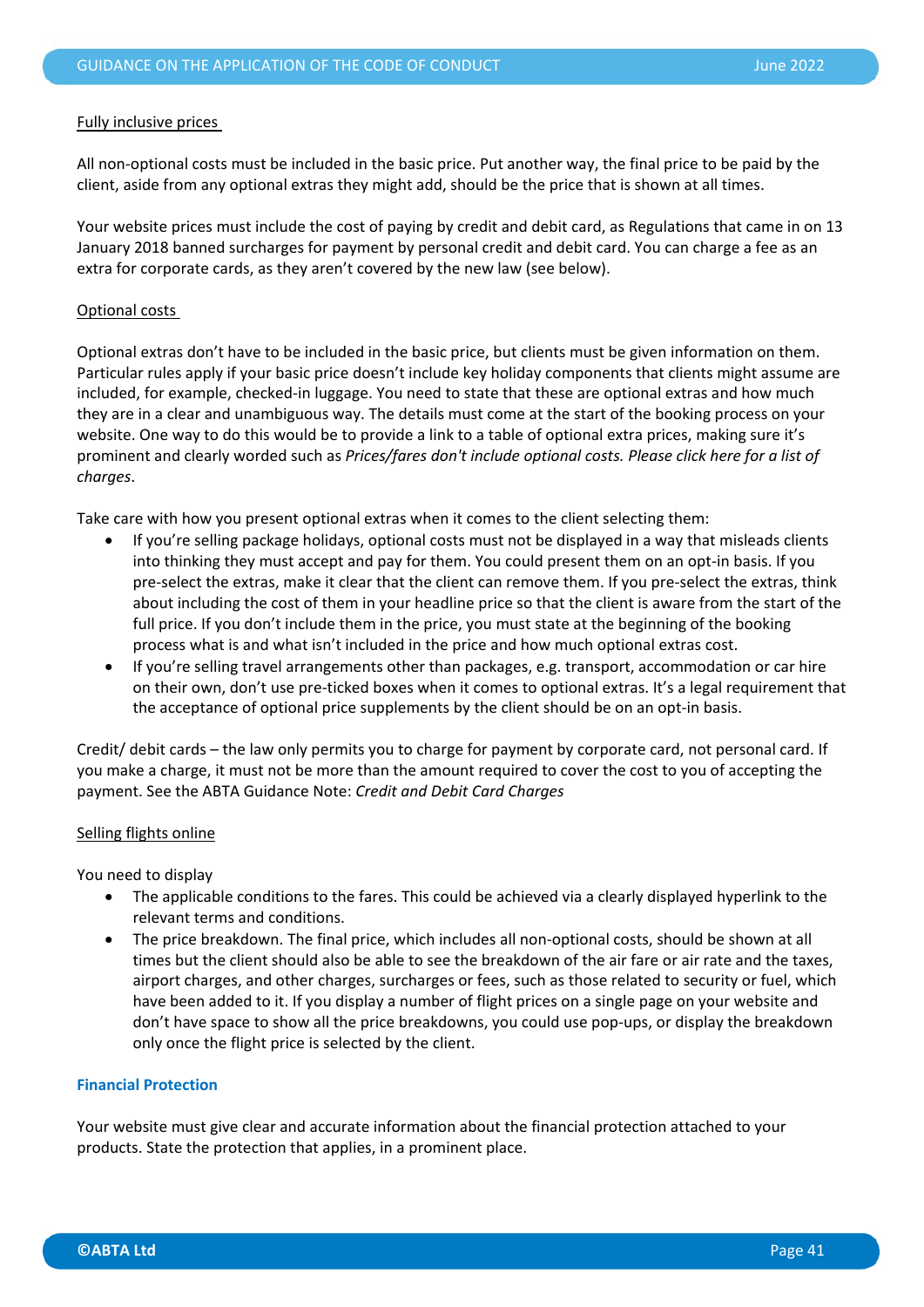If your website features some products that are protected, such as package holidays, and others that are not, such as accommodation-only, you must make it clear, in a prominent place, which are protected and which aren't. Use this statement:

*"We are a Member of ABTA which means you have the benefit of ABTA's assistance and Code of Conduct. We provide financial protection for your money when you buy a package holiday. If you buy other travel arrangements such as accommodation only this protection doesn't apply."*

If you don't sell packages and there's no financial protection for your products, use this statement:

*We are a member of ABTA which means you have the benefit of ABTA's assistance and Code of Conduct. The travel arrangements you buy from us aren't covered by ABTA's scheme of financial protection.* 

ABTA travel agents should state on their websites that they are Members of ABTA, and show the logo, but they shouldn't make claims such as "We are fully ABTA bonded" or "All travel services are protected under our ABTA bond".

If you need help with wording for your particular business, please contact us.

If you're an ATOL holder, there's a standard statement, see below.

• ATOL holders

If you're an ATOL holder, then you're required by the CAA to state clearly on your websites the name shown on your ATOL (or a trading name notified to the CAA), your ATOL number, the ATOL logo and one of the following statements:

"All the flights and flight-inclusive holidays on this website are financially protected by the ATOL scheme. When you pay you will be supplied with an ATOL Certificate. Please ask for it and check to ensure that everything you booked (flights, hotels and other services) is listed on it. Please see our booking conditions for further information or for more information about financial protection and the ATOL Certificate go to: www.caa.co.uk"

#### OR

"Some of the flights and flight-inclusive holidays on this website are financially protected by the ATOL scheme. But ATOL protection does not apply to all holiday and travel services listed on this website. This website will provide you with information on the protection that applies in the case of each holiday and travel service offered before you make your booking. If you do not receive an ATOL Certificate then the booking will not be ATOL protected. If you do receive an ATOL Certificate but all the parts of your trip are not listed on it, those parts will not be ATOL protected. Please see our booking conditions for information or for more information about financial protection and the ATOL Certificate go to: www.caa.co.uk"

• Agents not holding their own ATOL

If you're acting as an agent for ATOL holder(s), don't show the ATOL-protected logo. Show the ATOL holder's name and licence number next to each ATOL-protected product you offer.

#### **Passport & Visa Requirements**

The website must contain general information about the passport and visa requirements for the destinations shown on the website. You'll need to ensure that up-to-date details are featured at all times, on passport requirements (such as validity) and visa requirements known at the time and general details of the appropriate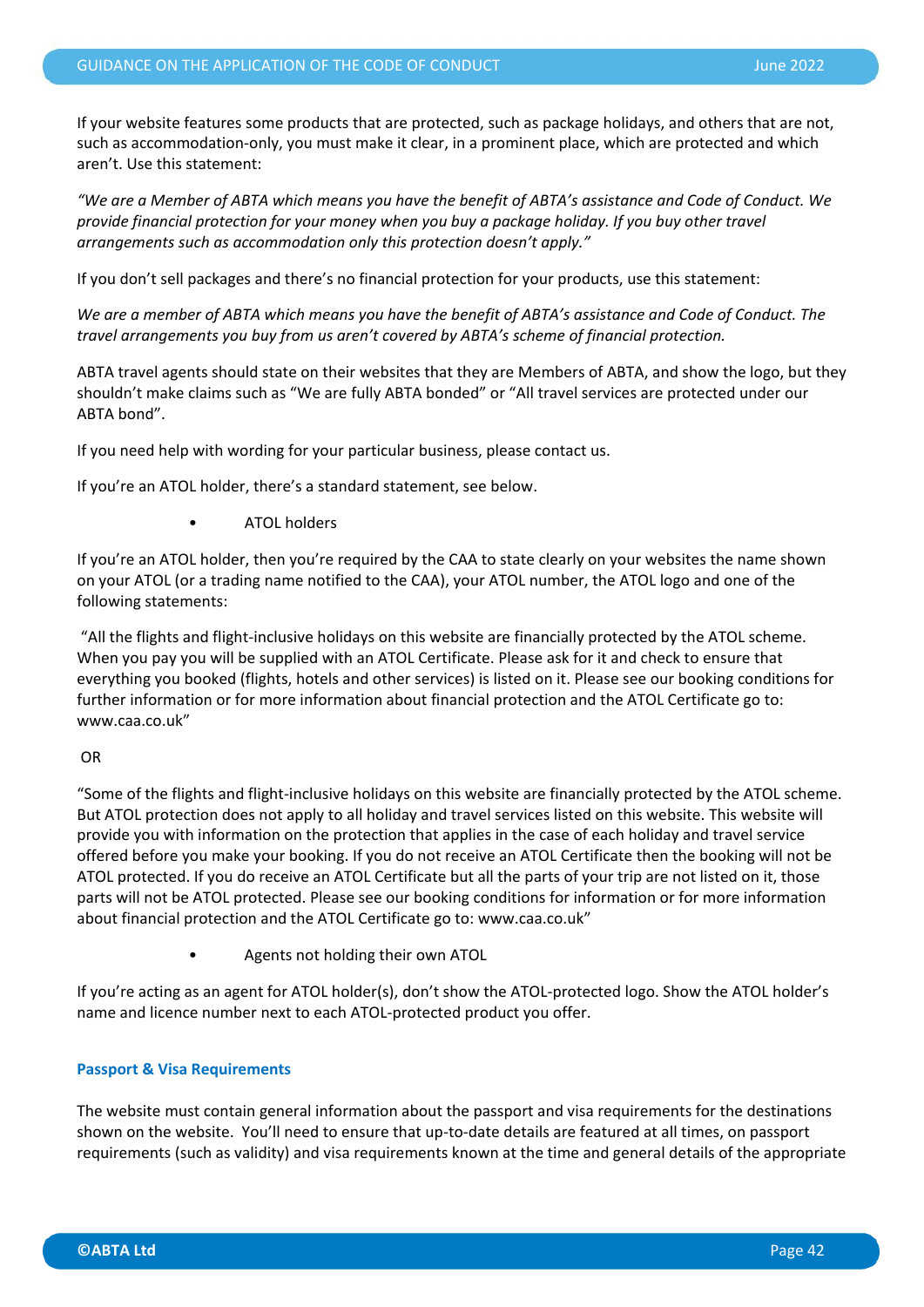embassy so that the Client can confirm these for their own specific situation. You can provide links to the embassies, and to the Government's passport advice https://www.gov.uk/browse/abroad/passports.

#### **Health Requirements**

Your website must contain information on health requirements that are compulsory for the destinations shown on the website. This should be accompanied by advice to Clients to check recommended practice with their GP, practice nurse or travel health clinic. You can provide links to the health information for destinations at<https://www.gov.uk/foreign-travel-advice> and<https://travelhealthpro.org.uk/>

#### **Foreign, Commonwealth & Development Office (FCDO) Travel Advice**

The FCDO produces up-to-date travel information to help British travellers make informed decisions about travelling abroad. Clients must be advised of the availability of such advice your website must link to www.gov.uk/foreign-travel-advice.

This must be stated separately in a prominent place, and not just in the booking conditions. It must be visible and easy to find. It mustn't be behind "general information" or "useful information" or "Useful links" or "About Us" or similar. The Code of Conduct Committee considers that consumers should not have to hunt around for the link. It should be easily available and visible, for example, from the website homepage or destination pages, so that the consumer can use the information to make an informed choice of holiday options at an early stage, before they are committed to a specific destination or property.

It must be clear what it is: don't call it "FCDO advice", for example, as this doesn't mean anything to a consumer.

"Essential travel advice" is a possibility. It's best to be as informative as possible. The FCDO's recommended wording in its Travel Aware campaign is: "For the latest travel advice from the Foreign, Commonwealth & Development

Office click here". You can also use "For the latest travel advice from the Foreign, Commonwealth & Development Office

including security and local laws, plus passport and visa information click here".

It's recommended that you also include a note that the advice can change, and consumers should continue to check it until they travel.

If you're a partner of the Travel Aware campaign by the FCDO, you must use the recommended wording and the

Travel Aware logo.

#### **Travel Insurance**

You should advise Clients that they should consider taking out travel insurance.

If you offer insurance, an accurate and sufficiently detailed summary of the cover provided and the premiums must be shown on the website. Furthermore, it is necessary for you to indicate close to the basic price, the location of such summary and premiums on the website. Where the purchase of your own insurance is compulsory, the relevant premium must be included in the basic price.

Ensure that the insurance policies offered are appropriate to any Travel Arrangements detailed on your website.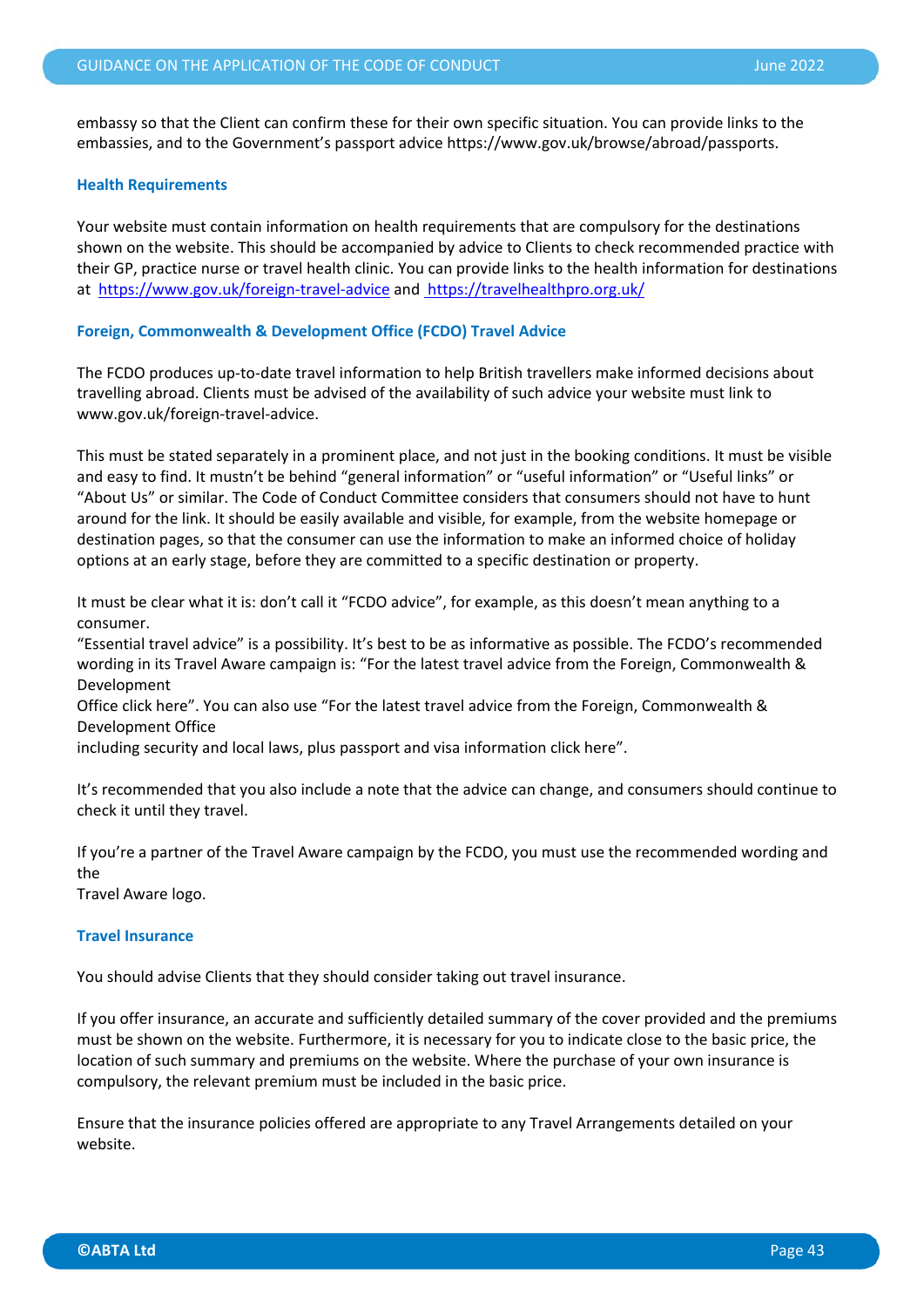#### **Subject to Availability**

Your website should contain the statement, in your Booking Conditions or Terms of Use if you wish, that the products shown are subject to availability. **Booking Conditions**

See the section below on Entering into Contracts Online for important information if you take bookings online. Even if you do not it is advisable to feature the booking conditions that apply to the booking on your site.

It is recommended that Clients can access them from the home page. Principals' Booking Conditions must comply with the requirements set out in ABTA's *Standards on Booking Conditions*.

#### **Links & Frames**

If you provide links to sites owned by third parties, you should state in your Terms of Use that you are not responsible for the content of such sites.

You must notify Clients, with a statement in a prominent place, that they will be visiting a different site, before the link is followed. Additionally, if the owner of the site to be linked to is not an ABTA Member, the statement must say that.

You should consider obtaining permission from the owner of the website to be linked to, particularly if you use deep links, i.e. links to pages other than the home page. You should avoid using other parties' trademarks. If you frame sites of third parties, you shall ensure that Clients are aware of the existence of the frame and the identity of the content owner of the framed site.

#### **Cookies**

You must not use cookies (files that store information, such as preferences or identification, on your Clients' computers) unless

- You also provide Clients with clear and comprehensive information that cookies are being used and their purpose; and
- You obtain the Client's consent.

For information on how you can obtain consent, see the Information Commissioner's guidance at [www.ico.org.uk.](http://www.ico.org.uk/) The only exception to obtaining consent is if the cookies you're using are strictly necessary for the provision of the service requested by the user. This exception is a narrow one but might apply, for example, to a cookie you use to ensure that when a user of your site has chosen the goods they wish to buy and clicks the Add to basket or Proceed to checkout button, your site remembers what they chose on a previous page. You would not need to get consent for this type of activity.

#### **Privacy Policy**

Your website must contain your privacy policy in an easily accessible place. This must comply with the General Data Protection Regulation (GDPR). A list of the information that needs to go in your privacy notice is on the Information Commissioner's website www.ico.org.uk. There's also guidance in the Member's area of [www.abta.com](http://www.abta.com/) 

#### **Accessibility**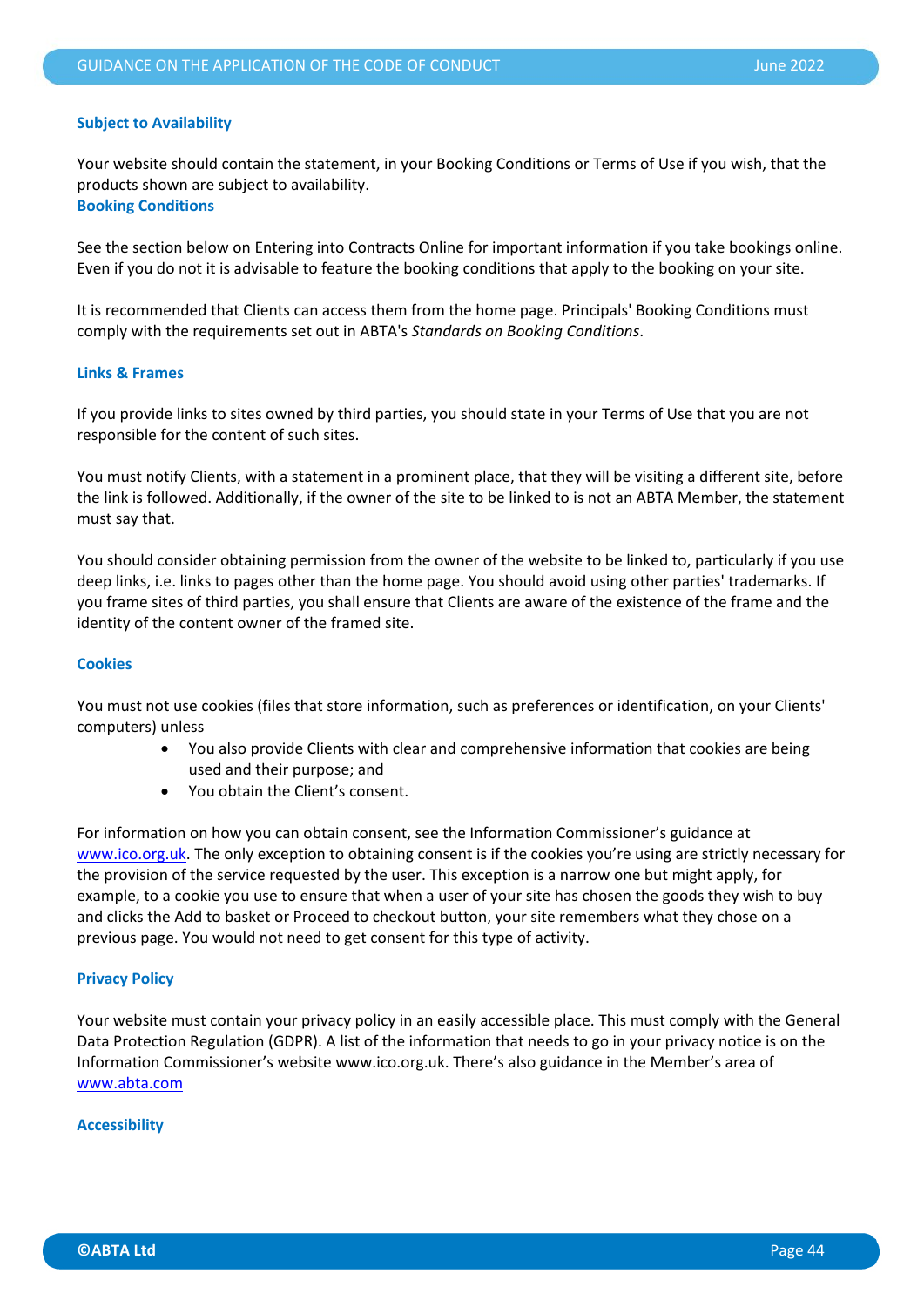State the provisions you've made so that clients with disabilities can make use of website. Remember that you have an obligation under the Equality Act 2010 to make reasonable adjustments for disabled people, such as providing extra help or making changes to the way you provide your services. This includes your website and ways to comply include, for example, a facility on your site for it to be viewed in text-only form. Further information is o[n www.abta.com](http://www.abta.com/) and there are sources of help with web design, such as [www.rnib.org.uk](http://www.rnib.org.uk/) and [www.w3.org/WAI](http://www.w3.org/WAI)

#### **Check-in and check-out times**

This is an issue that can cause confusion, so it's recommended that you include the following statement, where it's appropriate and where you don't have more specific information elsewhere. It is suggested that this appears in the General Information section.

*The standard international practice is to let rooms from midday to midday. However, times do vary. Check-in times are usually between 2pm and 3pm, check-out times between 11am and 12 noon on the day of departure. Therefore, if you check-in immediately after a night flight this would normally count as one night's accommodation. Similarly, if your return flight is at night you will normally be required to vacate your room at 12 noon prior to leaving for the airport. Day rooms are subject to availability/cost and should be arranged locally with the accommodation management.*

#### **Entering into Contracts Online**

#### **Booking Conditions**

Ensure that the Booking Conditions that apply to the booking are incorporated into the contract with the Client. This means that the Client must accept them before the contract comes into existence.

During the booking process, Clients should be required to read through and accept the Booking Conditions, or at the least be given the link to them and asked to confirm that they have read and accepted them.

It is a legal requirement that your Booking Conditions are made available to Clients in a way that enables Clients to store and reproduce them.

#### **Booking Process**

1. Your website must provide Clients with the following information, before they make a booking:

- A description of the different technical steps to be taken to conclude a contract online. For example, what the final act by the Client is - e.g. clicking *Confirm*; what status that has - e.g. a confirmed order or a request; when you will provide an acknowledgement (this has to be without delay); when you expect to confirm the booking, or the fact that the order will be passed to the Principal etc.
- The point at which a contract comes into existence. This is your choice, but it is recommended that you give yourself the opportunity to review and accept the booking request, i.e. the contract does not arise when the Client completes the booking process online.
- An indication of whether the contract will be filed by you and whether it can be accessed by Clients. If it will not, you can state: Your contract will not be filed by [your name].
- How Clients correct any inputting errors they make, e.g. an email address or phone number for them to contact.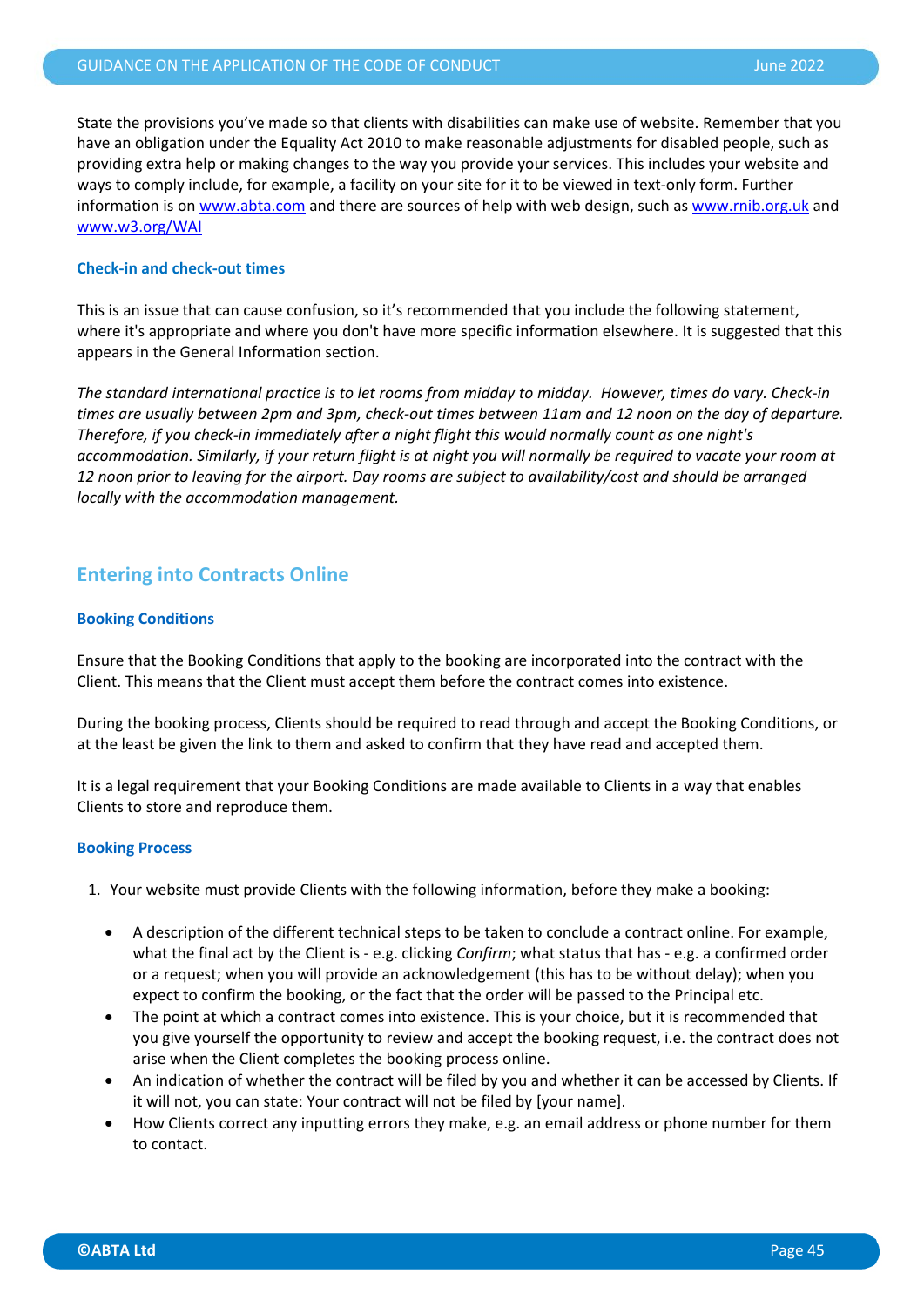- An indication of the languages offered in which to conclude the contract. If this is English, you can state: The contract will be concluded in English.
- 2. Use a "pay now" button or similar

If your website takes bookings for travel services that aren't package holidays, such as flights, accommodation, car hire, attraction tickets or linked travel arrangements, this applies to you. The point at which the client agrees to pay must be very clear. Clients must acknowledge that they are agreeing to make payment. The place where they click to make the booking must be clearly labelled to show this: the best way to do this would be to label it "pay now". You could also use "place order and pay now" or "confirm booking and pay now".

This is a legal requirement under the Consumer Contracts Regulations. If you haven't allowed the client to acknowledge that they agree to pay, the client isn't bound by the contract and can change their mind and cancel the booking at no charge.

These Regulations don't apply to package holidays.

#### **Product information**

• Package sales

The Package Travel and Linked Travel Arrangements Regulations don't specify particular information that has to be on your website. However, there is a good deal of information that must be provided to your Clients before they enter into a booking, including but not limited to:

- the main characteristics of the travel services
- the tourist category of the accommodation under the rules of the country of destination, where applicable
- whether the trip or holiday is generally suitable for persons of reduced mobility
- approximate periods for obtaining visas, if required
- information on optional or compulsory travel insurance
- if the client is buying a package holiday, or a linked travel arrangement

For online bookings, you'd need to make sure that your website includes all the information. Section 2 above in this Code Guidance describes it in more detail.

• Non-package sales

For example, flights, accommodation, car hire and attraction tickets. The Consumer Contracts Regulations apply. They state that where clients can book and pay on your website, they must be given, before they make the booking, key information such as the main characteristics of their travel arrangements and the full price. The full list of information required by the Regs is set out here so you can be sure you're complying:

- the main characteristics of the goods or services, to the extent appropriate to the medium of communication and to the goods or services;
- the total price of the goods or services inclusive of taxes, or where the nature of the goods or services is such that the price cannot reasonably be calculated in advance, the manner in which the price is to be calculated,
- where applicable, all additional delivery charges and any other costs or, where those charges cannot reasonably be calculated in advance, the fact that such additional charges may be payable;